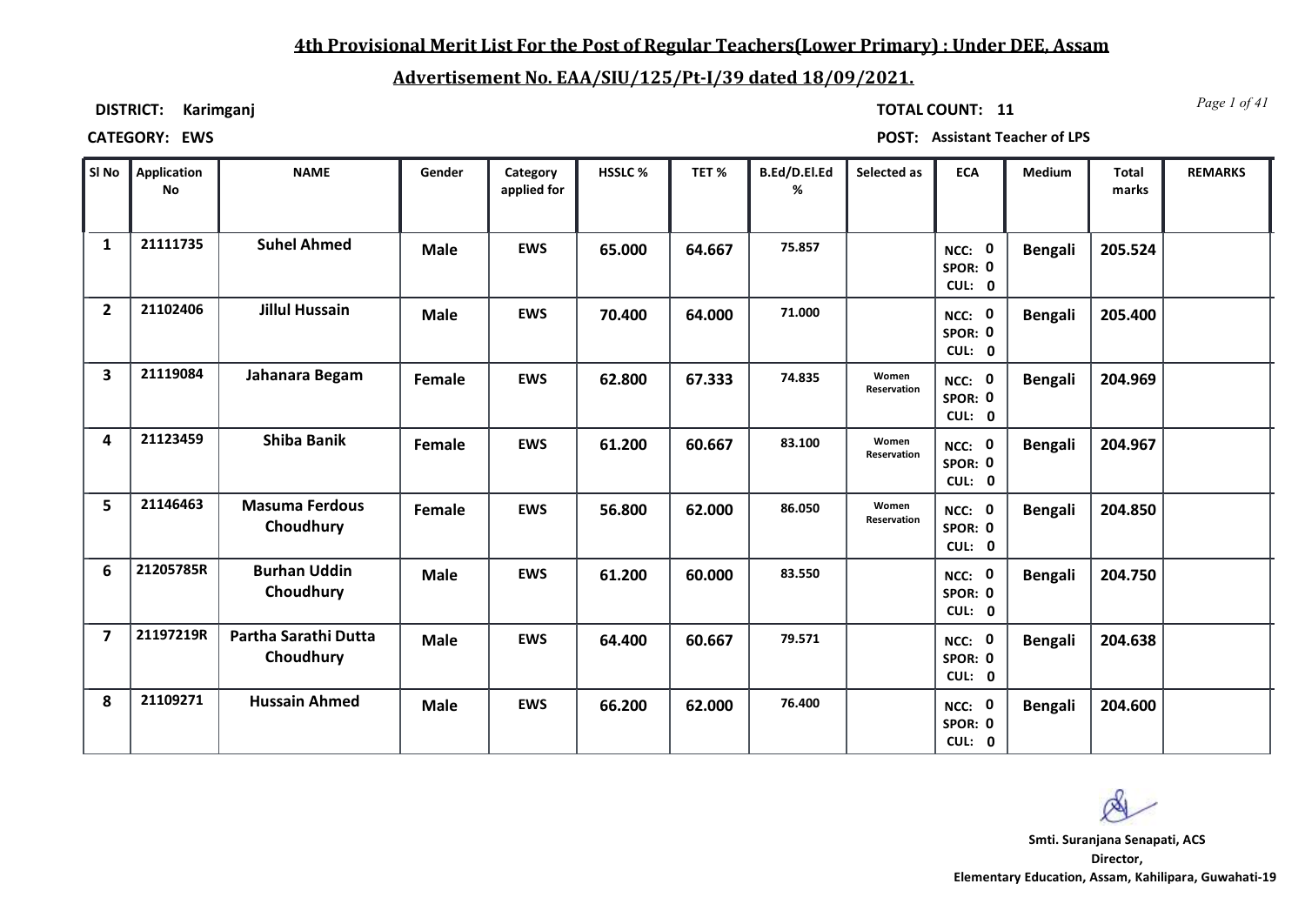**CATEGORY: EWS POST: Assistant Teacher of LPS**

| SI No | <b>Application</b><br>No | <b>NAME</b>                      | Gender      | Category<br>applied for | <b>HSSLC %</b> | TET %  | B.Ed/D.El.Ed<br>% | Selected as | <b>ECA</b>                               | <b>Medium</b>  | <b>Total</b><br>marks | <b>REMARKS</b> |
|-------|--------------------------|----------------------------------|-------------|-------------------------|----------------|--------|-------------------|-------------|------------------------------------------|----------------|-----------------------|----------------|
| 9     | 21112930                 | <b>Lobib Alom</b>                | <b>Male</b> | <b>EWS</b>              | 56.000         | 71.333 | 77.214            |             | $\mathbf 0$<br>NCC:<br>SPOR: 0<br>CUL: 0 | <b>Bengali</b> | 204.548               |                |
| 10    | 21110256                 | <b>Md Anwar Hussain</b>          | <b>Male</b> | <b>EWS</b>              | 69.000         | 62.000 | 73.500            |             | $\mathbf 0$<br>NCC:<br>SPOR: 0<br>CUL: 0 | <b>Bengali</b> | 204.500               |                |
| 11    | 21104527                 | <b>Mahbub Hassan</b><br>Mazumder | <b>Male</b> | <b>EWS</b>              | 58.800         | 70.667 | 75.000            |             | $\mathbf 0$<br>NCC:<br>SPOR: 0<br>CUL: 0 | <b>Bengali</b> | 204.467               |                |

 $\infty$ 

**Director, Elementary Education, Assam, Kahilipara, Guwahati-19 Smti. Suranjana Senapati, ACS**

*Page 2 of 41* **TOTAL COUNT: 11**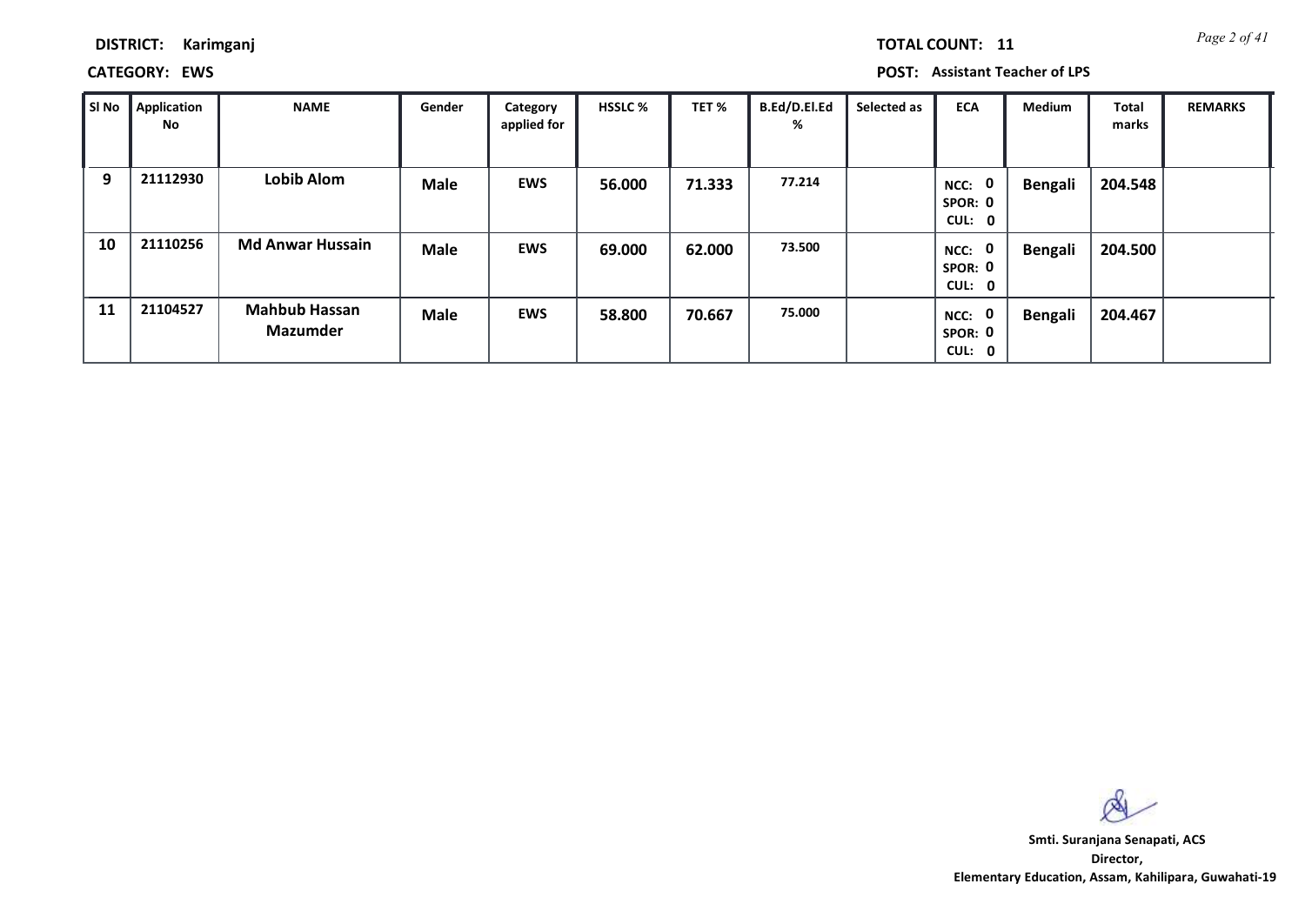*Page 3 of 41* **TOTAL COUNT: 140**

### **DISTRICT: Karimganj**

| SI No                   | <b>Application</b><br>No | <b>NAME</b>             | Gender      | Category<br>applied for | HSSLC % | TET%   | B.Ed/D.El.Ed<br>% | Selected as          | <b>ECA</b>                          | Medium         | <b>Total</b><br>marks | <b>REMARKS</b> |
|-------------------------|--------------------------|-------------------------|-------------|-------------------------|---------|--------|-------------------|----------------------|-------------------------------------|----------------|-----------------------|----------------|
| 1                       | 21173916R                | <b>Basuka Banik</b>     | Female      | OBC/MOBC                | 85.000  | 56.667 | 77.200            | Women<br>Reservation | NCC: 0<br>SPOR: 0<br>CUL: 0         | <b>Bengali</b> | 218.867               |                |
| $\overline{2}$          | 21105187                 | <b>Ambar Sinha</b>      | <b>Male</b> | OBC/MOBC                | 75.200  | 59.333 | 82.300            |                      | NCC: 0<br>SPOR: 0<br>CUL: 0         | <b>Bengali</b> | 216.833               |                |
| $\overline{\mathbf{3}}$ | 21120510                 | Soma Karmakar           | Female      | OBC/MOBC                | 75.400  | 55.333 | 80.950            | Women<br>Reservation | NCC: 0<br>SPOR: 0<br>CUL: 0         | <b>Bengali</b> | 211.683               |                |
| 4                       | 21117399                 | <b>Tinku Goala</b>      | <b>Male</b> | OBC/MOBC                | 65.600  | 57.333 | 77.950            |                      | NCC: 0<br>SPOR: 0<br><b>CUL: 10</b> | Bengali        | 210.883               | Withheld       |
| 5                       | 21212984R                | <b>Tanmoy Acharjee</b>  | <b>Male</b> | OBC/MOBC                | 76.800  | 58.667 | 73.550            |                      | NCC: 0<br>SPOR: 0<br>CUL: 0         | <b>Bengali</b> | 209.017               |                |
| 6                       | 21181815R                | <b>Indrani Bhowmick</b> | Female      | OBC/MOBC                | 78.000  | 55.333 | 75.150            | Women<br>Reservation | NCC: 0<br>SPOR: 0<br>CUL: 0         | <b>Bengali</b> | 208.483               |                |
| $\overline{7}$          | 21173042R                | <b>Nizam Uddin</b>      | <b>Male</b> | OBC/MOBC                | 84.600  | 56.667 | 65.100            |                      | NCC: 0<br>SPOR: 0<br>CUL: 0         | <b>Bengali</b> | 206.367               |                |
| 8                       | 21176745R                | <b>Bidyut Nath</b>      | <b>Male</b> | OBC/MOBC                | 67.800  | 59.333 | 77.857            |                      | NCC: 0<br>SPOR: 0<br>CUL: 0         | <b>Bengali</b> | 204.990               |                |
| 9                       | 21115252                 | Sanjit Sinha            | <b>Male</b> | OBC/MOBC                | 67.000  | 59.333 | 78.643            |                      | NCC: 0<br>SPOR: 0<br>CUL: 0         | <b>Bengali</b> | 204.976               |                |

 $\infty$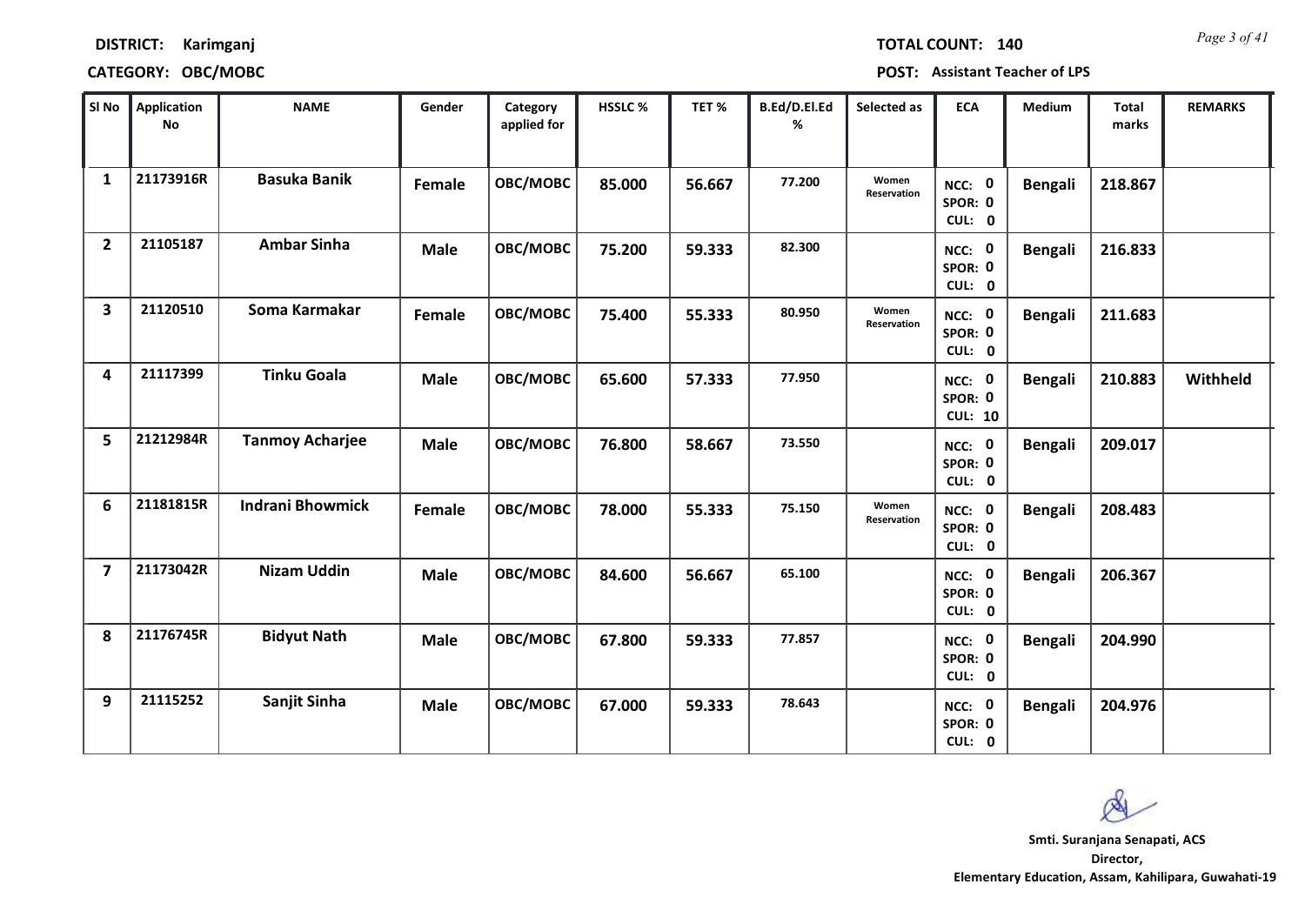| <b>TOTAL COUNT:</b> |  |  |     |
|---------------------|--|--|-----|
|                     |  |  | -14 |

| SI No | Application<br><b>No</b> | <b>NAME</b>                           | Gender      | Category<br>applied for | HSSLC % | TET%   | B.Ed/D.El.Ed<br>% | Selected as          | <b>ECA</b>                         | Medium         | <b>Total</b><br>marks | <b>REMARKS</b> |
|-------|--------------------------|---------------------------------------|-------------|-------------------------|---------|--------|-------------------|----------------------|------------------------------------|----------------|-----------------------|----------------|
| 10    | 21193807R                | <b>Md Jubair Ahmed</b>                | <b>Male</b> | OBC/MOBC                | 74.200  | 62.000 | 68.500            |                      | NCC: 0<br>SPOR: 0<br>CUL: 0        | <b>Bengali</b> | 204.700               |                |
| 11    | 21116587                 | <b>Abdul Khalique</b>                 | <b>Male</b> | OBC/MOBC                | 64.800  | 66.000 | 73.786            |                      | NCC: 0<br>SPOR: 0<br>CUL: 0        | <b>Bengali</b> | 204.586               |                |
| 12    | 21127477                 | <b>Quazi Md Nahim</b><br><b>Uddin</b> | <b>Male</b> | OBC/MOBC                | 56.600  | 73.333 | 74.643            |                      | <b>NCC: 0</b><br>SPOR: 0<br>CUL: 0 | <b>Bengali</b> | 204.576               |                |
| 13    | 21103063                 | <b>Krishnendu Nath</b>                | <b>Male</b> | OBC/MOBC                | 57.600  | 65.333 | 81.286            |                      | NCC: 0<br>SPOR: 0<br>CUL: 0        | <b>Bengali</b> | 204.219               |                |
| 14    | 21193477R                | Satabdi Sarma                         | Female      | OBC/MOBC                | 70.000  | 58.000 | 76.200            | Women<br>Reservation | NCC: 0<br>SPOR: 0<br>CUL: 0        | <b>Bengali</b> | 204.200               |                |
| 15    | 21106453                 | <b>Barania Das</b>                    | Female      | OBC/MOBC                | 61.000  | 67.333 | 75.797            | Women<br>Reservation | NCC: 0<br>SPOR: 0<br>CUL: 0        | <b>Bengali</b> | 204.131               |                |
| 16    | 21164958R                | <b>Abida Begum</b>                    | Female      | OBC/MOBC                | 74.400  | 56.000 | 73.600            | Women<br>Reservation | NCC: 0<br>SPOR: 0<br>CUL: 0        | <b>Bengali</b> | 204.000               |                |
| 17    | 21176070R                | Jhumpi Nath                           | Female      | OBC/MOBC                | 72.600  | 55.333 | 76.050            | Women<br>Reservation | NCC: 0<br>SPOR: 0<br>CUL: 0        | <b>Bengali</b> | 203.983               |                |
| 18    | 21177730R                | Parshwati Adhikari                    | Female      | OBC/MOBC                | 67.800  | 64.667 | 71.400            | Women<br>Reservation | NCC: 0<br>SPOR: 0<br>CUL: 0        | <b>Bengali</b> | 203.867               |                |

 $\infty$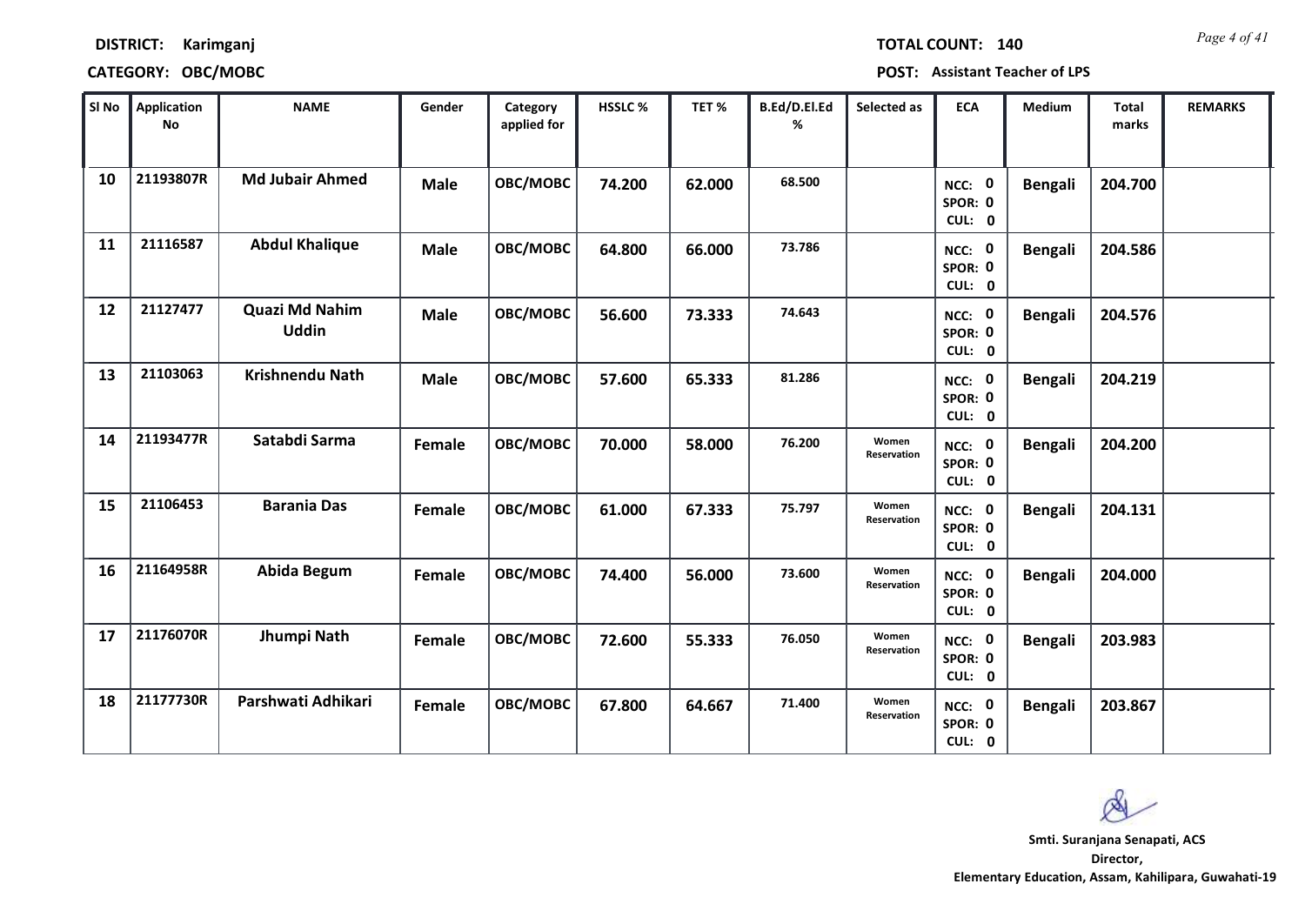*Page 5 of 41* **TOTAL COUNT: 140**

### **DISTRICT: Karimganj**

### **CATEGORY: OBC/MOBC POST: Assistant Teacher of LPS**

| SI No | <b>Application</b><br>No | <b>NAME</b>            | Gender      | Category<br>applied for | HSSLC % | TET %  | B.Ed/D.El.Ed<br>% | Selected as          | <b>ECA</b>                  | <b>Medium</b>  | <b>Total</b><br>marks | <b>REMARKS</b> |
|-------|--------------------------|------------------------|-------------|-------------------------|---------|--------|-------------------|----------------------|-----------------------------|----------------|-----------------------|----------------|
| 19    | 21195265R                | Gitanjali Sinha        | Female      | OBC/MOBC                | 70.000  | 61.333 | 72.357            | Women<br>Reservation | NCC: 0<br>SPOR: 0<br>CUL: 0 | <b>Bengali</b> | 203.690               |                |
| 20    | 21170617R                | <b>Rumana Parvin</b>   | Female      | OBC/MOBC                | 73.800  | 63.333 | 66.071            | Women<br>Reservation | NCC: 0<br>SPOR: 0<br>CUL: 0 | <b>Bengali</b> | 203.205               |                |
| 21    | 21116805                 | <b>Minoti Rani Dey</b> | Female      | OBC/MOBC                | 51.200  | 74.000 | 77.571            | Women<br>Reservation | NCC: 0<br>SPOR: 0<br>CUL: 0 | <b>Bengali</b> | 202.771               |                |
| 22    | 21111283                 | <b>Amir Hussain</b>    | <b>Male</b> | OBC/MOBC                | 56.400  | 68.000 | 78.286            |                      | NCC: 0<br>SPOR: 0<br>CUL: 0 | <b>Bengali</b> | 202.686               |                |
| 23    | 21185525R                | <b>Biprajit Das</b>    | <b>Male</b> | OBC/MOBC                | 59.800  | 63.333 | 79.100            |                      | NCC: 0<br>SPOR: 0<br>CUL: 0 | <b>Bengali</b> | 202.233               |                |
| 24    | 21167728R                | Mujakkir Hussain       | <b>Male</b> | OBC/MOBC                | 75.000  | 55.333 | 71.800            |                      | NCC: 0<br>SPOR: 0<br>CUL: 0 | <b>Bengali</b> | 202.133               |                |
| 25    | 21105954                 | <b>Utshaa Das</b>      | Female      | OBC/MOBC                | 58.800  | 63.333 | 79.950            | Women<br>Reservation | NCC: 0<br>SPOR: 0<br>CUL: 0 | <b>Bengali</b> | 202.083               |                |
| 26    | 21105583                 | Chandraprava Sinha     | Female      | OBC/MOBC                | 69.000  | 59.333 | 73.000            | Women<br>Reservation | NCC: 0<br>SPOR: 0<br>CUL: 0 | <b>Bengali</b> | 201.333               |                |
| 27    | 21104417                 | <b>Chanchala Goala</b> | Female      | OBC/MOBC                | 68.000  | 61.333 | 71.900            | Women<br>Reservation | NCC: 0<br>SPOR: 0<br>CUL: 0 | <b>Bengali</b> | 201.233               |                |

 $\infty$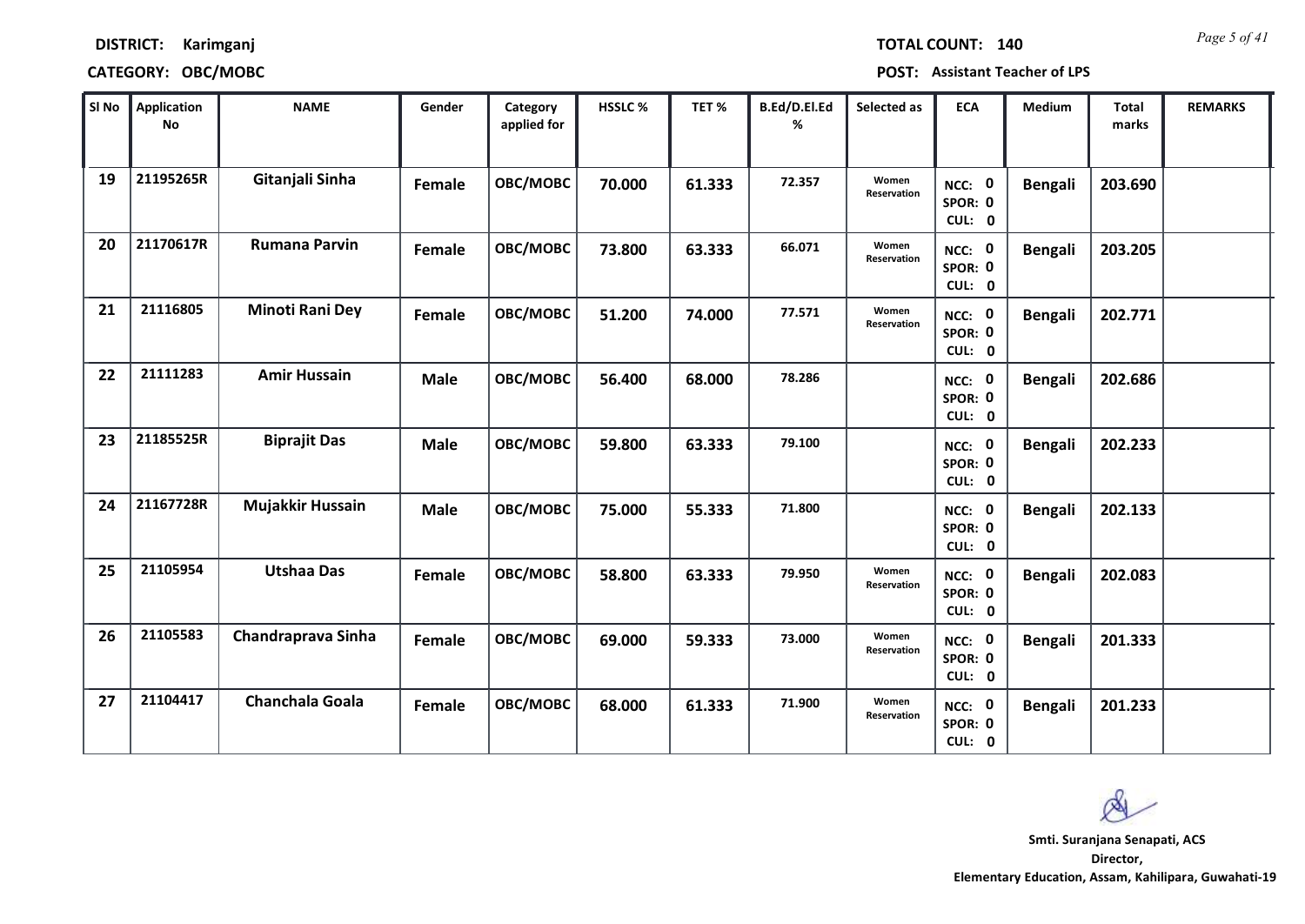*Page 6 of 41* **TOTAL COUNT: 140**

### **DISTRICT: Karimganj**

| SI No | <b>Application</b><br>No | <b>NAME</b>              | Gender      | Category<br>applied for | HSSLC % | TET %  | <b>B.Ed/D.El.Ed</b><br>% | Selected as          | <b>ECA</b>                         | <b>Medium</b>  | <b>Total</b><br>marks | <b>REMARKS</b> |
|-------|--------------------------|--------------------------|-------------|-------------------------|---------|--------|--------------------------|----------------------|------------------------------------|----------------|-----------------------|----------------|
| 28    | 21104003                 | Jhuma Das                | Female      | OBC/MOBC                | 63.800  | 62.000 | 75.214                   | Women<br>Reservation | NCC: 0<br>SPOR: 0<br>CUL: 0        | <b>Bengali</b> | 201.014               |                |
| 29    | 21184919R                | Seemi Das                | Female      | OBC/MOBC                | 68.400  | 57.333 | 75.214                   | Women<br>Reservation | NCC: 0<br>SPOR: 0<br>CUL: 0        | <b>Bengali</b> | 200.948               |                |
| 30    | 21120788                 | <b>Snigdha Nath</b>      | Female      | OBC/MOBC                | 57.600  | 64.667 | 78.643                   | Women<br>Reservation | NCC: 0<br>SPOR: 0<br>CUL: 0        | <b>Bengali</b> | 200.910               |                |
| 31    | 21196213R                | <b>Ekbal Hussain</b>     | <b>Male</b> | OBC/MOBC                | 68.200  | 55.333 | 77.286                   |                      | NCC: 0<br>SPOR: 0<br>CUL: 0        | <b>Bengali</b> | 200.819               |                |
| 32    | 21165994R                | <b>Md Romzan Hussain</b> | <b>Male</b> | OBC/MOBC                | 65.600  | 60.000 | 74.850                   |                      | <b>NCC: 0</b><br>SPOR: 0<br>CUL: 0 | <b>Bengali</b> | 200.450               |                |
| 33    | 21118463                 | <b>Munni Paul</b>        | Female      | OBC/MOBC                | 58.400  | 67.333 | 74.643                   | Women<br>Reservation | NCC: 0<br>SPOR: 0<br>CUL: 0        | <b>Bengali</b> | 200.376               |                |
| 34    | 21192378R                | <b>Rahul Debnath</b>     | <b>Male</b> | <b>OBC/MOBC</b>         | 63.400  | 58.000 | 78.950                   |                      | NCC: 0<br>SPOR: 0<br>CUL: 0        | <b>Bengali</b> | 200.350               |                |
| 35    | 21203197R                | Dhrubajyati Nath         | <b>Male</b> | OBC/MOBC                | 67.800  | 57.333 | 74.800                   |                      | NCC: 0<br>SPOR: 0<br>CUL: 0        | <b>Bengali</b> | 199.933               |                |
| 36    | 21123165                 | <b>Sandipan Dey</b>      | <b>Male</b> | OBC/MOBC                | 66.000  | 61.333 | 72.571                   |                      | NCC: 0<br>SPOR: 0<br>CUL: 0        | <b>Bengali</b> | 199.905               |                |

 $\infty$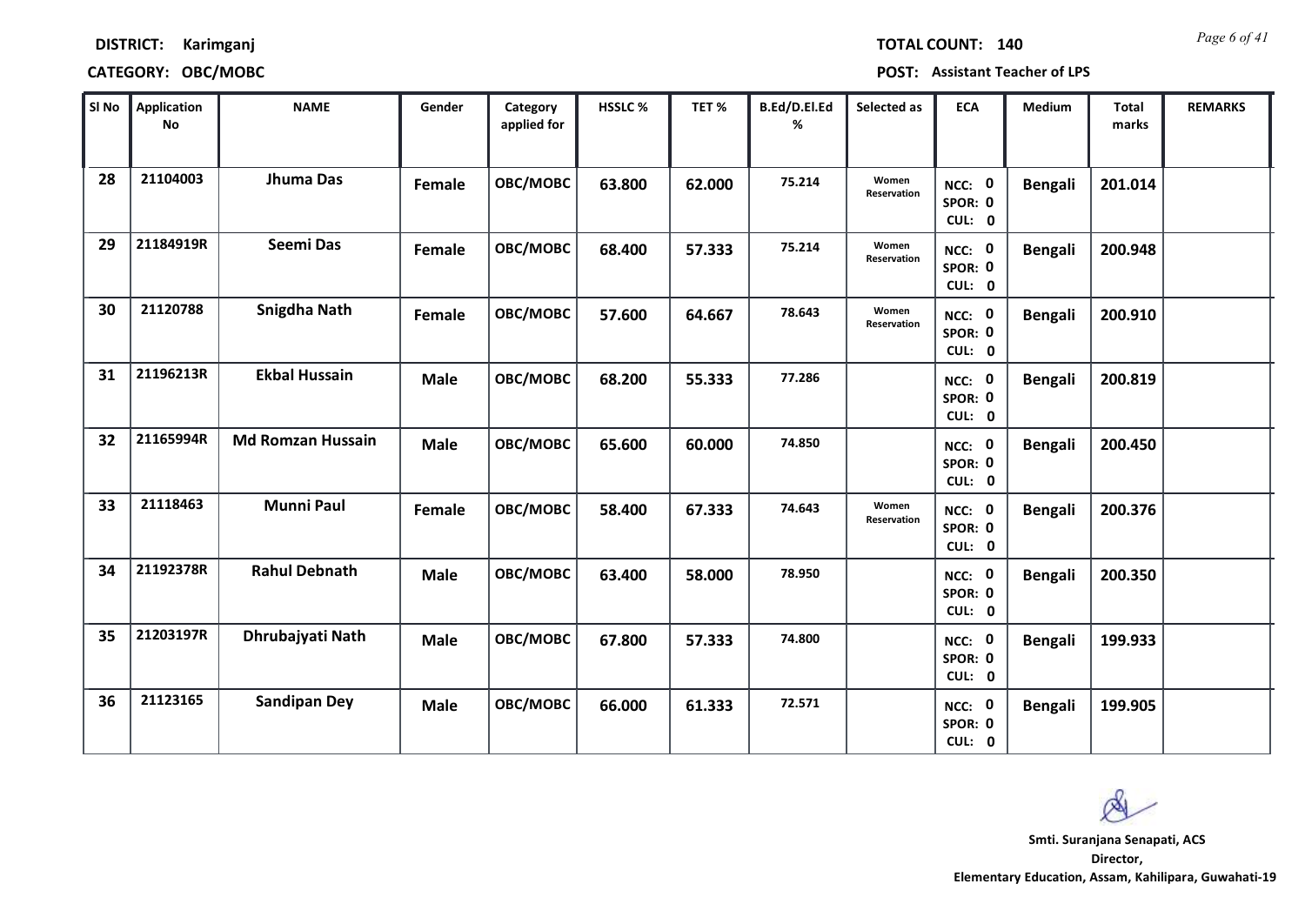| <b>TOTAL COUNT:</b> | 140 |  |  |  |  |  |
|---------------------|-----|--|--|--|--|--|
|---------------------|-----|--|--|--|--|--|

| SI No | <b>Application</b><br>No | <b>NAME</b>               | Gender        | Category<br>applied for | HSSLC % | TET %  | B.Ed/D.El.Ed<br>% | Selected as          | <b>ECA</b>                  | <b>Medium</b>  | <b>Total</b><br>marks | <b>REMARKS</b> |
|-------|--------------------------|---------------------------|---------------|-------------------------|---------|--------|-------------------|----------------------|-----------------------------|----------------|-----------------------|----------------|
| 37    | 21127195                 | Seemi Dey                 | Female        | OBC/MOBC                | 50.600  | 71.333 | 77.929            | Women<br>Reservation | NCC: 0<br>SPOR: 0<br>CUL: 0 | <b>Bengali</b> | 199.862               |                |
| 38    | 21102795                 | <b>Surajit Dey</b>        | <b>Male</b>   | OBC/MOBC                | 60.600  | 60.667 | 78.357            |                      | NCC: 0<br>SPOR: 0<br>CUL: 0 | <b>Bengali</b> | 199.624               |                |
| 39    | 21206138R                | Snigdha Paul<br>Choudhury | <b>Female</b> | OBC/MOBC                | 69.000  | 56.667 | 73.857            | Women<br>Reservation | NCC: 0<br>SPOR: 0<br>CUL: 0 | <b>Bengali</b> | 199.524               |                |
| 40    | 21105371                 | <b>Utpal Debnath</b>      | <b>Male</b>   | OBC/MOBC                | 51.800  | 75.333 | 72.300            |                      | NCC: 0<br>SPOR: 0<br>CUL: 0 | <b>Bengali</b> | 199.433               |                |
| 41    | 21183165R                | Prithviraj Dhar           | <b>Male</b>   | OBC/MOBC                | 64.200  | 60.000 | 75.214            |                      | NCC: 0<br>SPOR: 0<br>CUL: 0 | <b>Bengali</b> | 199.414               |                |
| 42    | 21173590R                | <b>Sarwar Elahee</b>      | <b>Male</b>   | OBC/MOBC                | 65.000  | 58.667 | 75.714            |                      | NCC: 0<br>SPOR: 0<br>CUL: 0 | <b>Bengali</b> | 199.381               |                |
| 43    | 21172860R                | Sumitra Rani Dhar         | <b>Female</b> | OBC/MOBC                | 60.000  | 58.667 | 80.700            | Women<br>Reservation | NCC: 0<br>SPOR: 0<br>CUL: 0 | <b>Bengali</b> | 199.367               |                |
| 44    | 21104367                 | Rajeev Yadav              | <b>Male</b>   | OBC/MOBC                | 62.200  | 65.333 | 71.829            |                      | NCC: 0<br>SPOR: 0<br>CUL: 0 | <b>Bengali</b> | 199.362               |                |
| 45    | 21191264R                | <b>Monika Nath</b>        | Female        | OBC/MOBC                | 55.200  | 66.000 | 78.071            | Women<br>Reservation | NCC: 0<br>SPOR: 0<br>CUL: 0 | <b>Bengali</b> | 199.271               |                |

 $\infty$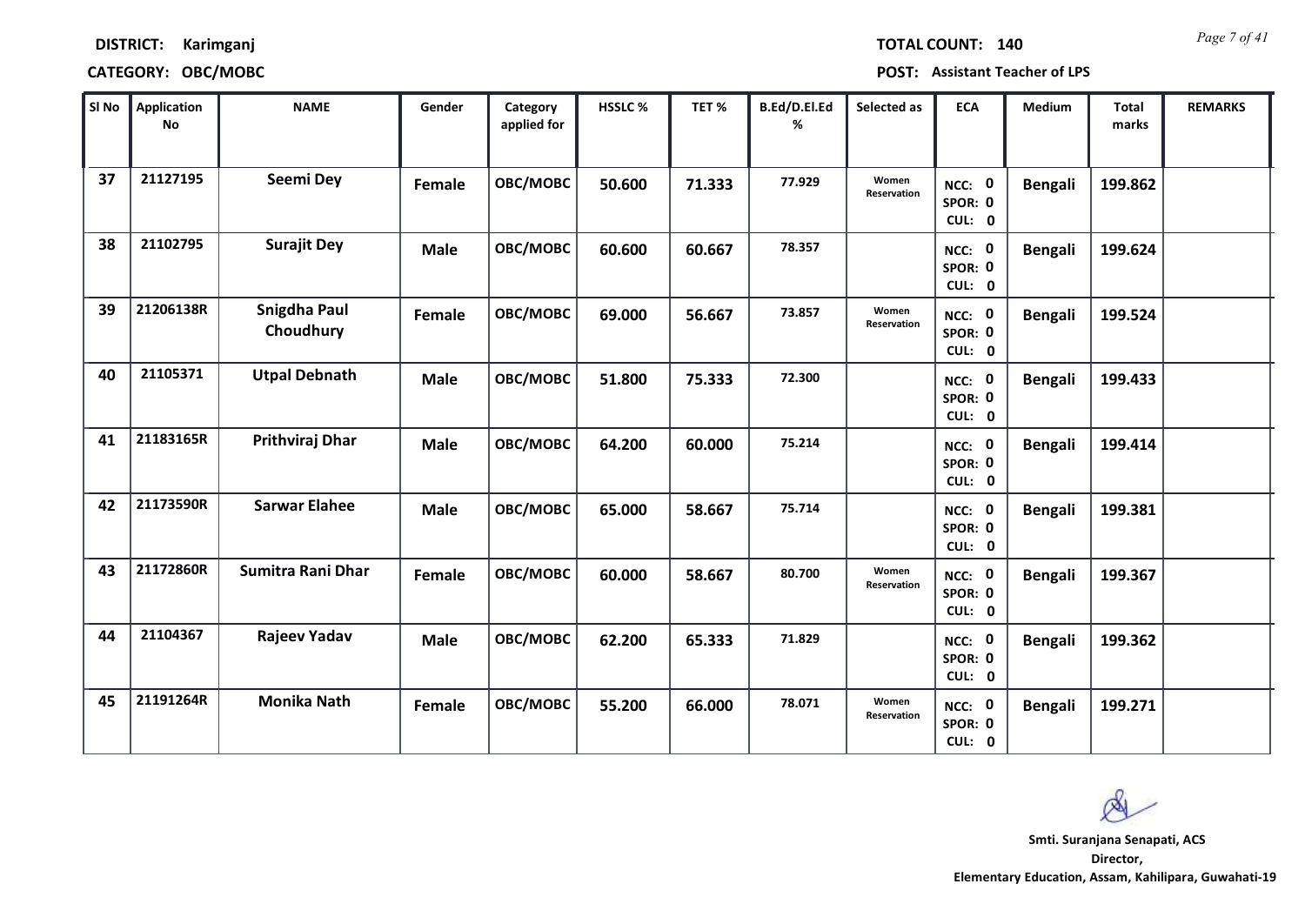*Page 8 of 41* **TOTAL COUNT: 140**

### **DISTRICT: Karimganj**

### **CATEGORY: OBC/MOBC POST: Assistant Teacher of LPS**

| SI No | <b>Application</b><br>No | <b>NAME</b>              | Gender      | Category<br>applied for | <b>HSSLC %</b> | TET %  | B.Ed/D.El.Ed<br>% | Selected as          | <b>ECA</b>                  | <b>Medium</b>  | <b>Total</b><br>marks | <b>REMARKS</b> |
|-------|--------------------------|--------------------------|-------------|-------------------------|----------------|--------|-------------------|----------------------|-----------------------------|----------------|-----------------------|----------------|
| 46    | 21182757R                | Priyanka Ghosh           | Female      | OBC/MOBC                | 72.600         | 55.333 | 71.200            | Women<br>Reservation | NCC: 0<br>SPOR: 0<br>CUL: 0 | <b>Bengali</b> | 199.133               |                |
| 47    | 21205241R                | <b>Rohim Uddin Ahmed</b> | <b>Male</b> | OBC/MOBC                | 67.800         | 55.333 | 76.000            |                      | NCC: 0<br>SPOR: 0<br>CUL: 0 | <b>Bengali</b> | 199.133               | Withheld       |
| 48    | 21120025                 | <b>Anisha Dey</b>        | Female      | OBC/MOBC                | 69.200         | 60.000 | 69.714            | Women<br>Reservation | NCC: 0<br>SPOR: 0<br>CUL: 0 | <b>Bengali</b> | 198.914               |                |
| 49    | 21101903                 | Dhanamanjuri Devi        | Female      | OBC/MOBC                | 57.600         | 69.333 | 71.850            | Women<br>Reservation | NCC: 0<br>SPOR: 0<br>CUL: 0 | <b>Bengali</b> | 198.783               |                |
| 50    | 21127181                 | <b>Rupak Das</b>         | <b>Male</b> | OBC/MOBC                | 51.800         | 71.333 | 75.600            |                      | NCC: 0<br>SPOR: 0<br>CUL: 0 | <b>Bengali</b> | 198.733               |                |
| 51    | 21210892R                | <b>Shibani Das</b>       | Female      | OBC/MOBC                | 63.400         | 61.333 | 73.714            | Women<br>Reservation | NCC: 0<br>SPOR: 0<br>CUL: 0 | <b>Bengali</b> | 198.448               |                |
| 52    | 21183485R                | <b>Shibam Sinha</b>      | <b>Male</b> | OBC/MOBC                | 67.400         | 55.333 | 75.600            |                      | NCC: 0<br>SPOR: 0<br>CUL: 0 | <b>Bengali</b> | 198.333               |                |
| 53    | 21118448                 | <b>Nirupam Paul</b>      | <b>Male</b> | OBC/MOBC                | 62.000         | 61.333 | 74.857            |                      | NCC: 0<br>SPOR: 0<br>CUL: 0 | <b>Bengali</b> | 198.190               |                |
| 54    | 21117689                 | <b>Mandira Debnath</b>   | Female      | OBC/MOBC                | 57.800         | 59.333 | 81.056            | Women<br>Reservation | NCC: 0<br>SPOR: 0<br>CUL: 0 | <b>Bengali</b> | 198.189               | Withheld       |

 $\infty$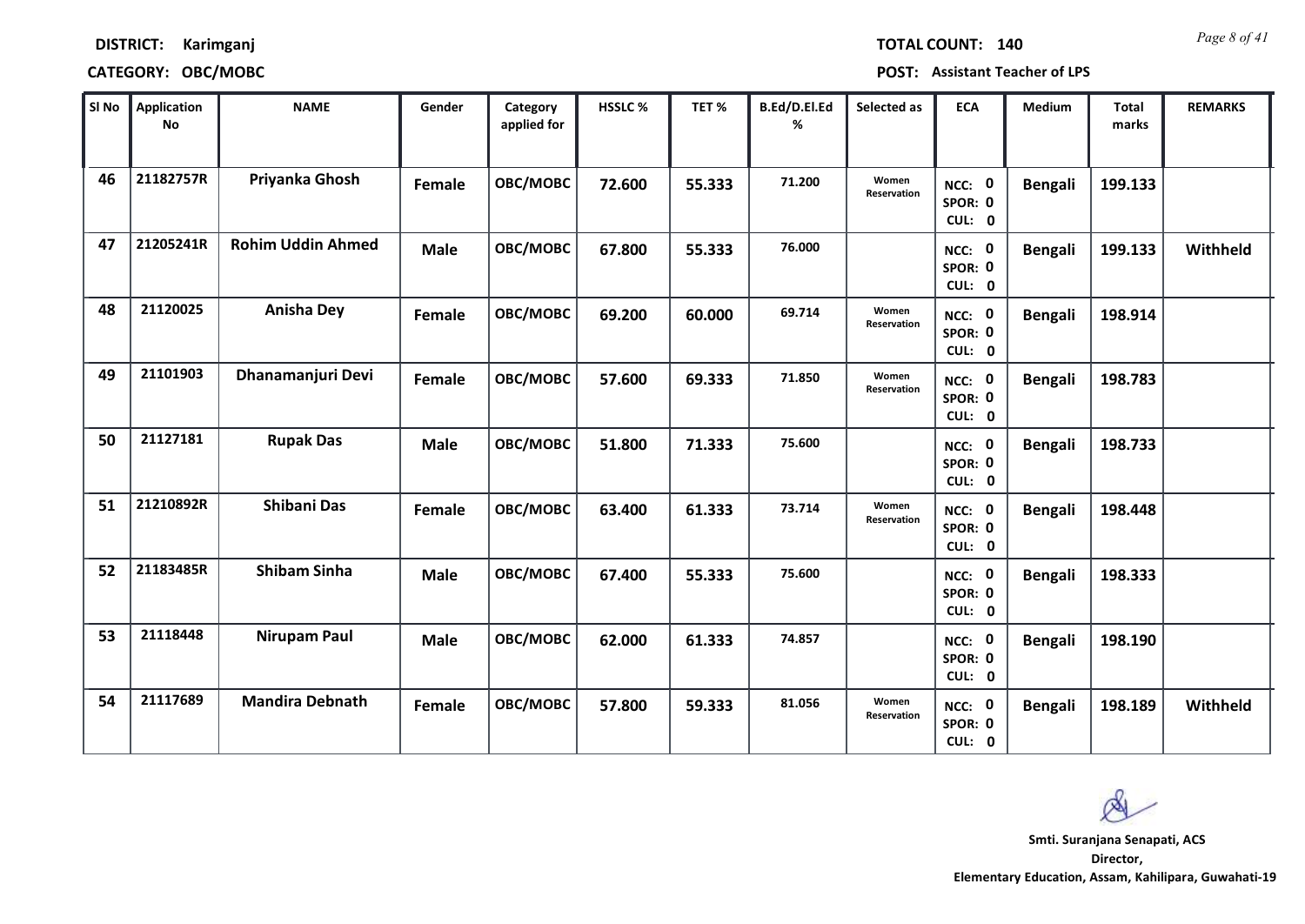*Page 9 of 41* **TOTAL COUNT: 140**

### **DISTRICT: Karimganj**

### **CATEGORY: OBC/MOBC POST: Assistant Teacher of LPS**

| SI No | <b>Application</b><br>No | <b>NAME</b>         | Gender      | Category<br>applied for | <b>HSSLC %</b> | TET %  | B.Ed/D.El.Ed<br>% | Selected as          | <b>ECA</b>                         | <b>Medium</b>  | <b>Total</b><br>marks | <b>REMARKS</b> |
|-------|--------------------------|---------------------|-------------|-------------------------|----------------|--------|-------------------|----------------------|------------------------------------|----------------|-----------------------|----------------|
| 55    | 21105107                 | Sajina Khanam       | Female      | OBC/MOBC                | 62.000         | 60.667 | 75.500            | Women<br>Reservation | NCC: 0<br>SPOR: 0<br>CUL: 0        | <b>Bengali</b> | 198.167               |                |
| 56    | 21166801R                | Santana Singha      | Female      | OBC/MOBC                | 66.600         | 59.333 | 72.100            | Women<br>Reservation | NCC: 0<br>SPOR: 0<br>CUL: 0        | <b>Bengali</b> | 198.033               |                |
| 57    | 21178023R                | <b>Sumana Paul</b>  | Female      | OBC/MOBC                | 58.800         | 62.667 | 76.550            | Women<br>Reservation | NCC: 0<br>SPOR: 0<br>CUL: 0        | <b>Bengali</b> | 198.017               |                |
| 58    | 21193651R                | Rajkumar Paul       | <b>Male</b> | OBC/MOBC                | 71.200         | 56.000 | 70.700            |                      | NCC: 0<br>SPOR: 0<br>CUL: 0        | <b>Bengali</b> | 197.900               |                |
| 59    | 21105839                 | Sujata Sinha        | Female      | OBC/MOBC                | 65.200         | 59.333 | 73.143            | Women<br>Reservation | <b>NCC: 0</b><br>SPOR: 0<br>CUL: 0 | <b>Bengali</b> | 197.676               |                |
| 60    | 21177182R                | <b>Moumita Gope</b> | Female      | OBC/MOBC                | 66.600         | 55.333 | 75.600            | Women<br>Reservation | NCC: 0<br>SPOR: 0<br>CUL: 0        | <b>Bengali</b> | 197.533               |                |
| 61    | 21166130R                | <b>Kanak Nath</b>   | <b>Male</b> | OBC/MOBC                | 62.200         | 59.333 | 70.929            |                      | NCC: 5<br>SPOR: 0<br>CUL: 0        | <b>Bengali</b> | 197.462               |                |
| 62    | 21181742R                | <b>Faizul Hoque</b> | <b>Male</b> | OBC/MOBC                | 66.200         | 56.000 | 75.241            |                      | NCC: 0<br>SPOR: 0<br>CUL: 0        | <b>Bengali</b> | 197.441               |                |
| 63    | 21196512R                | Sudipta Sinha       | Female      | OBC/MOBC                | 86.000         | 55.333 | 56.100            | Women<br>Reservation | NCC: 0<br>SPOR: 0<br>CUL: 0        | <b>Bengali</b> | 197.433               |                |

 $\infty$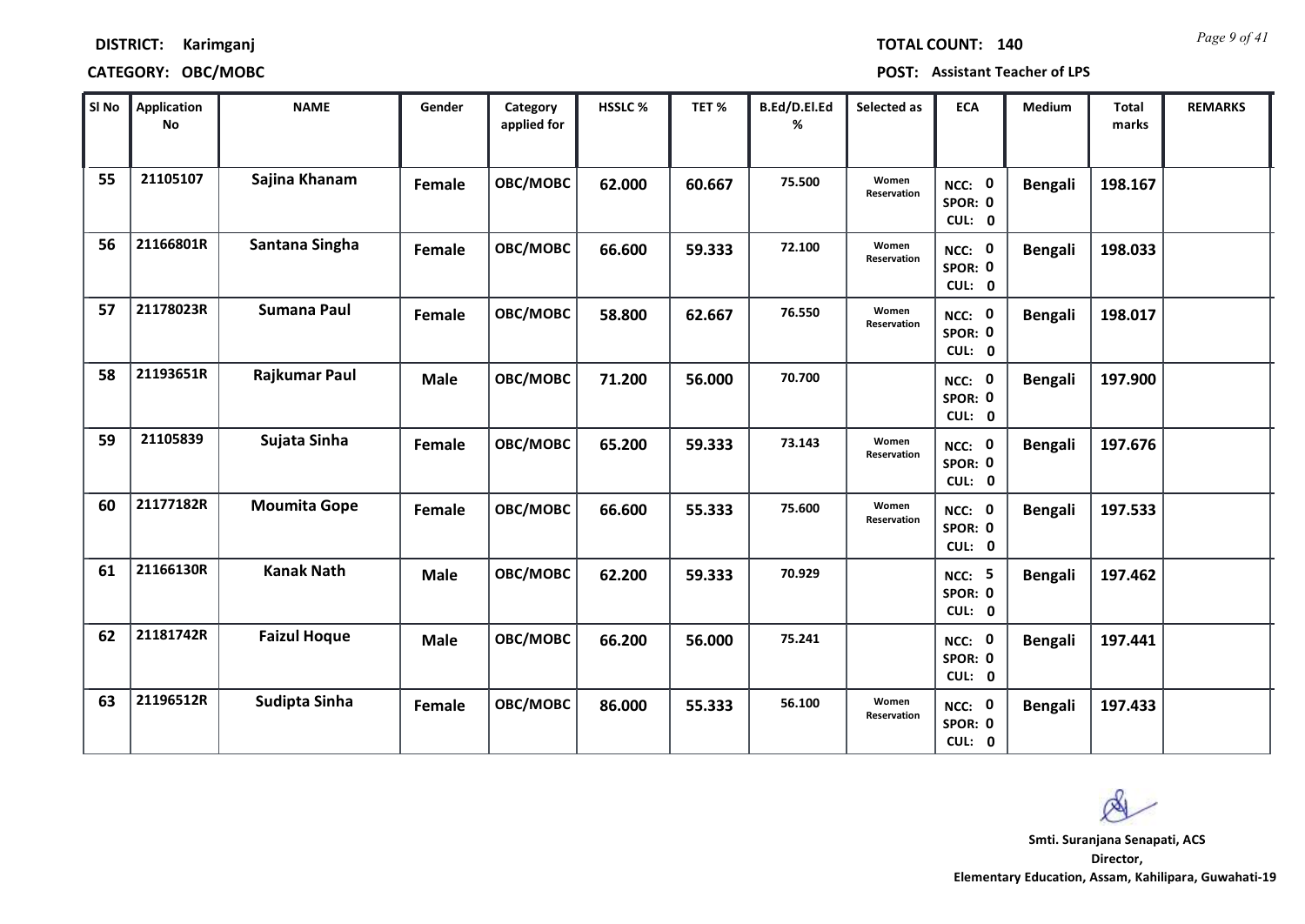*Page 10 of 41* **TOTAL COUNT: 140**

### **DISTRICT: Karimganj**

**CATEGORY: OBC/MOBC POST: Assistant Teacher of LPS**

| SI No | <b>Application</b><br>No | <b>NAME</b>                | Gender        | Category<br>applied for | <b>HSSLC %</b> | TET %  | B.Ed/D.El.Ed<br>% | Selected as          | <b>ECA</b>                  | Medium         | <b>Total</b><br>marks | <b>REMARKS</b> |
|-------|--------------------------|----------------------------|---------------|-------------------------|----------------|--------|-------------------|----------------------|-----------------------------|----------------|-----------------------|----------------|
| 64    | 21114257                 | Rejwana Begum              | <b>Female</b> | OBC/MOBC                | 70.400         | 60.000 | 67.000            | Women<br>Reservation | NCC: 0<br>SPOR: 0<br>CUL: 0 | <b>Bengali</b> | 197.400               |                |
| 65    | 21194662R                | <b>Pranab Das</b>          | <b>Male</b>   | OBC/MOBC                | 65.800         | 63.333 | 68.200            |                      | NCC: 0<br>SPOR: 0<br>CUL: 0 | <b>Bengali</b> | 197.333               |                |
| 66    | 21206945R                | <b>Moutushi Debnath</b>    | <b>Female</b> | OBC/MOBC                | 62.800         | 62.667 | 71.800            | Women<br>Reservation | NCC: 0<br>SPOR: 0<br>CUL: 0 | <b>Bengali</b> | 197.267               |                |
| 67    | 21115108                 | <b>Subhajit Paul</b>       | <b>Male</b>   | OBC/MOBC                | 53.000         | 67.333 | 76.429            |                      | NCC: 0<br>SPOR: 0<br>CUL: 0 | <b>Bengali</b> | 196.762               |                |
| 68    | 21177069R                | Jakera Khanam              | Female        | OBC/MOBC                | 62.000         | 58.000 | 76.714            | Women<br>Reservation | NCC: 0<br>SPOR: 0<br>CUL: 0 | <b>Bengali</b> | 196.714               |                |
| 69    | 21100949                 | Hirok Jyoti Nath           | <b>Male</b>   | OBC/MOBC                | 47.600         | 60.000 | 89.100            |                      | NCC: 0<br>SPOR: 0<br>CUL: 0 | <b>Bengali</b> | 196.700               |                |
| 70    | 21107608                 | <b>Subhra Nath</b>         | Female        | OBC/MOBC                | 62.600         | 61.333 | 72.550            | Women<br>Reservation | NCC: 0<br>SPOR: 0<br>CUL: 0 | <b>Bengali</b> | 196.483               |                |
| 71    | 21203119R                | <b>Sabbir Ahmed</b>        | <b>Male</b>   | OBC/MOBC                | 66.000         | 55.333 | 75.100            |                      | NCC: 0<br>SPOR: 0<br>CUL: 0 | <b>Bengali</b> | 196.433               |                |
| 72    | 21111052                 | <b>Sabir Hussain Ahmed</b> | Male          | OBC/MOBC                | 68.000         | 55.333 | 73.063            |                      | NCC: 0<br>SPOR: 0<br>CUL: 0 | <b>Bengali</b> | 196.397               |                |

 $\infty$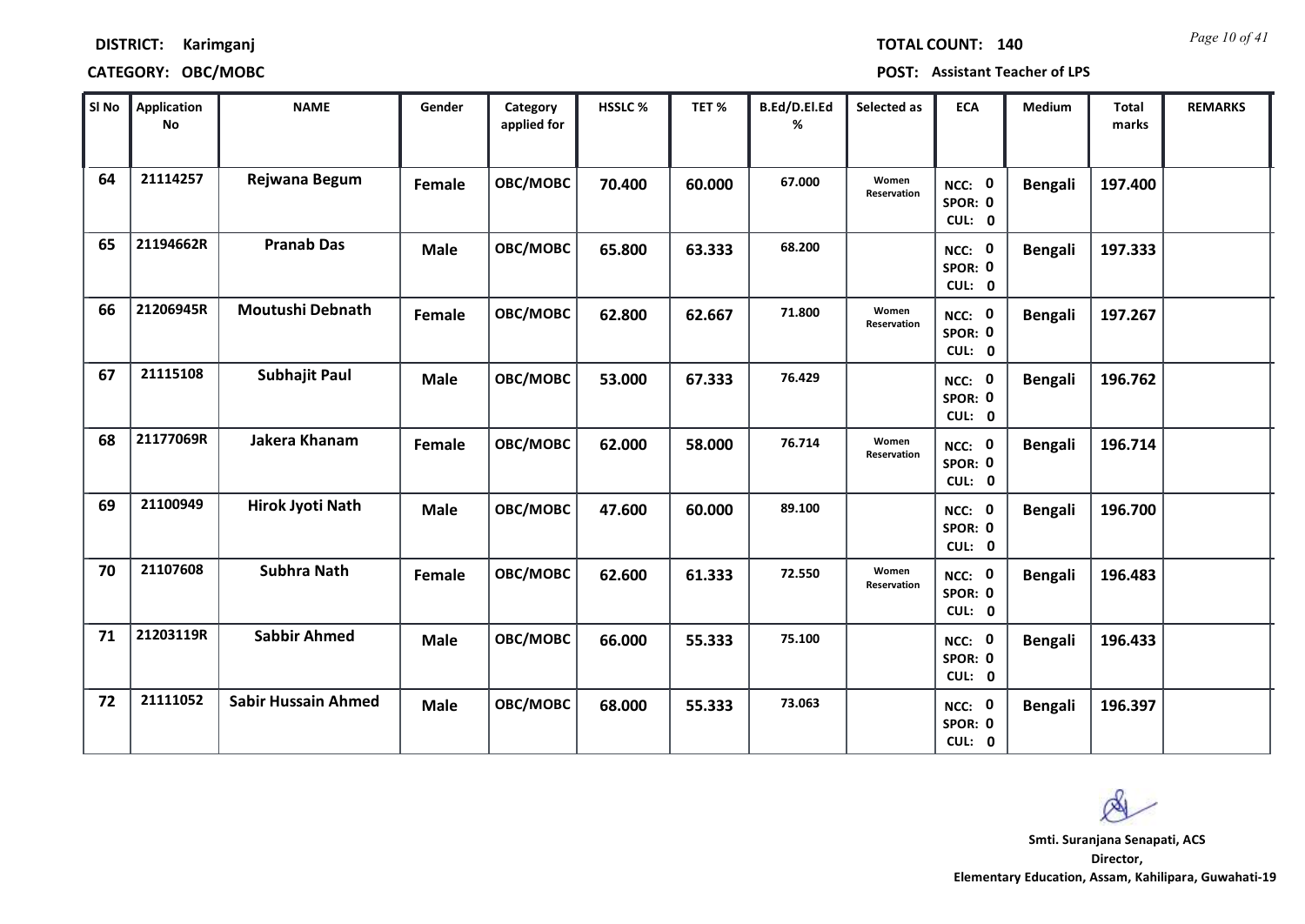*Page 11 of 41* **TOTAL COUNT: 140**

### **DISTRICT: Karimganj**

### **CATEGORY: OBC/MOBC POST: Assistant Teacher of LPS**

| SI No | <b>Application</b><br>$\mathop{\mathsf{No}}$ | <b>NAME</b>           | Gender      | Category<br>applied for | HSSLC % | TET %  | B.Ed/D.El.Ed<br>% | Selected as          | <b>ECA</b>                  | <b>Medium</b>  | <b>Total</b><br>marks | <b>REMARKS</b> |
|-------|----------------------------------------------|-----------------------|-------------|-------------------------|---------|--------|-------------------|----------------------|-----------------------------|----------------|-----------------------|----------------|
| 73    | 21171879R                                    | <b>Debosree Paul</b>  | Female      | OBC/MOBC                | 75.400  | 61.333 | 59.650            | Women<br>Reservation | NCC: 0<br>SPOR: 0<br>CUL: 0 | <b>Bengali</b> | 196.383               |                |
| 74    | 21113173                                     | Sandip Kairi          | <b>Male</b> | OBC/MOBC                | 69.000  | 60.000 | 67.300            |                      | NCC: 0<br>SPOR: 0<br>CUL: 0 | <b>Bengali</b> | 196.300               |                |
| 75    | 21185938R                                    | <b>Barnita Nath</b>   | Female      | OBC/MOBC                | 61.600  | 55.333 | 79.250            | Women<br>Reservation | NCC: 0<br>SPOR: 0<br>CUL: 0 | <b>Bengali</b> | 196.183               |                |
| 76    | 21164895R                                    | <b>Satyam Nath</b>    | <b>Male</b> | OBC/MOBC                | 64.200  | 56.000 | 75.950            |                      | NCC: 0<br>SPOR: 0<br>CUL: 0 | <b>Bengali</b> | 196.150               |                |
| 77    | 21199060R                                    | <b>Priyasish Paul</b> | <b>Male</b> | OBC/MOBC                | 64.000  | 58.000 | 74.071            |                      | NCC: 0<br>SPOR: 0<br>CUL: 0 | <b>Bengali</b> | 196.071               |                |
| 78    | 21197532R                                    | <b>Giban Uddin</b>    | <b>Male</b> | OBC/MOBC                | 71.000  | 56.000 | 69.071            |                      | NCC: 0<br>SPOR: 0<br>CUL: 0 | <b>Bengali</b> | 196.071               |                |
| 79    | 21180574R                                    | <b>Asish Goala</b>    | Male        | OBC/MOBC                | 56.800  | 60.667 | 78.429            |                      | NCC: 0<br>SPOR: 0<br>CUL: 0 | <b>Bengali</b> | 195.895               |                |
| 80    | 21175744R                                    | <b>Rita Sinha</b>     | Female      | OBC/MOBC                | 63.200  | 55.333 | 77.357            | Women<br>Reservation | NCC: 0<br>SPOR: 0<br>CUL: 0 | <b>Bengali</b> | 195.890               |                |
| 81    | 21109582                                     | <b>Purobi Nath</b>    | Female      | OBC/MOBC                | 62.600  | 55.333 | 77.950            | Women<br>Reservation | NCC: 0<br>SPOR: 0<br>CUL: 0 | <b>Bengali</b> | 195.883               |                |

 $\infty$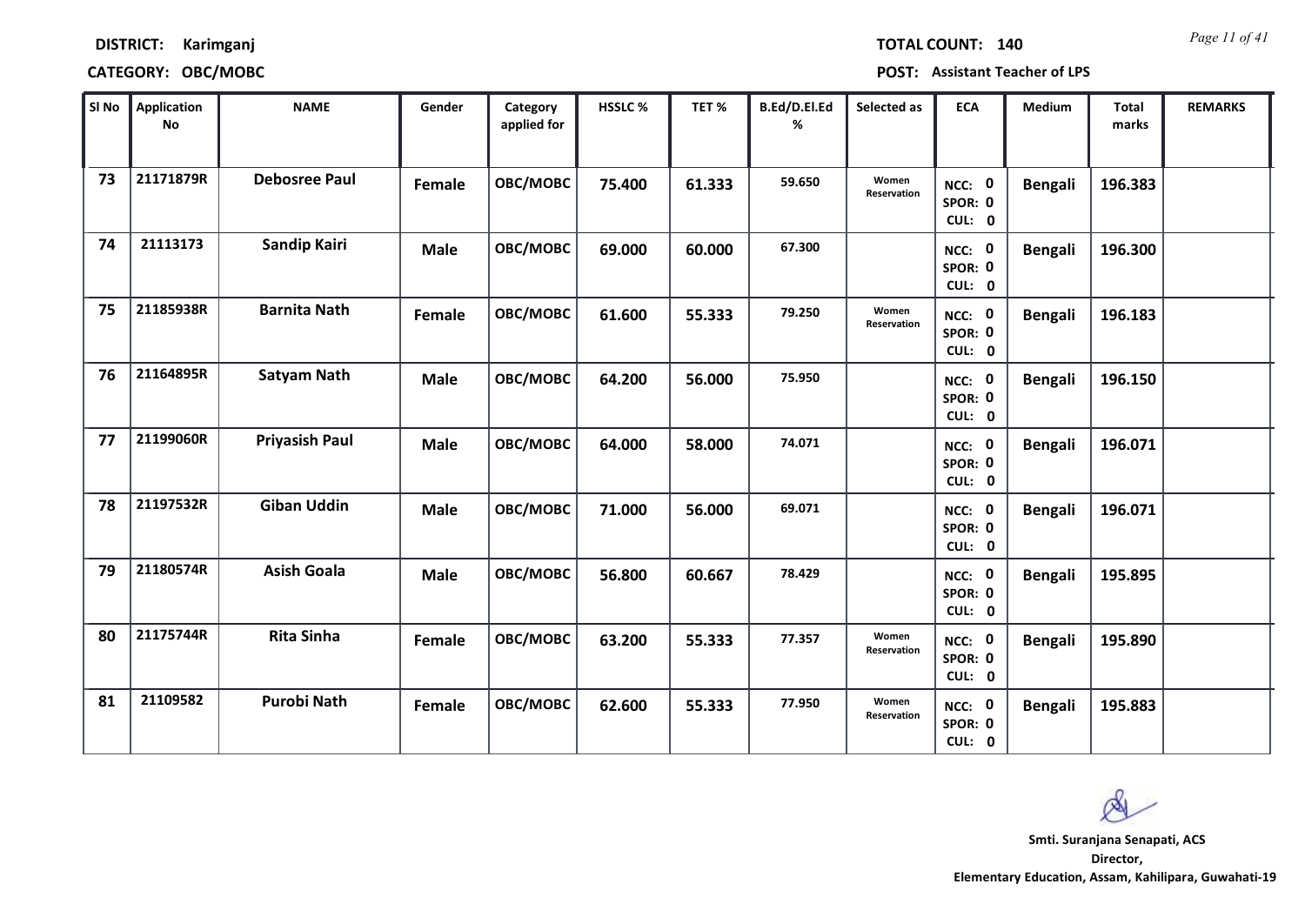| TOTAL COUNT: | 140 |
|--------------|-----|
|              |     |

| SI No | <b>Application</b><br>No | <b>NAME</b>                              | Gender      | Category<br>applied for | HSSLC% | TET%   | B.Ed/D.El.Ed<br>% | Selected as          | <b>ECA</b>                  | Medium         | <b>Total</b><br>marks | <b>REMARKS</b> |
|-------|--------------------------|------------------------------------------|-------------|-------------------------|--------|--------|-------------------|----------------------|-----------------------------|----------------|-----------------------|----------------|
| 82    | 21201397R                | <b>Rama Debi Gurung</b>                  | Female      | OBC/MOBC                | 63.000 | 58.667 | 74.214            | Women<br>Reservation | NCC: 0<br>SPOR: 0<br>CUL: 0 | <b>Bengali</b> | 195.881               |                |
| 83    | 21103224                 | Arjayeeta Paul                           | Female      | OBC/MOBC                | 62.800 | 56.667 | 76.300            |                      | NCC: 0<br>SPOR: 0<br>CUL: 0 | <b>Bengali</b> | 195.767               |                |
| 84    | 21165044R                | <b>Soumitra Nath</b><br><b>Barbhuiya</b> | <b>Male</b> | OBC/MOBC                | 59.600 | 60.667 | 75.357            |                      | NCC: 0<br>SPOR: 0<br>CUL: 0 | <b>Bengali</b> | 195.624               |                |
| 85    | 21110546                 | Suprova Sharma                           | Female      | OBC/MOBC                | 63.400 | 59.333 | 72.850            |                      | NCC: 0<br>SPOR: 0<br>CUL: 0 | <b>Bengali</b> | 195.583               |                |
| 86    | 21120441                 | Rajib Gowala                             | <b>Male</b> | OBC/MOBC                | 56.800 | 63.333 | 75.286            |                      | NCC: 0<br>SPOR: 0<br>CUL: 0 | <b>Bengali</b> | 195.419               |                |
| 87    | 21103396                 | Sujyoti Sinha                            | <b>Male</b> | OBC/MOBC                | 61.200 | 66.000 | 68.150            |                      | NCC: 0<br>SPOR: 0<br>CUL: 0 | <b>Bengali</b> | 195.350               |                |
| 88    | 21166698R                | Raj Kamal Goala                          | <b>Male</b> | OBC/MOBC                | 60.800 | 64.667 | 69.857            |                      | NCC: 0<br>SPOR: 0<br>CUL: 0 | <b>Bengali</b> | 195.324               |                |
| 89    | 21103148                 | <b>Anuradha Das</b>                      | Female      | OBC/MOBC                | 45.600 | 72.000 | 77.700            |                      | NCC: 0<br>SPOR: 0<br>CUL: 0 | <b>Bengali</b> | 195.300               |                |
| 90    | 21115593                 | <b>Paritosh Nath</b>                     | <b>Male</b> | OBC/MOBC                | 61.000 | 60.667 | 73.550            |                      | NCC: 0<br>SPOR: 0<br>CUL: 0 | <b>Bengali</b> | 195.217               |                |

 $\infty$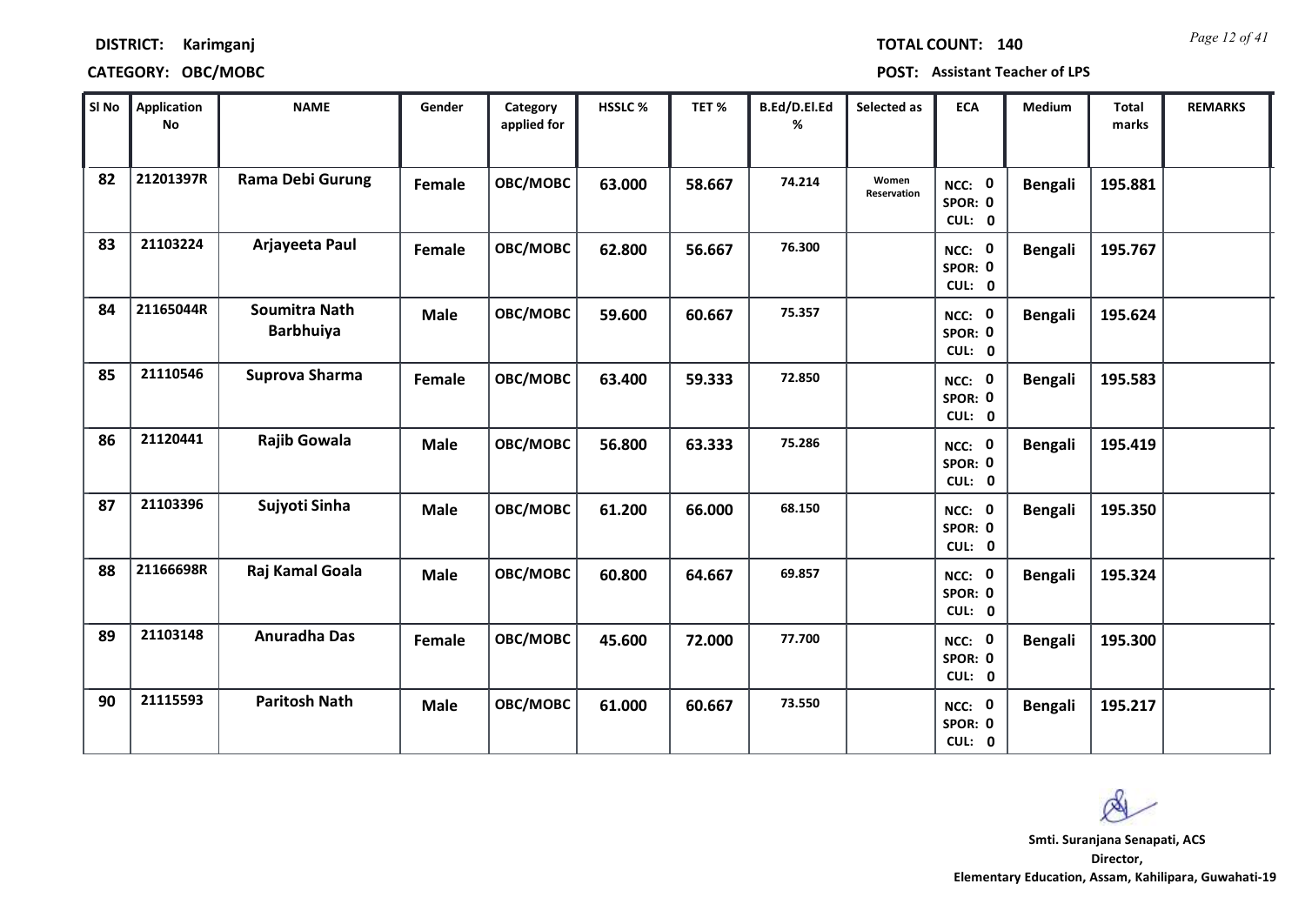| TOTAL COUNT: 140 | Page 13 of 41 |
|------------------|---------------|
|                  |               |

| SI No | <b>Application</b><br>No | <b>NAME</b>                  | Gender      | Category<br>applied for | HSSLC % | TET %  | B.Ed/D.El.Ed<br>% | Selected as | <b>ECA</b>                  | <b>Medium</b>  | <b>Total</b><br>marks | <b>REMARKS</b> |
|-------|--------------------------|------------------------------|-------------|-------------------------|---------|--------|-------------------|-------------|-----------------------------|----------------|-----------------------|----------------|
| 91    | 21203262R                | <b>Didarul Alam</b>          | <b>Male</b> | OBC/MOBC                | 56.200  | 68.667 | 70.350            |             | NCC: 0<br>SPOR: 0<br>CUL: 0 | <b>Bengali</b> | 195.217               |                |
| 92    | 21123941                 | <b>Krishanu Paul</b>         | <b>Male</b> | <b>OBC/MOBC</b>         | 58.000  | 61.333 | 75.857            |             | NCC: 0<br>SPOR: 0<br>CUL: 0 | <b>Bengali</b> | 195.190               |                |
| 93    | 21107503                 | Nabarupa Paul<br>Chakraborty | Female      | OBC/MOBC                | 57.200  | 65.333 | 72.650            |             | NCC: 0<br>SPOR: 0<br>CUL: 0 | <b>Bengali</b> | 195.183               |                |
| 94    | 21107947                 | Sangita Sarkar               | Female      | OBC/MOBC                | 65.800  | 55.333 | 74.000            |             | NCC: 0<br>SPOR: 0<br>CUL: 0 | <b>Bengali</b> | 195.133               |                |
| 95    | 21112720                 | <b>Sew Kumar Kairi</b>       | <b>Male</b> | OBC/MOBC                | 59.600  | 63.333 | 72.100            |             | NCC: 0<br>SPOR: 0<br>CUL: 0 | <b>Bengali</b> | 195.033               |                |
| 96    | 21108902                 | <b>Subijoy Das</b>           | <b>Male</b> | OBC/MOBC                | 49.000  | 71.333 | 74.700            |             | NCC: 0<br>SPOR: 0<br>CUL: 0 | <b>Bengali</b> | 195.033               |                |
| 97    | 21188625R                | <b>Parvin Khanam</b>         | Female      | <b>OBC/MOBC</b>         | 69.200  | 55.333 | 70.429            |             | NCC: 0<br>SPOR: 0<br>CUL: 0 | <b>Bengali</b> | 194.962               |                |
| 98    | 21167470R                | Parmita Dey                  | Female      | OBC/MOBC                | 67.800  | 56.000 | 71.000            |             | NCC: 0<br>SPOR: 0<br>CUL: 0 | <b>Bengali</b> | 194.800               |                |
| 99    | 21115767                 | <b>Anima Das</b>             | Female      | OBC/MOBC                | 49.000  | 72.667 | 73.100            |             | NCC: 0<br>SPOR: 0<br>CUL: 0 | <b>Bengali</b> | 194.767               |                |

 $\infty$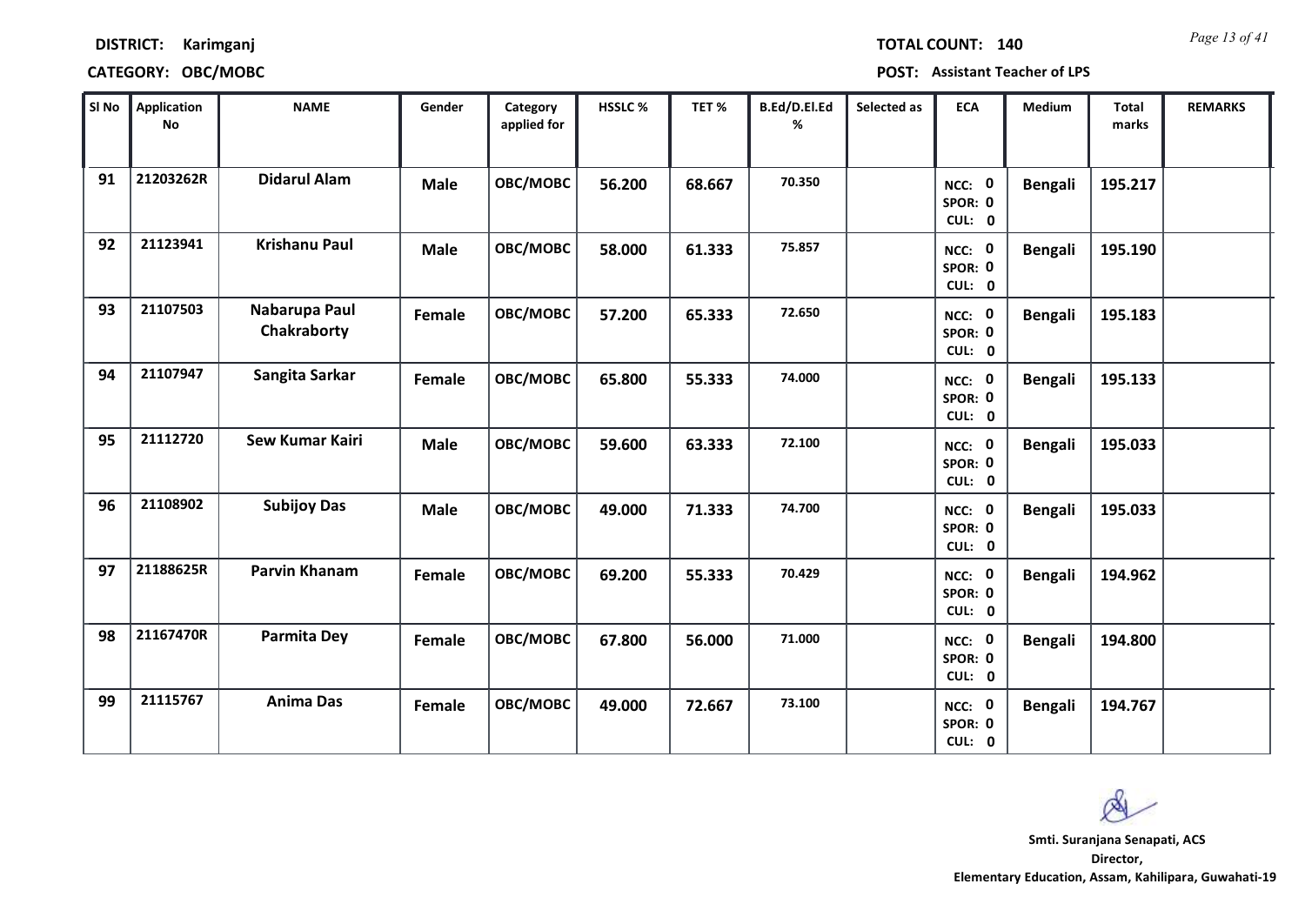| TOTAL COUNT: 140 |  | Page 14 of 41 |
|------------------|--|---------------|
|------------------|--|---------------|

| SI No | <b>Application</b><br>$\mathop{\mathsf{No}}$ | <b>NAME</b>                    | Gender      | Category<br>applied for | HSSLC % | TET %  | B.Ed/D.El.Ed<br>% | Selected as | <b>ECA</b>                  | <b>Medium</b>  | <b>Total</b><br>marks | <b>REMARKS</b> |
|-------|----------------------------------------------|--------------------------------|-------------|-------------------------|---------|--------|-------------------|-------------|-----------------------------|----------------|-----------------------|----------------|
| 100   | 21175019R                                    | <b>Baby Sinha</b>              | Female      | OBC/MOBC                | 61.400  | 55.333 | 77.929            |             | NCC: 0<br>SPOR: 0<br>CUL: 0 | <b>Bengali</b> | 194.662               |                |
| 101   | 21197801R                                    | Shankha Shubhra<br><b>Nath</b> | <b>Male</b> | OBC/MOBC                | 57.400  | 58.667 | 78.550            |             | NCC: 0<br>SPOR: 0<br>CUL: 0 | <b>Bengali</b> | 194.617               |                |
| 102   | 21205243R                                    | <b>Dibaluk Paul</b>            | <b>Male</b> | OBC/MOBC                | 62.800  | 60.667 | 71.143            |             | NCC: 0<br>SPOR: 0<br>CUL: 0 | <b>Bengali</b> | 194.610               |                |
| 103   | 21118990                                     | <b>Suporna Das</b>             | Female      | OBC/MOBC                | 55.800  | 68.000 | 70.750            |             | NCC: 0<br>SPOR: 0<br>CUL: 0 | <b>Bengali</b> | 194.550               |                |
| 104   | 21102926                                     | <b>Kalpana Dhar</b>            | Female      | OBC/MOBC                | 64.600  | 60.000 | 69.950            |             | NCC: 0<br>SPOR: 0<br>CUL: 0 | <b>Bengali</b> | 194.550               |                |
| 105   | 21174680R                                    | <b>Kamrul Hussain</b>          | <b>Male</b> | OBC/MOBC                | 52.200  | 67.333 | 74.929            |             | NCC: 0<br>SPOR: 0<br>CUL: 0 | <b>Bengali</b> | 194.462               |                |
| 106   | 21141049                                     | <b>Noor Mohammad</b>           | Male        | OBC/MOBC                | 60.800  | 59.333 | 74.286            |             | NCC: 0<br>SPOR: 0<br>CUL: 0 | <b>Bengali</b> | 194.419               |                |
| 107   | 21123241                                     | <b>Uttam Kumar Yadav</b>       | <b>Male</b> | OBC/MOBC                | 64.600  | 55.333 | 74.429            |             | NCC: 0<br>SPOR: 0<br>CUL: 0 | <b>Bengali</b> | 194.362               |                |
| 108   | 21170229R                                    | <b>Vishnu Dey</b>              | <b>Male</b> | OBC/MOBC                | 64.200  | 56.000 | 74.143            |             | NCC: 0<br>SPOR: 0<br>CUL: 0 | <b>Bengali</b> | 194.343               |                |

 $\infty$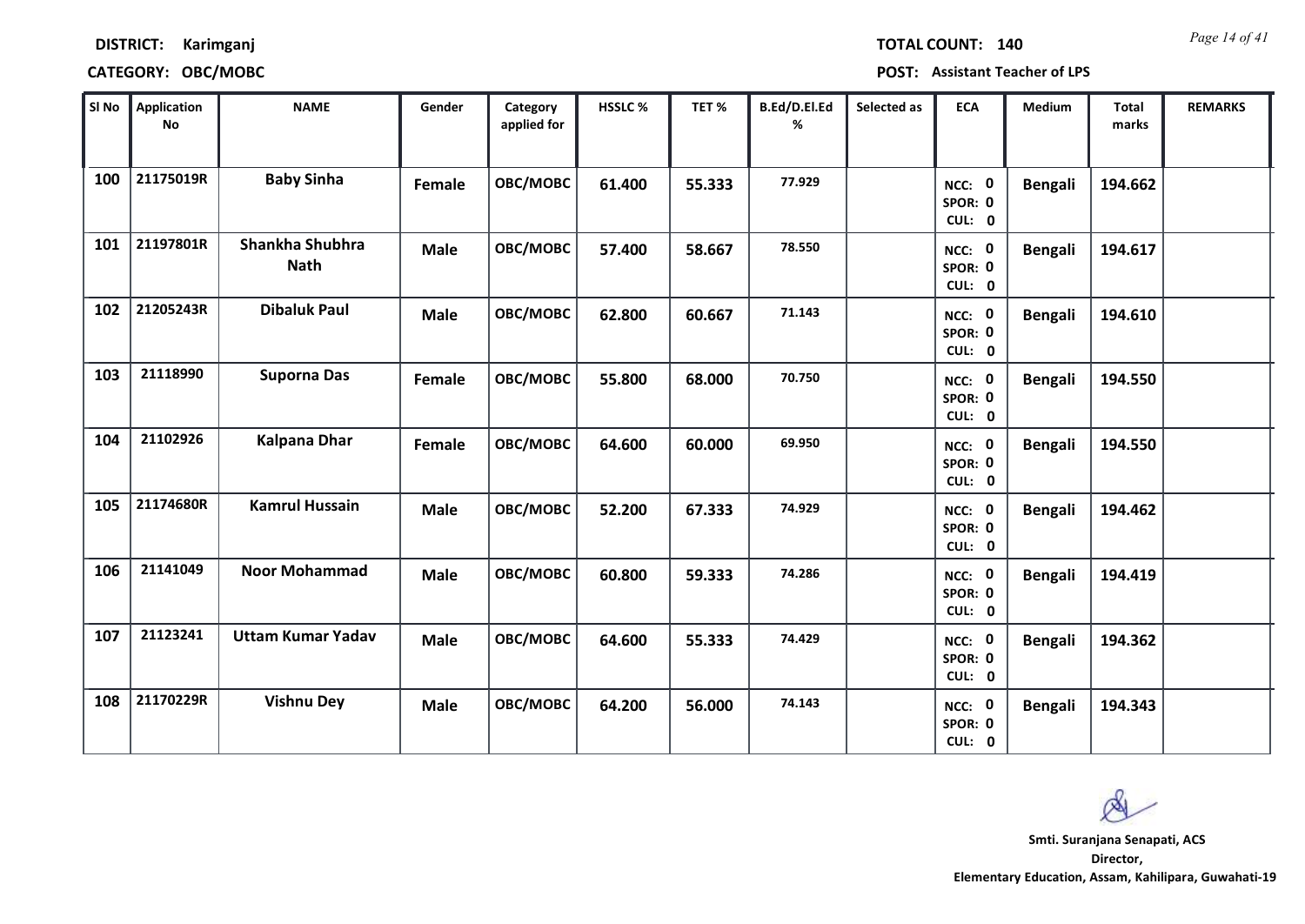| TOTAL COUNT: 140 | Page 15 of 41 |
|------------------|---------------|
|                  |               |

| SI No | <b>Application</b><br>No | <b>NAME</b>             | Gender      | Category<br>applied for | HSSLC% | TET %  | B.Ed/D.El.Ed<br>% | Selected as | <b>ECA</b>                  | <b>Medium</b>  | <b>Total</b><br>marks | <b>REMARKS</b> |
|-------|--------------------------|-------------------------|-------------|-------------------------|--------|--------|-------------------|-------------|-----------------------------|----------------|-----------------------|----------------|
| 109   | 21106959                 | <b>Bonosri Paul</b>     | Female      | OBC/MOBC                | 52.000 | 66.667 | 75.650            |             | NCC: 0<br>SPOR: 0<br>CUL: 0 | <b>Bengali</b> | 194.317               |                |
| 110   | 21193187R                | <b>Jabir Hussain</b>    | <b>Male</b> | OBC/MOBC                | 64.200 | 58.667 | 71.357            |             | NCC: 0<br>SPOR: 0<br>CUL: 0 | <b>Bengali</b> | 194.224               |                |
| 111   | 21206649R                | <b>Md Sadique Ahmed</b> | <b>Male</b> | OBC/MOBC                | 64.200 | 60.000 | 70.000            |             | NCC: 0<br>SPOR: 0<br>CUL: 0 | <b>Bengali</b> | 194.200               |                |
| 112   | 21103849                 | <b>Susmita Paul</b>     | Female      | OBC/MOBC                | 52.600 | 62.000 | 79.571            |             | NCC: 0<br>SPOR: 0<br>CUL: 0 | <b>Bengali</b> | 194.171               |                |
| 113   | 21114227                 | <b>Dula Paul</b>        | Female      | OBC/MOBC                | 60.600 | 57.333 | 76.143            |             | NCC: 0<br>SPOR: 0<br>CUL: 0 | <b>Bengali</b> | 194.076               |                |
| 114   | 21122460                 | Rajeshwari Dutta        | Female      | OBC/MOBC                | 55.600 | 68.667 | 69.800            |             | NCC: 0<br>SPOR: 0<br>CUL: 0 | <b>Bengali</b> | 194.067               |                |
| 115   | 21200024R                | Amina Begam             | Female      | OBC/MOBC                | 71.400 | 56.000 | 66.643            |             | NCC: 0<br>SPOR: 0<br>CUL: 0 | <b>Bengali</b> | 194.043               |                |
| 116   | 21111972                 | Papiya Paul             | Female      | OBC/MOBC                | 55.800 | 64.667 | 73.550            |             | NCC: 0<br>SPOR: 0<br>CUL: 0 | <b>Bengali</b> | 194.017               |                |
| 117   | 21115148                 | <b>Abdul Kadir</b>      | <b>Male</b> | OBC/MOBC                | 57.200 | 63.333 | 73.468            |             | NCC: 0<br>SPOR: 0<br>CUL: 0 | <b>Bengali</b> | 194.002               |                |

 $\infty$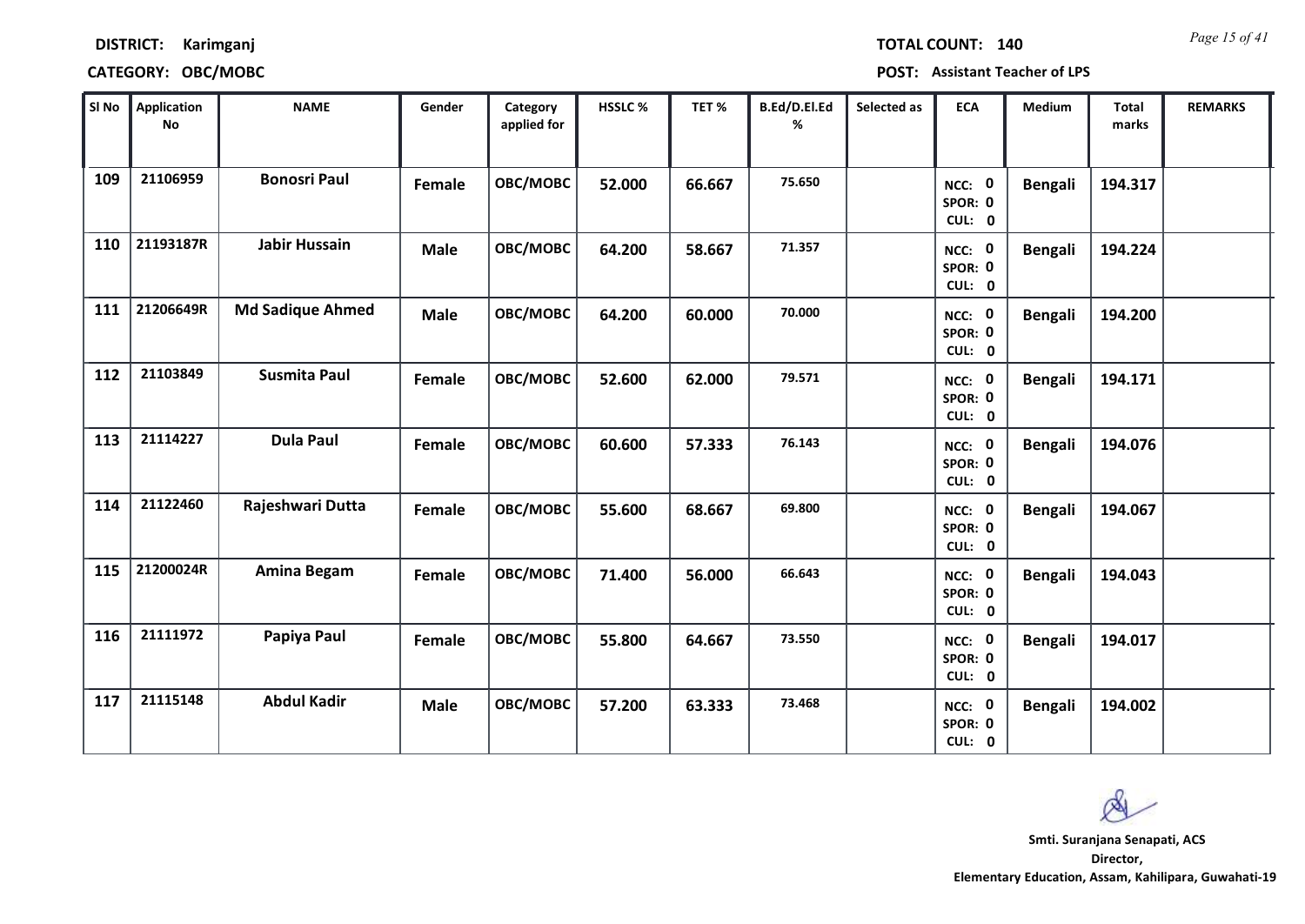*Page 16 of 41* **TOTAL COUNT: 140**

**DISTRICT: Karimganj**

| SI No | <b>Application</b><br>$\mathop{\mathsf{No}}$ | <b>NAME</b>          | Gender        | Category<br>applied for | HSSLC % | TET %  | B.Ed/D.El.Ed<br>% | Selected as | <b>ECA</b>                  | <b>Medium</b>  | <b>Total</b><br>marks | <b>REMARKS</b> |
|-------|----------------------------------------------|----------------------|---------------|-------------------------|---------|--------|-------------------|-------------|-----------------------------|----------------|-----------------------|----------------|
| 118   | 21100577                                     | Sucheta Sinha        | Female        | OBC/MOBC                | 66.000  | 60.000 | 68.000            |             | NCC: 0<br>SPOR: 0<br>CUL: 0 | <b>Bengali</b> | 194.000               |                |
| 119   | 21122265                                     | <b>Amina Begom</b>   | Female        | OBC/MOBC                | 56.600  | 64.000 | 73.400            |             | NCC: 0<br>SPOR: 0<br>CUL: 0 | <b>Bengali</b> | 194.000               |                |
| 120   | 21118194                                     | <b>Rumi Sarkar</b>   | <b>Female</b> | OBC/MOBC                | 59.200  | 62.000 | 72.786            |             | NCC: 0<br>SPOR: 0<br>CUL: 0 | <b>Bengali</b> | 193.986               |                |
| 121   | 21115251                                     | <b>Debasis Ghosh</b> | <b>Male</b>   | OBC/MOBC                | 54.000  | 64.667 | 75.286            |             | NCC: 0<br>SPOR: 0<br>CUL: 0 | <b>Bengali</b> | 193.952               |                |
| 122   | 21120520                                     | <b>Nipa Nath</b>     | <b>Female</b> | OBC/MOBC                | 64.000  | 57.333 | 72.600            |             | NCC: 0<br>SPOR: 0<br>CUL: 0 | <b>Bengali</b> | 193.933               |                |
| 123   | 21101928                                     | <b>Partha Das</b>    | <b>Male</b>   | OBC/MOBC                | 54.800  | 65.333 | 73.800            |             | NCC: 0<br>SPOR: 0<br>CUL: 0 | <b>Bengali</b> | 193.933               |                |
| 124   | 21106150                                     | Rajarshi Das         | <b>Male</b>   | OBC/MOBC                | 48.800  | 72.000 | 73.114            |             | NCC: 0<br>SPOR: 0<br>CUL: 0 | <b>Bengali</b> | 193.914               |                |
| 125   | 21106871                                     | <b>Bikash Sinha</b>  | <b>Male</b>   | OBC/MOBC                | 50.600  | 72.000 | 71.300            |             | NCC: 0<br>SPOR: 0<br>CUL: 0 | <b>Bengali</b> | 193.900               |                |
| 126   | 21105030                                     | <b>Rahul Das</b>     | <b>Male</b>   | OBC/MOBC                | 45.400  | 73.333 | 75.150            |             | NCC: 0<br>SPOR: 0<br>CUL: 0 | <b>Bengali</b> | 193.883               |                |

 $\infty$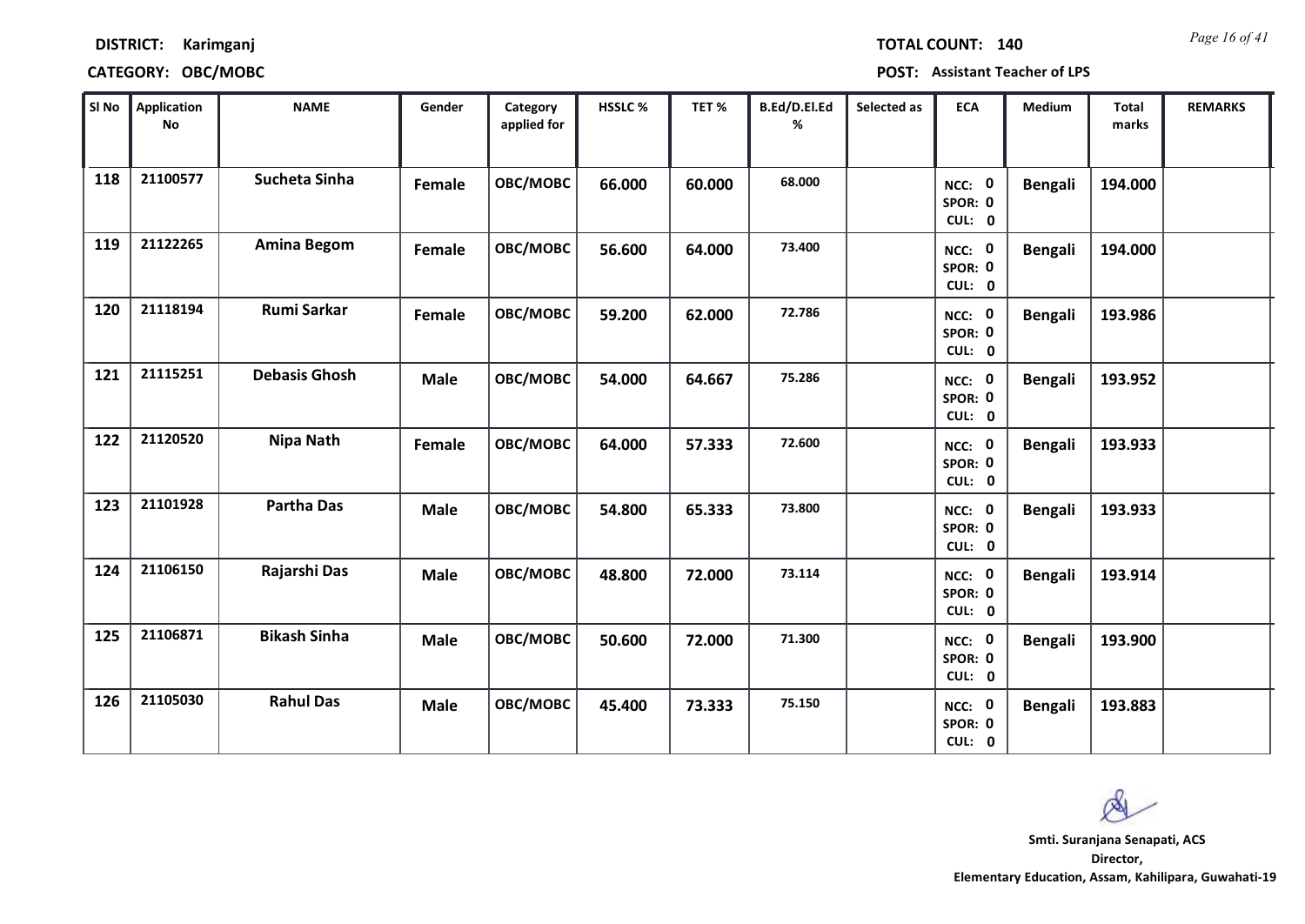*Page 17 of 41* **TOTAL COUNT: 140**

**DISTRICT: Karimganj**

**CATEGORY: OBC/MOBC POST: Assistant Teacher of LPS**

| SI No | <b>Application</b><br>No | <b>NAME</b>                 | Gender      | Category<br>applied for | HSSLC % | TET %  | B.Ed/D.El.Ed<br>% | Selected as | <b>ECA</b>                          | <b>Medium</b>  | <b>Total</b><br>marks | <b>REMARKS</b> |
|-------|--------------------------|-----------------------------|-------------|-------------------------|---------|--------|-------------------|-------------|-------------------------------------|----------------|-----------------------|----------------|
| 127   | 21186810R                | <b>Sushmita Dey</b>         | Female      | OBC/MOBC                | 60.400  | 55.333 | 78.150            |             | NCC: 0<br>SPOR: 0<br>CUL: 0         | <b>Bengali</b> | 193.883               |                |
| 128   | 21183602R                | <b>Nikhil Sinha</b>         | <b>Male</b> | OBC/MOBC                | 60.600  | 64.667 | 68.600            |             | NCC: 0<br>SPOR: 0<br>CUL: 0         | <b>Bengali</b> | 193.867               |                |
| 129   | 21126132                 | <b>Pionka Nath</b>          | Female      | OBC/MOBC                | 50.800  | 60.000 | 68.050            |             | NCC: 5<br>SPOR: 0<br><b>CUL: 10</b> | <b>Bengali</b> | 193.850               |                |
| 130   | 21159501                 | <b>Abhi Paul</b>            | <b>Male</b> | OBC/MOBC                | 60.400  | 66.000 | 67.429            |             | NCC: 0<br>SPOR: 0<br>CUL: 0         | <b>Bengali</b> | 193.829               |                |
| 131   | 21118915                 | Sampi Das                   | Female      | OBC/MOBC                | 59.800  | 58.667 | 75.350            |             | NCC: 0<br>SPOR: 0<br>CUL: 0         | <b>Bengali</b> | 193.817               |                |
| 132   | 21124826                 | <b>Sunanda Paul</b>         | <b>Male</b> | OBC/MOBC                | 47.400  | 69.333 | 77.071            |             | NCC: 0<br>SPOR: 0<br>CUL: 0         | <b>Bengali</b> | 193.805               |                |
| 133   | 21166539R                | <b>Nurul Islam</b>          | <b>Male</b> | OBC/MOBC                | 59.400  | 57.333 | 77.050            |             | NCC: 0<br>SPOR: 0<br>CUL: 0         | <b>Bengali</b> | 193.783               |                |
| 134   | 21102361                 | <b>Manna Debnath</b>        | <b>Male</b> | OBC/MOBC                | 61.200  | 63.333 | 69.250            |             | NCC: 0<br>SPOR: 0<br>CUL: 0         | <b>Bengali</b> | 193.783               |                |
| 135   | 21209633R                | Raghavendra Kumar<br>Sharma | <b>Male</b> | OBC/MOBC                | 62.200  | 64.667 | 66.900            |             | NCC: 0<br>SPOR: 0<br>CUL: 0         | <b>Bengali</b> | 193.767               |                |

 $\infty$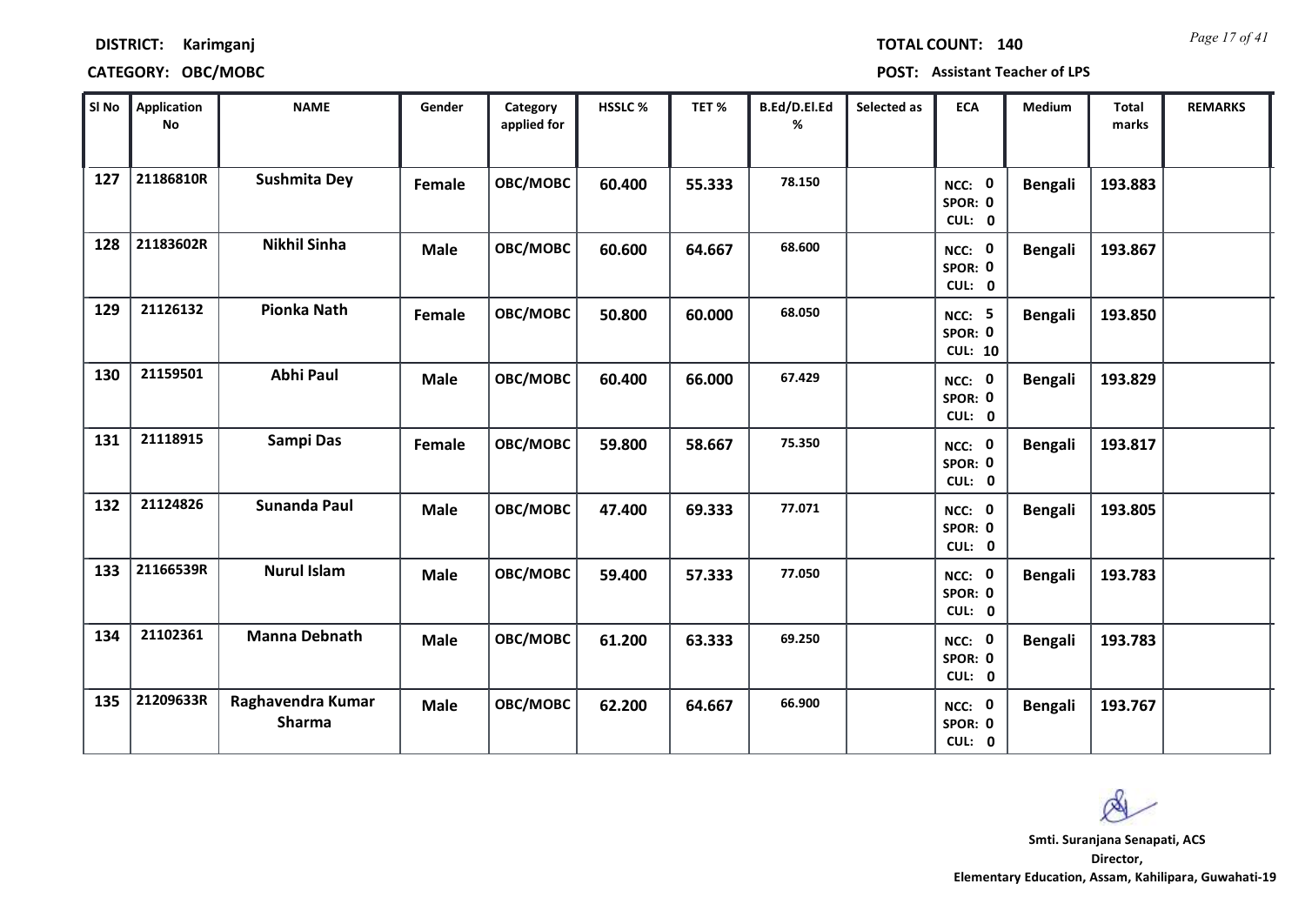*Page 18 of 41* **TOTAL COUNT: 140**

### **DISTRICT: Karimganj**

### **CATEGORY: OBC/MOBC POST: Assistant Teacher of LPS**

| SI No | <b>Application</b><br>No | <b>NAME</b>          | Gender      | Category<br>applied for | <b>HSSLC %</b> | TET %  | B.Ed/D.El.Ed<br>% | Selected as | <b>ECA</b>                  | <b>Medium</b>  | <b>Total</b><br>marks | <b>REMARKS</b> |
|-------|--------------------------|----------------------|-------------|-------------------------|----------------|--------|-------------------|-------------|-----------------------------|----------------|-----------------------|----------------|
| 136   | 21106623                 | <b>Abdul Gaffar</b>  | <b>Male</b> | OBC/MOBC                | 58.400         | 64.000 | 71.350            |             | NCC: 0<br>SPOR: 0<br>CUL: 0 | <b>Bengali</b> | 193.750               |                |
| 137   | 21110670                 | Sanjit Debnath       | <b>Male</b> | OBC/MOBC                | 59.600         | 57.333 | 76.786            |             | NCC: 0<br>SPOR: 0<br>CUL: 0 | <b>Bengali</b> | 193.719               |                |
| 138   | 21114539                 | <b>Snigdha Das</b>   | Female      | OBC/MOBC                | 60.600         | 57.333 | 75.786            |             | NCC: 0<br>SPOR: 0<br>CUL: 0 | <b>Bengali</b> | 193.719               |                |
| 139   | 21104122                 | <b>Udayan Chanda</b> | Male        | OBC/MOBC                | 68.200         | 60.000 | 65.500            |             | NCC: 0<br>SPOR: 0<br>CUL: 0 | <b>Bengali</b> | 193.700               |                |
| 140   | 21194327R                | <b>Pritam Biswas</b> | Male        | OBC/MOBC                | 70.600         | 55.333 | 67.750            |             | NCC: 0<br>SPOR: 0<br>CUL: 0 | <b>Bengali</b> | 193.683               |                |

 $\infty$ **Smti. Suranjana Senapati, ACS**

**Director, Elementary Education, Assam, Kahilipara, Guwahati-19**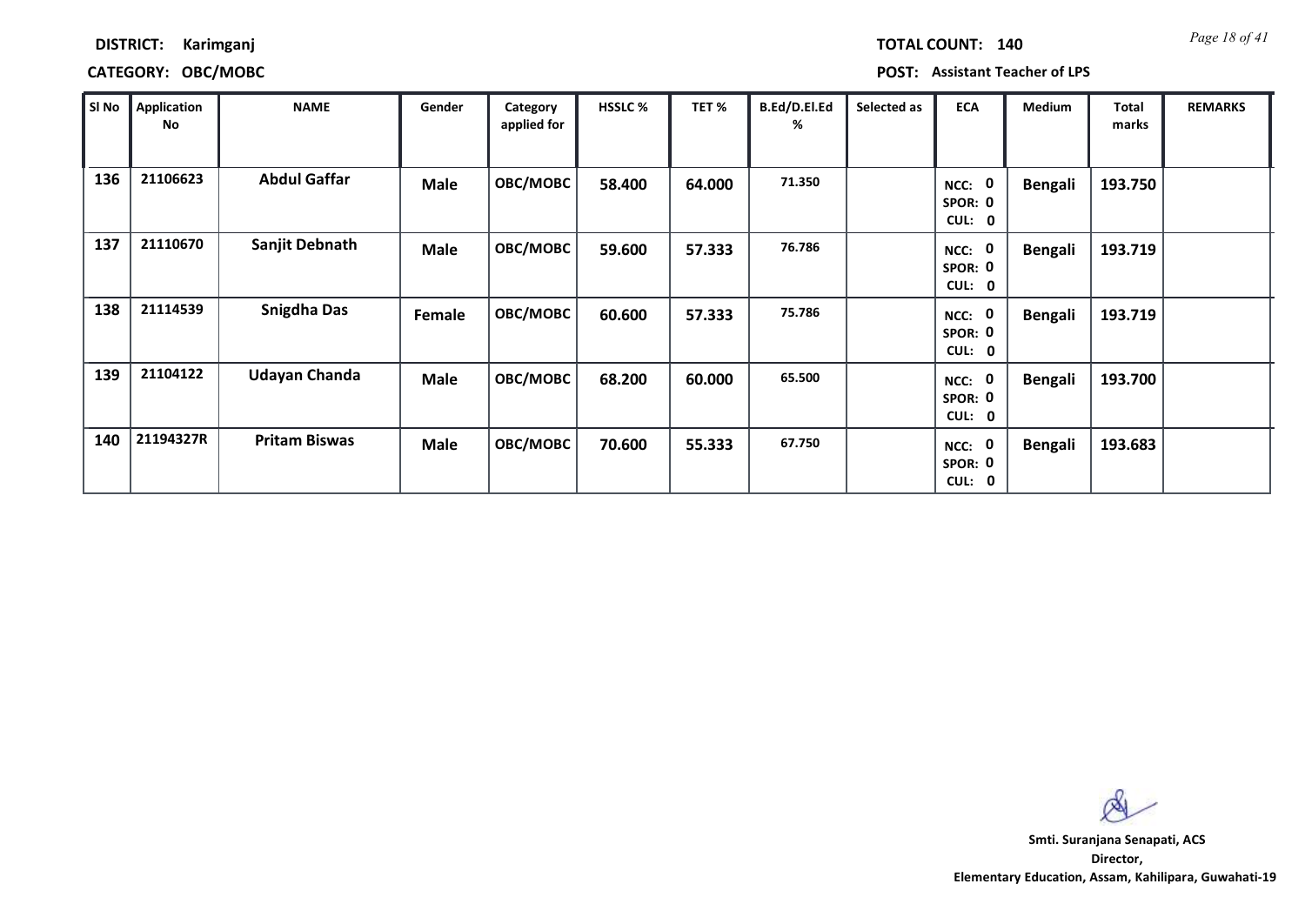| <b>DISTRICT:</b> | Karimganj |
|------------------|-----------|
|                  |           |

| SI <sub>No</sub>        | <b>Application</b><br>No | <b>NAME</b>                            | Gender      | Category<br>applied for | <b>HSSLC %</b> | TET %  | B.Ed/D.El.Ed<br>% | Selected as | <b>ECA</b>                  | <b>Medium</b>  | <b>Total</b><br>marks | <b>REMARKS</b>         |
|-------------------------|--------------------------|----------------------------------------|-------------|-------------------------|----------------|--------|-------------------|-------------|-----------------------------|----------------|-----------------------|------------------------|
| $\mathbf{1}$            | 21109833                 | <b>Md Abdur Rouf</b>                   | <b>Male</b> | <b>UR</b><br>PwD        | 60.200         | 66.667 | 78.143            |             | NCC: 0<br>SPOR: 0<br>CUL: 0 | <b>Bengali</b> | 205.010               | <b>PwD</b><br>Withheld |
| $\overline{2}$          | 21102398                 | <b>Muktar Hussain</b>                  | <b>Male</b> | <b>UR</b><br>PwD        | 58.000         | 63.333 | 80.786            |             | NCC: 0<br>SPOR: 0<br>CUL: 0 | <b>Bengali</b> | 202.119               | PwD<br>Withheld        |
| $\overline{\mathbf{3}}$ | 21136941                 | <b>Salim Uddin</b>                     | <b>Male</b> | <b>EWS</b><br>PwD       | 63.600         | 62.000 | 72.350            |             | NCC: 0<br>SPOR: 0<br>CUL: 0 | <b>Bengali</b> | 197.950               | <b>PwD</b><br>Withheld |
| 4                       | 21106196                 | <b>Bishwajit Kumar</b><br><b>Dutta</b> | <b>Male</b> | <b>EWS</b><br>PwD       | 56.400         | 62.667 | 77.100            |             | NCC: 0<br>SPOR: 0<br>CUL: 0 | <b>Bengali</b> | 196.167               | <b>PwD</b><br>Withheld |
| 5                       | 21104647                 | <b>Rashal Imran</b><br>Choudhury       | <b>Male</b> | <b>UR</b><br>PwD        | 60.000         | 62.667 | 71.214            |             | NCC: 0<br>SPOR: 0<br>CUL: 0 | <b>Bengali</b> | 193.881               | <b>PwD</b><br>Withheld |
| 6                       | 21117596                 | <b>Tahir Ahmed</b>                     | <b>Male</b> | <b>UR</b><br>PwD        | 62.200         | 62.000 | 68.500            |             | NCC: 0<br>SPOR: 0<br>CUL: 0 | <b>Bengali</b> | 192.700               | <b>PwD</b><br>Withheld |
| $\overline{7}$          | 21105505                 | <b>Indrajit Roy</b>                    | <b>Male</b> | <b>SC</b><br>PwD        | 53.000         | 63.333 | 76.214            |             | NCC: 0<br>SPOR: 0<br>CUL: 0 | <b>Bengali</b> | 192.548               | <b>PwD</b><br>Withheld |
| 8                       | 21105565                 | Md.Kamrul Islam                        | <b>Male</b> | <b>UR</b><br>PwD        | 52.400         | 70.000 | 69.429            |             | NCC: 0<br>SPOR: 0<br>CUL: 0 | <b>Bengali</b> | 191.829               | <b>PwD</b><br>Withheld |
| 9                       | 21100296                 | <b>Sanjoy Roy</b>                      | <b>Male</b> | <b>SC</b><br>PwD        | 51.800         | 76.000 | 63.486            |             | NCC: 0<br>SPOR: 0<br>CUL: 0 | <b>Bengali</b> | 191.286               | <b>PwD</b><br>Withheld |

 $\infty$ **Smti. Suranjana Senapati, ACS**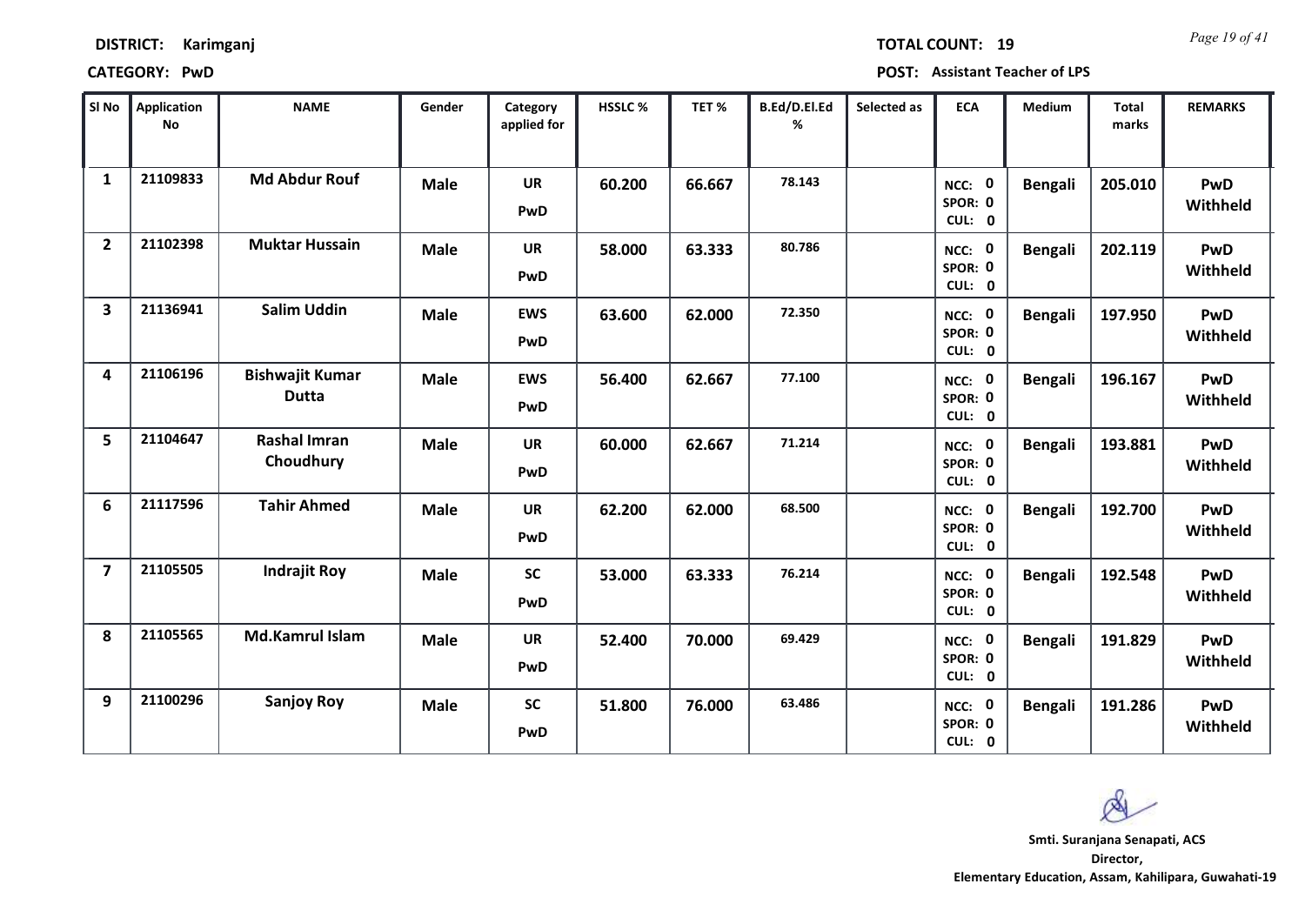### **CATEGORY: PwD POST: Assistant Teacher of LPS**

| SI No | <b>Application</b><br>No | <b>NAME</b>                                  | Gender      | Category<br>applied for | <b>HSSLC%</b> | TET %  | B.Ed/D.El.Ed<br>% | Selected as | <b>ECA</b>                  | Medium         | <b>Total</b><br>marks | <b>REMARKS</b>         |
|-------|--------------------------|----------------------------------------------|-------------|-------------------------|---------------|--------|-------------------|-------------|-----------------------------|----------------|-----------------------|------------------------|
| 10    | 21212915R                | Iqbal Hussain Md<br><b>Shamim</b>            | <b>Male</b> | <b>EWS</b><br>PwD       | 51.600        | 64.000 | 75.214            |             | NCC: 0<br>SPOR: 0<br>CUL: 0 | <b>Bengali</b> | 190.814               | PwD<br>Withheld        |
| 11    | 21166184R                | <b>Abul Fajal Md</b><br><b>Monjurul Alom</b> | <b>Male</b> | <b>UR</b><br>PwD        | 59.400        | 55.333 | 73.286            |             | NCC: 0<br>SPOR: 0<br>CUL: 0 | <b>Bengali</b> | 188.019               | <b>PwD</b><br>Withheld |
| 12    | 21203144R                | <b>Sahab Uddin</b>                           | <b>Male</b> | <b>UR</b><br>PwD        | 59.400        | 60.000 | 66.800            |             | NCC: 0<br>SPOR: 0<br>CUL: 0 | <b>Bengali</b> | 186.200               | PwD<br>Withheld        |
| 13    | 21104517                 | <b>Minhajul Arif</b>                         | <b>Male</b> | <b>UR</b><br>PwD        | 51.800        | 62.667 | 69.500            |             | NCC: 0<br>SPOR: 0<br>CUL: 0 | <b>Bengali</b> | 183.967               | PwD<br>Withheld        |
| 14    | 21131373                 | <b>Ashraful Alom Laskar</b>                  | <b>Male</b> | <b>UR</b><br>PwD        | 51.000        | 62.667 | 68.750            |             | NCC: 0<br>SPOR: 0<br>CUL: 0 | <b>Bengali</b> | 182.417               | <b>PwD</b><br>Withheld |
| 15    | 21182177R                | <b>Faruque Ahmed</b>                         | <b>Male</b> | UR<br>PwD               | 54.000        | 55.333 | 68.214            |             | NCC: 0<br>SPOR: 0<br>CUL: 0 | <b>Bengali</b> | 177.548               | <b>PwD</b><br>Withheld |
| 16    | 21108748                 | <b>Helal Uddin</b>                           | <b>Male</b> | OBC/MOBC<br>PwD         | 48.200        | 55.333 | 73.857            |             | NCC: 0<br>SPOR: 0<br>CUL: 0 | <b>Bengali</b> | 177.390               | <b>PwD</b><br>Withheld |
| 17    | 21168327R                | <b>Saddam Hussain</b>                        | <b>Male</b> | <b>UR</b><br>PwD        | 49.400        | 58.000 | 67.800            |             | NCC: 0<br>SPOR: 0<br>CUL: 0 | <b>Bengali</b> | 175.200               | PwD<br>Withheld        |
| 18    | 21172550R                | <b>Shabir Ahmed</b>                          | <b>Male</b> | <b>UR</b><br>PwD        | 50.600        | 55.333 | 65.700            |             | NCC: 0<br>SPOR: 0<br>CUL: 0 | <b>Bengali</b> | 171.633               | <b>PwD</b><br>Withheld |

Q

*Page 20 of 41* **TOTAL COUNT: 19**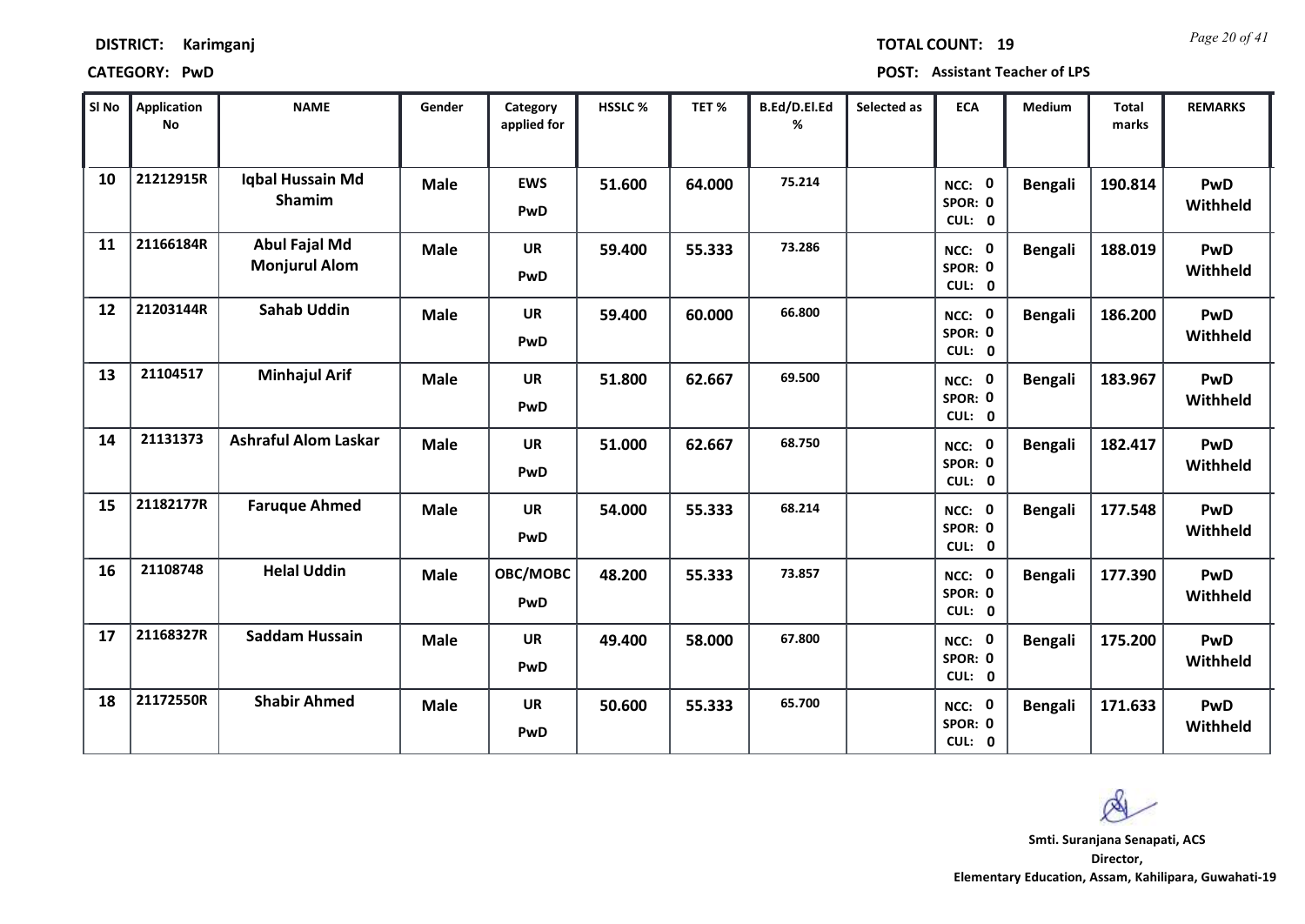*Page 21 of 41* **TOTAL COUNT: 19**

**DISTRICT: Karimganj**

**CATEGORY: PwD POST: Assistant Teacher of LPS**

| l SI No | Application<br>No | <b>NAME</b>              | Gender      | Category<br>applied for | <b>HSSLC %</b> | TET %  | B.Ed/D.El.Ed<br>% | Selected as | <b>ECA</b>                     | <b>Medium</b> | <b>Total</b><br>marks | <b>REMARKS</b>         |
|---------|-------------------|--------------------------|-------------|-------------------------|----------------|--------|-------------------|-------------|--------------------------------|---------------|-----------------------|------------------------|
| 19      | 21134185          | <b>Uttam Chakraborty</b> | <b>Male</b> | UR<br><b>PwD</b>        | 46.400         | 56.667 | 66.200            |             | 0<br>NCC:<br>SPOR: 0<br>CUL: 0 | Bengali       | 169.267               | <b>PwD</b><br>Withheld |

 $\infty$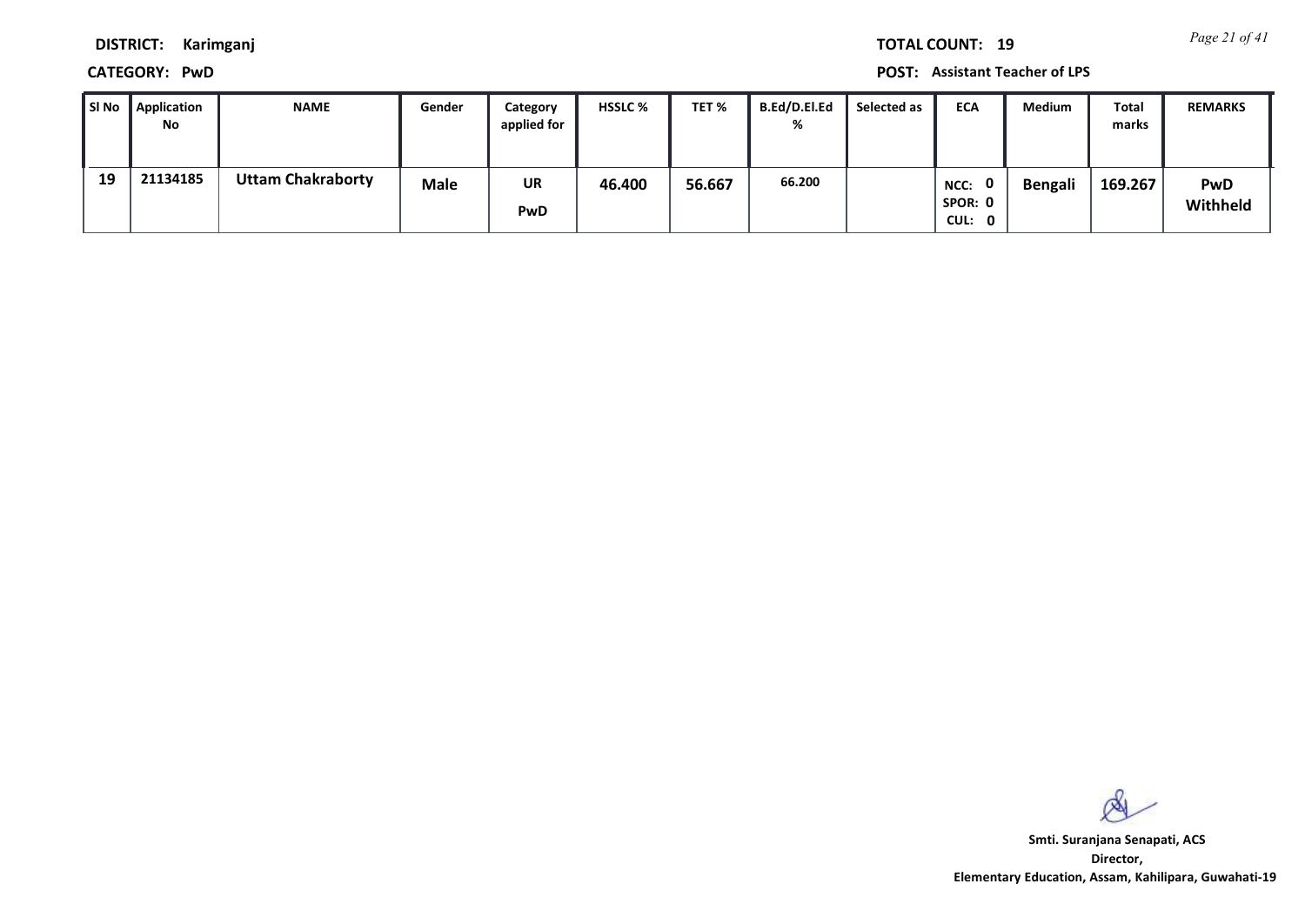| <b>DISTRICT:</b> | Karimganj |
|------------------|-----------|
|------------------|-----------|

*Page 22 of 41* **TOTAL COUNT: 57**

| SI No                   | <b>Application</b><br>No | <b>NAME</b>               | Gender      | Category<br>applied for | <b>HSSLC%</b> | TET%   | B.Ed/D.El.Ed<br>% | Selected as          | <b>ECA</b>                  | <b>Medium</b>  | Total<br>marks | <b>REMARKS</b> |
|-------------------------|--------------------------|---------------------------|-------------|-------------------------|---------------|--------|-------------------|----------------------|-----------------------------|----------------|----------------|----------------|
| $\mathbf{1}$            | 21121223                 | <b>Sushen Chandra Das</b> | <b>Male</b> | <b>SC</b>               | 59.000        | 74.667 | 77.857            |                      | NCC: 0<br>SPOR: 0<br>CUL: 0 | <b>Bengali</b> | 211.524        |                |
| $\overline{2}$          | 21177619R                | <b>Sanjoy Das</b>         | <b>Male</b> | <b>SC</b>               | 78.800        | 56.667 | 75.150            |                      | NCC: 0<br>SPOR: 0<br>CUL: 0 | <b>Bengali</b> | 210.617        |                |
| $\overline{\mathbf{3}}$ | 21175851R                | <b>Himani Das</b>         | Female      | $\mathsf{SC}$           | 76.400        | 58.000 | 75.750            | Women<br>Reservation | NCC: 0<br>SPOR: 0<br>CUL: 0 | <b>Bengali</b> | 210.150        |                |
| 4                       | 21185733R                | <b>Mitali Roy</b>         | Female      | <b>SC</b>               | 72.800        | 55.333 | 80.300            | Women<br>Reservation | NCC: 0<br>SPOR: 0<br>CUL: 0 | <b>Bengali</b> | 208.433        |                |
| 5                       | 21168620R                | Joyshankar Baretha        | <b>Male</b> | <b>SC</b>               | 75.200        | 56.667 | 74.400            |                      | NCC: 0<br>SPOR: 0<br>CUL: 0 | Bengali        | 206.267        |                |
| 6                       | 21123041                 | <b>Pronay Das</b>         | <b>Male</b> | <b>SC</b>               | 70.000        | 60.000 | 75.150            |                      | NCC: 0<br>SPOR: 0<br>CUL: 0 | <b>Bengali</b> | 205.150        |                |
| $\overline{7}$          | 21118783                 | <b>Monika Roy</b>         | Female      | <b>SC</b>               | 64.200        | 62.000 | 78.857            | Women<br>Reservation | NCC: 0<br>SPOR: 0<br>CUL: 0 | <b>Bengali</b> | 205.057        |                |
| 8                       | 21126731                 | <b>Ruhi Das</b>           | Female      | <b>SC</b>               | 67.800        | 56.000 | 81.143            | Women<br>Reservation | NCC: 0<br>SPOR: 0<br>CUL: 0 | <b>Bengali</b> | 204.943        |                |
| 9                       | 21115998                 | Dipika Rani Baidya        | Female      | <b>SC</b>               | 64.800        | 64.000 | 76.143            | Women<br>Reservation | NCC: 0<br>SPOR: 0<br>CUL: 0 | <b>Bengali</b> | 204.943        |                |

 $\infty$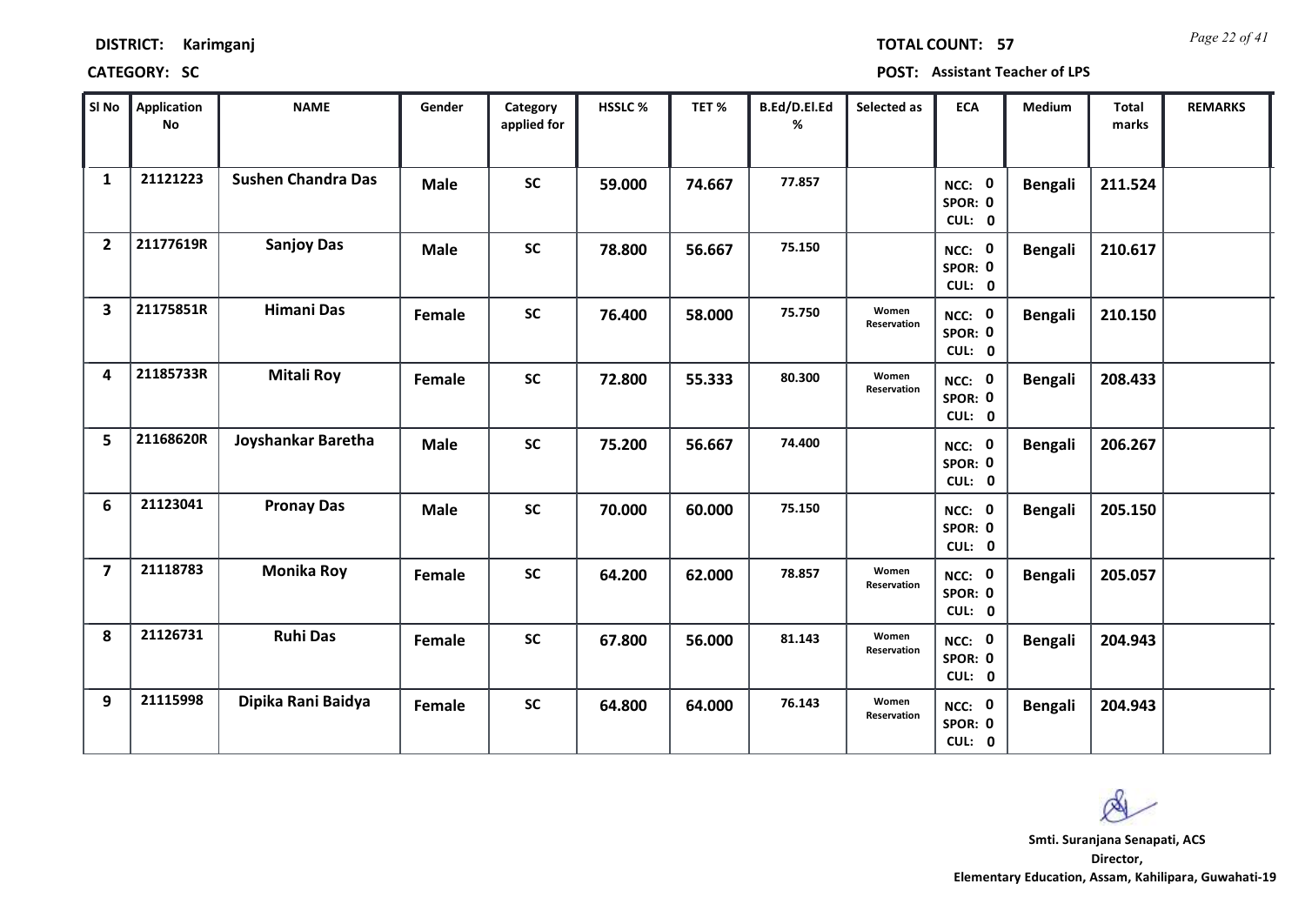*Page 23 of 41* **TOTAL COUNT: 57**

| SI No | <b>Application</b><br>No | <b>NAME</b>                        | Gender      | Category<br>applied for | HSSLC % | TET%   | B.Ed/D.El.Ed<br>% | Selected as          | <b>ECA</b>                  | <b>Medium</b>  | <b>Total</b><br>marks | <b>REMARKS</b> |
|-------|--------------------------|------------------------------------|-------------|-------------------------|---------|--------|-------------------|----------------------|-----------------------------|----------------|-----------------------|----------------|
| 10    | 21102010                 | <b>Kiranmoyee Roy</b><br>Choudhury | Female      | <b>SC</b>               | 62.200  | 68.000 | 74.450            | Women<br>Reservation | NCC: 0<br>SPOR: 0<br>CUL: 0 | <b>Bengali</b> | 204.650               |                |
| 11    | 21198477R                | <b>Sanjoy Das</b>                  | <b>Male</b> | <b>SC</b>               | 70.000  | 60.000 | 73.643            |                      | NCC: 0<br>SPOR: 0<br>CUL: 0 | <b>Bengali</b> | 203.643               |                |
| 12    | 21117470                 | <b>Barnali Das</b>                 | Female      | <b>SC</b>               | 67.000  | 62.000 | 74.611            | Women<br>Reservation | NCC: 0<br>SPOR: 0<br>CUL: 0 | <b>Bengali</b> | 203.611               |                |
| 13    | 21119177                 | <b>Sudipto Sarkar</b>              | <b>Male</b> | <b>SC</b>               | 61.400  | 64.667 | 77.500            |                      | NCC: 0<br>SPOR: 0<br>CUL: 0 | <b>Bengali</b> | 203.567               |                |
| 14    | 21108569                 | <b>Purnima Das</b>                 | Female      | <b>SC</b>               | 58.400  | 64.000 | 80.857            | Women<br>Reservation | NCC: 0<br>SPOR: 0<br>CUL: 0 | <b>Bengali</b> | 203.257               |                |
| 15    | 21121180                 | <b>Nilima Paul Das</b>             | Female      | <b>SC</b>               | 57.200  | 69.333 | 76.714            | Women<br>Reservation | NCC: 0<br>SPOR: 0<br>CUL: 0 | <b>Bengali</b> | 203.248               |                |
| 16    | 21106138                 | <b>Liton Malakar</b>               | <b>Male</b> | <b>SC</b>               | 63.600  | 60.667 | 78.937            |                      | NCC: 0<br>SPOR: 0<br>CUL: 0 | <b>Bengali</b> | 203.203               |                |
| 17    | 21121277                 | <b>Anup Kumar Biswas</b>           | <b>Male</b> | <b>SC</b>               | 65.200  | 60.000 | 77.950            |                      | NCC: 0<br>SPOR: 0<br>CUL: 0 | <b>Bengali</b> | 203.150               |                |
| 18    | 21101549                 | <b>Mampi Das</b>                   | Female      | <b>SC</b>               | 62.800  | 62.000 | 78.250            | Women<br>Reservation | NCC: 0<br>SPOR: 0<br>CUL: 0 | <b>Bengali</b> | 203.050               |                |

 $\infty$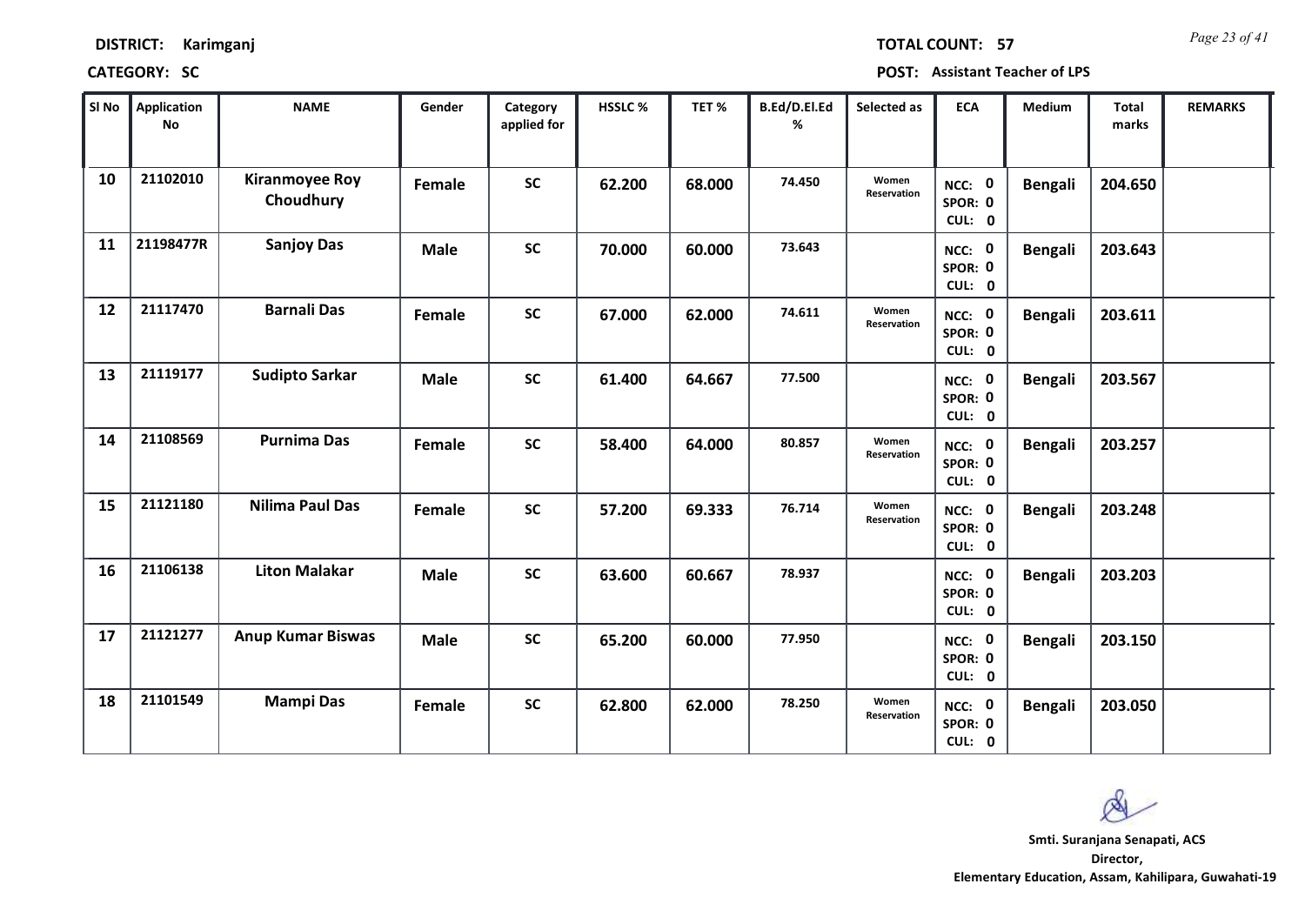| <b>DISTRICT:</b> | Karimganj |
|------------------|-----------|
|------------------|-----------|

*Page 24 of 41* **TOTAL COUNT: 57**

| SI No | <b>Application</b><br>No | <b>NAME</b>              | Gender      | Category<br>applied for | <b>HSSLC %</b> | TET%   | B.Ed/D.El.Ed<br>% | Selected as          | <b>ECA</b>                  | <b>Medium</b>  | Total<br>marks | <b>REMARKS</b> |
|-------|--------------------------|--------------------------|-------------|-------------------------|----------------|--------|-------------------|----------------------|-----------------------------|----------------|----------------|----------------|
| 19    | 21106491                 | <b>Sourav Sukla</b>      | <b>Male</b> | <b>SC</b>               | 55.800         | 70.667 | 76.571            |                      | NCC: 0<br>SPOR: 0<br>CUL: 0 | <b>Bengali</b> | 203.038        |                |
| 20    | 21100965                 | <b>Monish Malakar</b>    | <b>Male</b> | <b>SC</b>               | 62.000         | 60.667 | 80.286            |                      | NCC: 0<br>SPOR: 0<br>CUL: 0 | <b>Bengali</b> | 202.952        |                |
| 21    | 21111410                 | <b>Sudip Kumar Das</b>   | <b>Male</b> | <b>SC</b>               | 64.600         | 62.000 | 75.750            |                      | NCC: 0<br>SPOR: 0<br>CUL: 0 | <b>Bengali</b> | 202.350        |                |
| 22    | 21119881                 | <b>Babli Biswas</b>      | Female      | <b>SC</b>               | 65.400         | 61.333 | 75.571            | Women<br>Reservation | NCC: 0<br>SPOR: 0<br>CUL: 0 | <b>Bengali</b> | 202.305        |                |
| 23    | 21105726                 | <b>Swayang Sidda Das</b> | Female      | <b>SC</b>               | 63.400         | 66.667 | 72.171            | Women<br>Reservation | NCC: 0<br>SPOR: 0<br>CUL: 0 | <b>Bengali</b> | 202.238        |                |
| 24    | 21185711R                | <b>Pratima Das</b>       | Female      | <b>SC</b>               | 63.800         | 63.333 | 75.050            | Women<br>Reservation | NCC: 0<br>SPOR: 0<br>CUL: 0 | <b>Bengali</b> | 202.183        |                |
| 25    | 21115974                 | Debanjana Das            | Female      | <b>SC</b>               | 62.800         | 64.000 | 75.314            | Women<br>Reservation | NCC: 0<br>SPOR: 0<br>CUL: 0 | <b>Bengali</b> | 202.114        |                |
| 26    | 21122711                 | <b>Aparna Biswas</b>     | Female      | <b>SC</b>               | 58.800         | 64.000 | 79.286            | Women<br>Reservation | NCC: 0<br>SPOR: 0<br>CUL: 0 | <b>Bengali</b> | 202.086        |                |
| 27    | 21105699                 | Lipika Das               | Female      | <b>SC</b>               | 71.600         | 59.333 | 70.700            | Women<br>Reservation | NCC: 0<br>SPOR: 0<br>CUL: 0 | <b>Bengali</b> | 201.633        |                |

 $\infty$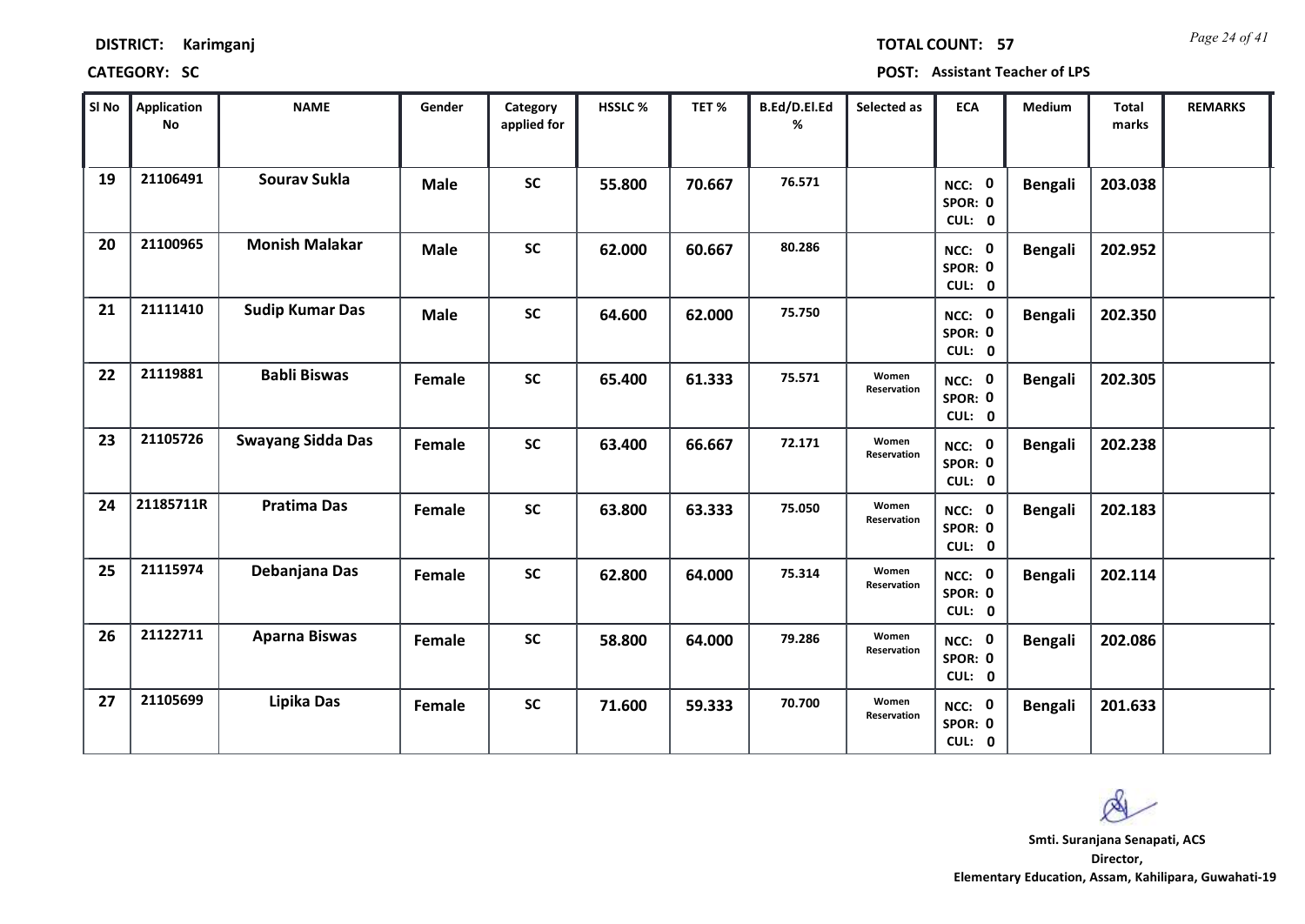| <b>DISTRICT:</b> | Karimganj |
|------------------|-----------|
|------------------|-----------|

*Page 25 of 41* **TOTAL COUNT: 57**

| SI No | <b>Application</b><br>No | <b>NAME</b>                | Gender      | Category<br>applied for | <b>HSSLC %</b> | TET%   | B.Ed/D.El.Ed<br>% | Selected as          | <b>ECA</b>                  | <b>Medium</b>  | <b>Total</b><br>marks | <b>REMARKS</b> |
|-------|--------------------------|----------------------------|-------------|-------------------------|----------------|--------|-------------------|----------------------|-----------------------------|----------------|-----------------------|----------------|
| 28    | 21120503                 | <b>Shankar Roy</b>         | <b>Male</b> | <b>SC</b>               | 54.400         | 66.000 | 80.786            |                      | NCC: 0<br>SPOR: 0<br>CUL: 0 | <b>Bengali</b> | 201.186               |                |
| 29    | 21112336                 | Lipika Das                 | Female      | <b>SC</b>               | 58.200         | 65.333 | 77.571            | Women<br>Reservation | NCC: 0<br>SPOR: 0<br>CUL: 0 | <b>Bengali</b> | 201.105               |                |
| 30    | 21104769                 | <b>Mukti Namasudra</b>     | Female      | <b>SC</b>               | 68.800         | 55.333 | 76.900            |                      | NCC: 0<br>SPOR: 0<br>CUL: 0 | <b>Bengali</b> | 201.033               |                |
| 31    | 21102204                 | <b>Biswombor Das</b>       | <b>Male</b> | <b>SC</b>               | 51.600         | 70.667 | 78.714            |                      | NCC: 0<br>SPOR: 0<br>CUL: 0 | <b>Bengali</b> | 200.981               |                |
| 32    | 21113048                 | <b>Renuka Das</b>          | Female      | <b>SC</b>               | 57.000         | 70.667 | 73.314            |                      | NCC: 0<br>SPOR: 0<br>CUL: 0 | <b>Bengali</b> | 200.981               |                |
| 33    | 21106971                 | Pintu Baidya               | <b>Male</b> | <b>SC</b>               | 59.800         | 61.333 | 79.571            |                      | NCC: 0<br>SPOR: 0<br>CUL: 0 | <b>Bengali</b> | 200.705               |                |
| 34    | 21102772                 | <b>Jahar Das</b>           | <b>Male</b> | <b>SC</b>               | 60.000         | 68.000 | 72.686            |                      | NCC: 0<br>SPOR: 0<br>CUL: 0 | <b>Bengali</b> | 200.686               |                |
| 35    | 21178198R                | <b>Hrik Sundar Malakar</b> | <b>Male</b> | <b>SC</b>               | 60.200         | 65.333 | 75.050            |                      | NCC: 0<br>SPOR: 0<br>CUL: 0 | <b>Bengali</b> | 200.583               |                |
| 36    | 21105334                 | <b>Suchitra Sarkar</b>     | Female      | <b>SC</b>               | 61.200         | 64.000 | 75.350            |                      | NCC: 0<br>SPOR: 0<br>CUL: 0 | <b>Bengali</b> | 200.550               |                |

 $\infty$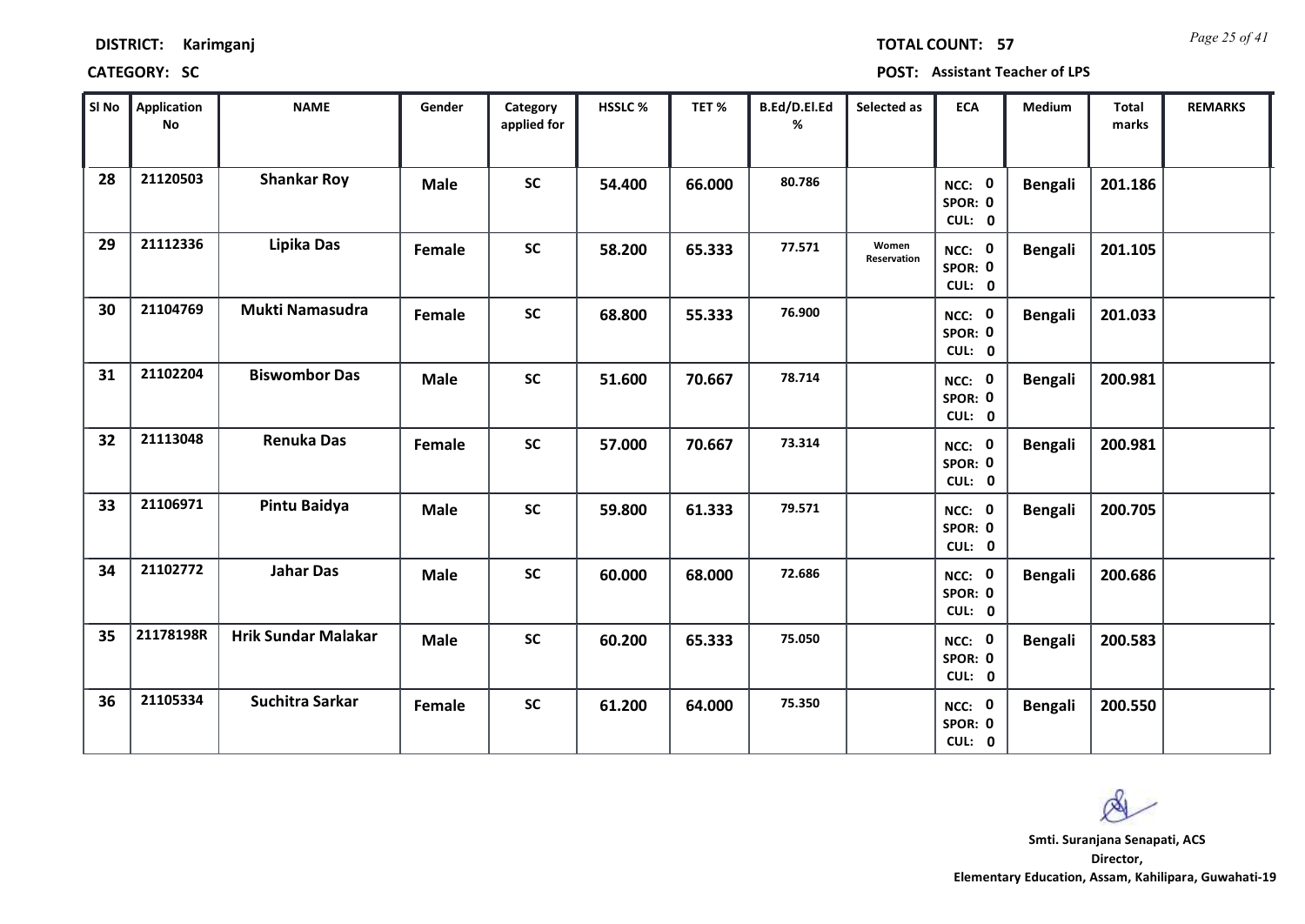| <b>DISTRICT:</b> | Karimganj |
|------------------|-----------|
|------------------|-----------|

*Page 26 of 41* **TOTAL COUNT: 57**

| SI No | Application<br>No | <b>NAME</b>                | Gender      | Category<br>applied for | HSSLC % | TET%   | B.Ed/D.El.Ed<br>% | Selected as | <b>ECA</b>                         | <b>Medium</b>  | Total<br>marks | <b>REMARKS</b> |
|-------|-------------------|----------------------------|-------------|-------------------------|---------|--------|-------------------|-------------|------------------------------------|----------------|----------------|----------------|
| 37    | 21111490          | <b>Sribash Das</b>         | <b>Male</b> | <b>SC</b>               | 54.200  | 67.333 | 78.929            |             | NCC: 0<br>SPOR: 0<br>CUL: 0        | <b>Bengali</b> | 200.462        |                |
| 38    | 21104036          | <b>Fulan Roy</b>           | Female      | <b>SC</b>               | 66.600  | 60.667 | 72.900            |             | NCC: 0<br>SPOR: 0<br>CUL: 0        | <b>Bengali</b> | 200.167        |                |
| 39    | 21107745          | <b>Ranjan Das</b>          | <b>Male</b> | <b>SC</b>               | 62.600  | 72.000 | 65.543            |             | NCC: 0<br>SPOR: 0<br>CUL: 0        | <b>Bengali</b> | 200.143        |                |
| 40    | 21112964          | <b>Rinku Rani Das</b>      | Female      | <b>SC</b>               | 53.400  | 67.333 | 79.286            |             | NCC: 0<br>SPOR: 0<br>CUL: 0        | <b>Bengali</b> | 200.019        |                |
| 41    | 21167390R         | Rohan Baidya               | <b>Male</b> | <b>SC</b>               | 75.200  | 62.000 | 62.714            |             | NCC: 0<br>SPOR: 0<br>CUL: 0        | <b>Bengali</b> | 199.914        |                |
| 42    | 21111737          | <b>Krishna Chandra Das</b> | <b>Male</b> | <b>SC</b>               | 56.600  | 62.667 | 80.571            |             | NCC: 0<br>SPOR: 0<br>CUL: 0        | <b>Bengali</b> | 199.838        |                |
| 43    | 21123183          | <b>Ashish Roy</b>          | <b>Male</b> | <b>SC</b>               | 64.800  | 61.333 | 68.600            |             | <b>NCC: 5</b><br>SPOR: 0<br>CUL: 0 | <b>Bengali</b> | 199.733        |                |
| 44    | 21206443R         | Sukla Rani Das             | Female      | <b>SC</b>               | 68.000  | 55.333 | 76.357            |             | NCC: 0<br>SPOR: 0<br>CUL: 0        | <b>Bengali</b> | 199.690        |                |
| 45    | 21127465          | <b>Sourav Das</b>          | <b>Male</b> | <b>SC</b>               | 52.000  | 71.333 | 75.900            |             | NCC: 0<br>SPOR: 0<br>CUL: 0        | <b>Bengali</b> | 199.233        |                |

 $\infty$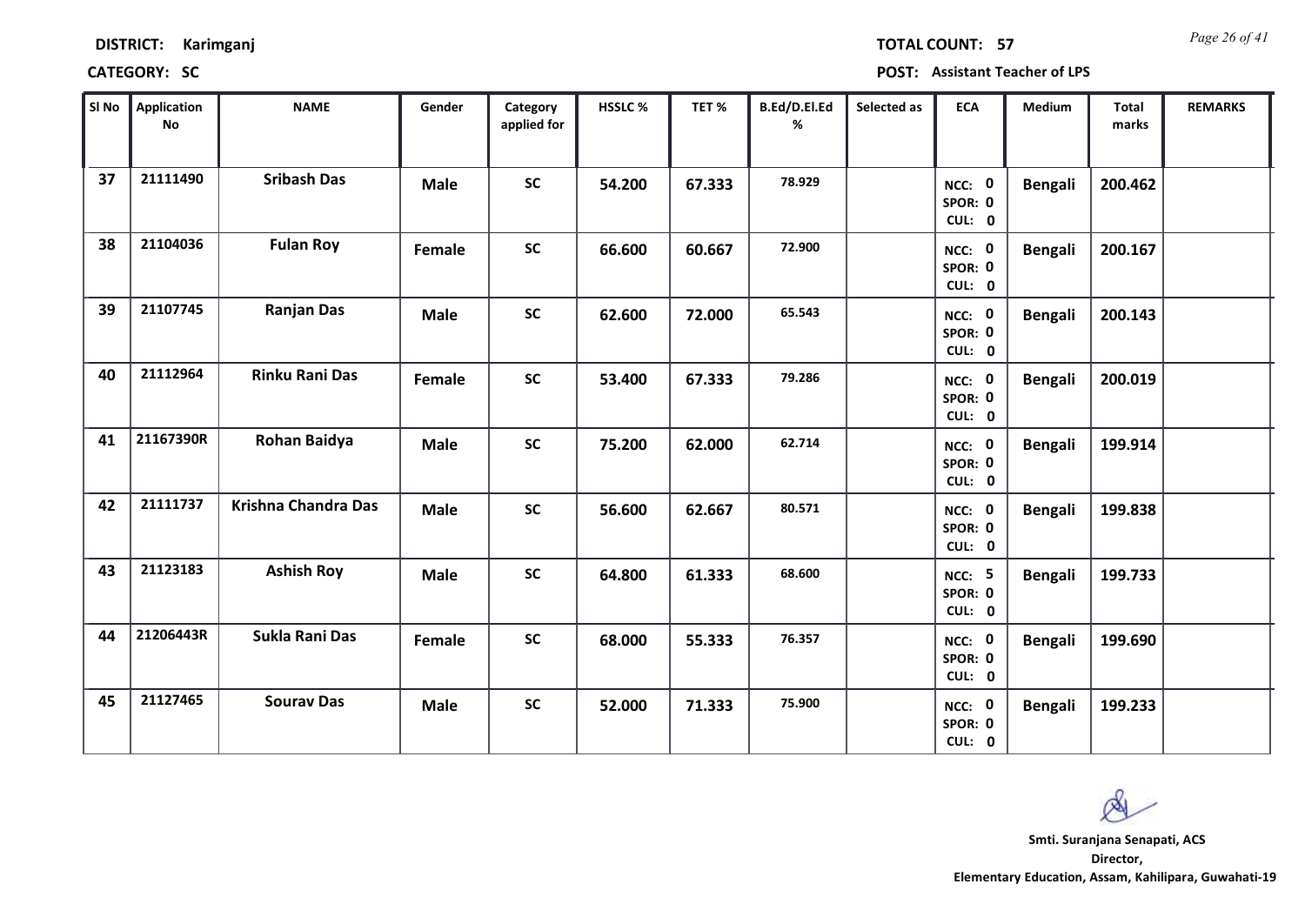| <b>DISTRICT:</b> | Karimganj |
|------------------|-----------|
|------------------|-----------|

*Page 27 of 41* **TOTAL COUNT: 57**

| SI No | <b>Application</b><br>No | <b>NAME</b>            | Gender      | Category<br>applied for | HSSLC% | TET%   | B.Ed/D.El.Ed<br>% | Selected as | <b>ECA</b>                  | Medium         | Total<br>marks | <b>REMARKS</b> |
|-------|--------------------------|------------------------|-------------|-------------------------|--------|--------|-------------------|-------------|-----------------------------|----------------|----------------|----------------|
| 46    | 21103267                 | <b>Rita Das</b>        | Female      | <b>SC</b>               | 58.000 | 62.000 | 79.086            |             | NCC: 0<br>SPOR: 0<br>CUL: 0 | <b>Bengali</b> | 199.086        |                |
| 47    | 21105582                 | <b>Ashok Nomosudra</b> | <b>Male</b> | <b>SC</b>               | 69.200 | 60.667 | 69.143            |             | NCC: 0<br>SPOR: 0<br>CUL: 0 | <b>Bengali</b> | 199.010        |                |
| 48    | 21123471                 | <b>Bijoy Das</b>       | <b>Male</b> | <b>SC</b>               | 50.800 | 69.333 | 78.643            |             | NCC: 0<br>SPOR: 0<br>CUL: 0 | <b>Bengali</b> | 198.776        |                |
| 49    | 21112452                 | <b>Sheuli Das</b>      | Female      | <b>SC</b>               | 64.400 | 59.333 | 74.929            |             | NCC: 0<br>SPOR: 0<br>CUL: 0 | <b>Bengali</b> | 198.662        |                |
| 50    | 21107286                 | <b>Sharmistha Das</b>  | Female      | <b>SC</b>               | 60.000 | 68.000 | 70.514            |             | NCC: 0<br>SPOR: 0<br>CUL: 0 | <b>Bengali</b> | 198.514        |                |
| 51    | 21115909                 | Suma Suklabaidya       | Female      | SC                      | 63.600 | 62.667 | 72.229            |             | NCC: 0<br>SPOR: 0<br>CUL: 0 | <b>Bengali</b> | 198.495        |                |
| 52    | 21124260                 | <b>Mitali Das</b>      | Female      | <b>SC</b>               | 59.200 | 67.333 | 71.943            |             | NCC: 0<br>SPOR: 0<br>CUL: 0 | <b>Bengali</b> | 198.476        |                |
| 53    | 21112044                 | <b>Anupam Das</b>      | <b>Male</b> | <b>SC</b>               | 59.600 | 64.667 | 74.150            |             | NCC: 0<br>SPOR: 0<br>CUL: 0 | <b>Bengali</b> | 198.417        |                |
| 54    | 21121657                 | Priyanka Das           | Female      | <b>SC</b>               | 51.400 | 68.000 | 79.000            |             | NCC: 0<br>SPOR: 0<br>CUL: 0 | <b>Bengali</b> | 198.400        |                |

 $\infty$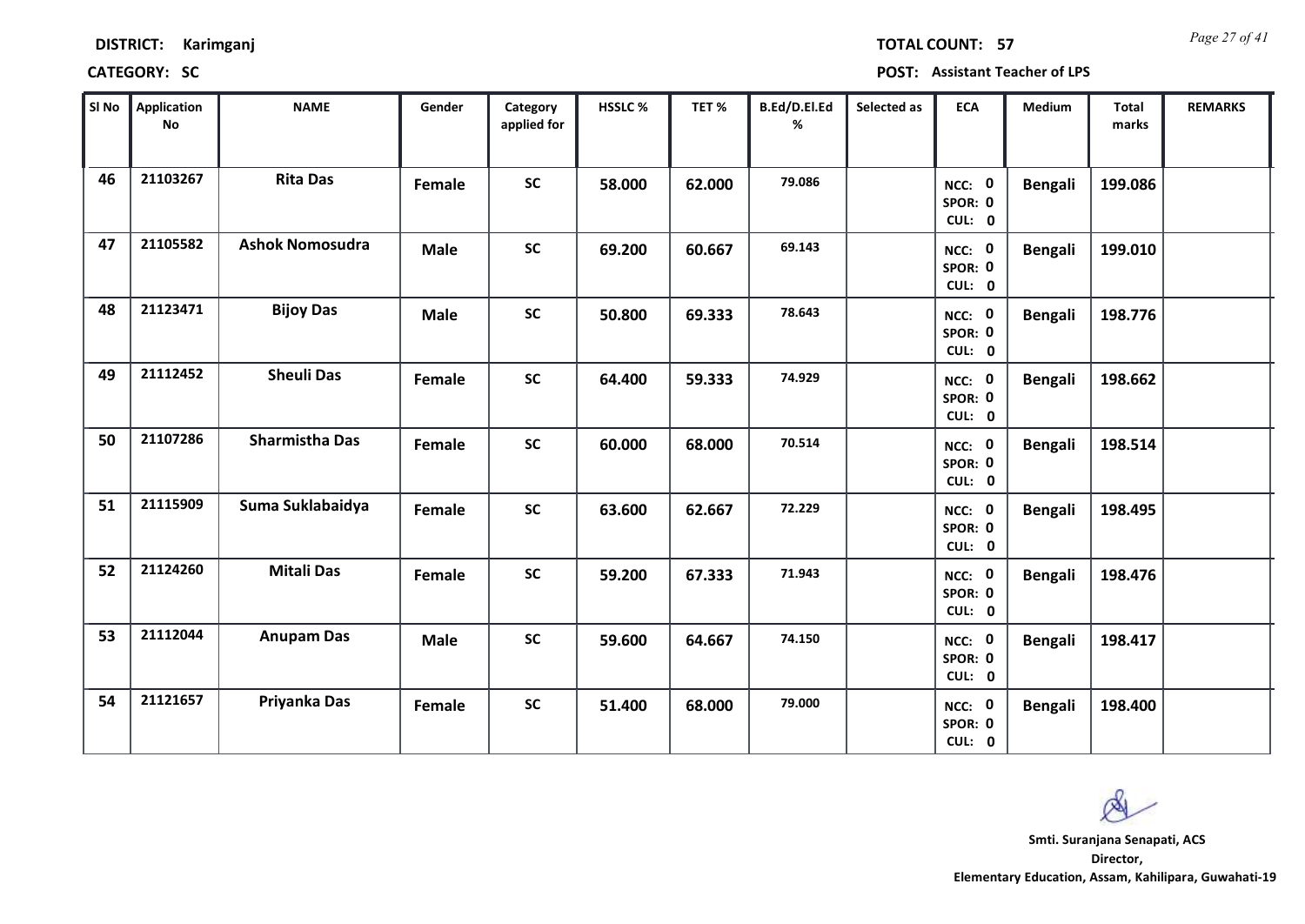**CATEGORY: SC POST: Assistant Teacher of LPS**

| SI No | <b>Application</b><br>No | <b>NAME</b>          | Gender | Category<br>applied for | <b>HSSLC %</b> | TET %  | B.Ed/D.El.Ed<br>% | Selected as | <b>ECA</b>                     | <b>Medium</b>  | Total<br>marks | <b>REMARKS</b> |
|-------|--------------------------|----------------------|--------|-------------------------|----------------|--------|-------------------|-------------|--------------------------------|----------------|----------------|----------------|
| 55    | 21185041R                | Sampa Das            | Female | <b>SC</b>               | 64.200         | 58.000 | 76.152            |             | 0<br>NCC:<br>SPOR: 0<br>CUL: 0 | <b>Bengali</b> | 198.352        |                |
| 56    | 21110922                 | <b>Akhi Das</b>      | Female | <b>SC</b>               | 65.200         | 58.000 | 75.143            |             | 0<br>NCC:<br>SPOR: 0<br>CUL: 0 | <b>Bengali</b> | 198.343        |                |
| 57    | 21112612                 | <b>Sheli Malakar</b> | Female | <b>SC</b>               | 63.800         | 60.000 | 74.500            |             | 0<br>NCC:<br>SPOR: 0<br>CUL: 0 | <b>Bengali</b> | 198.300        |                |

 $\infty$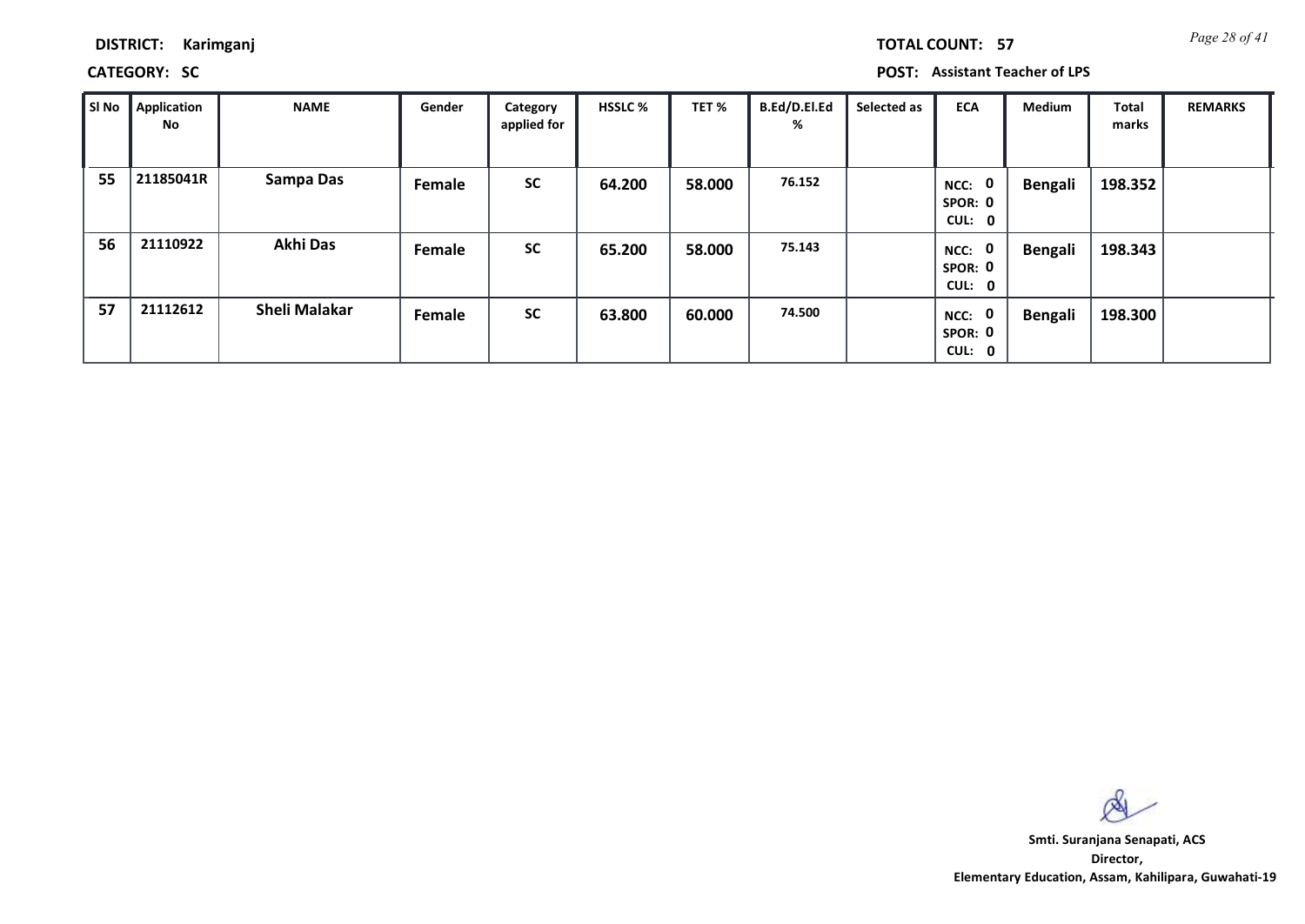*Page 29 of 41* **TOTAL COUNT: 1**

**DISTRICT: Karimganj**

**CATEGORY: STH POST: Assistant Teacher of LPS**

| ∥ SI No | <b>Application</b><br>No | <b>NAME</b>    | Gender        | Category<br>applied for | <b>HSSLC %</b> | TET %  | <b>B.Ed/D.El.Ed</b><br>% | Selected as          | <b>ECA</b>                | Medium         | Total<br>marks | <b>REMARKS</b> |
|---------|--------------------------|----------------|---------------|-------------------------|----------------|--------|--------------------------|----------------------|---------------------------|----------------|----------------|----------------|
|         | 21182113R                | Minakshi Barua | <b>Female</b> | <b>STH</b>              | 56.600         | 56.667 | 73.500                   | Women<br>Reservation | NCC:<br>SPOR: 0<br>CUL: 0 | <b>Bengali</b> | 191.767        |                |

 $\infty$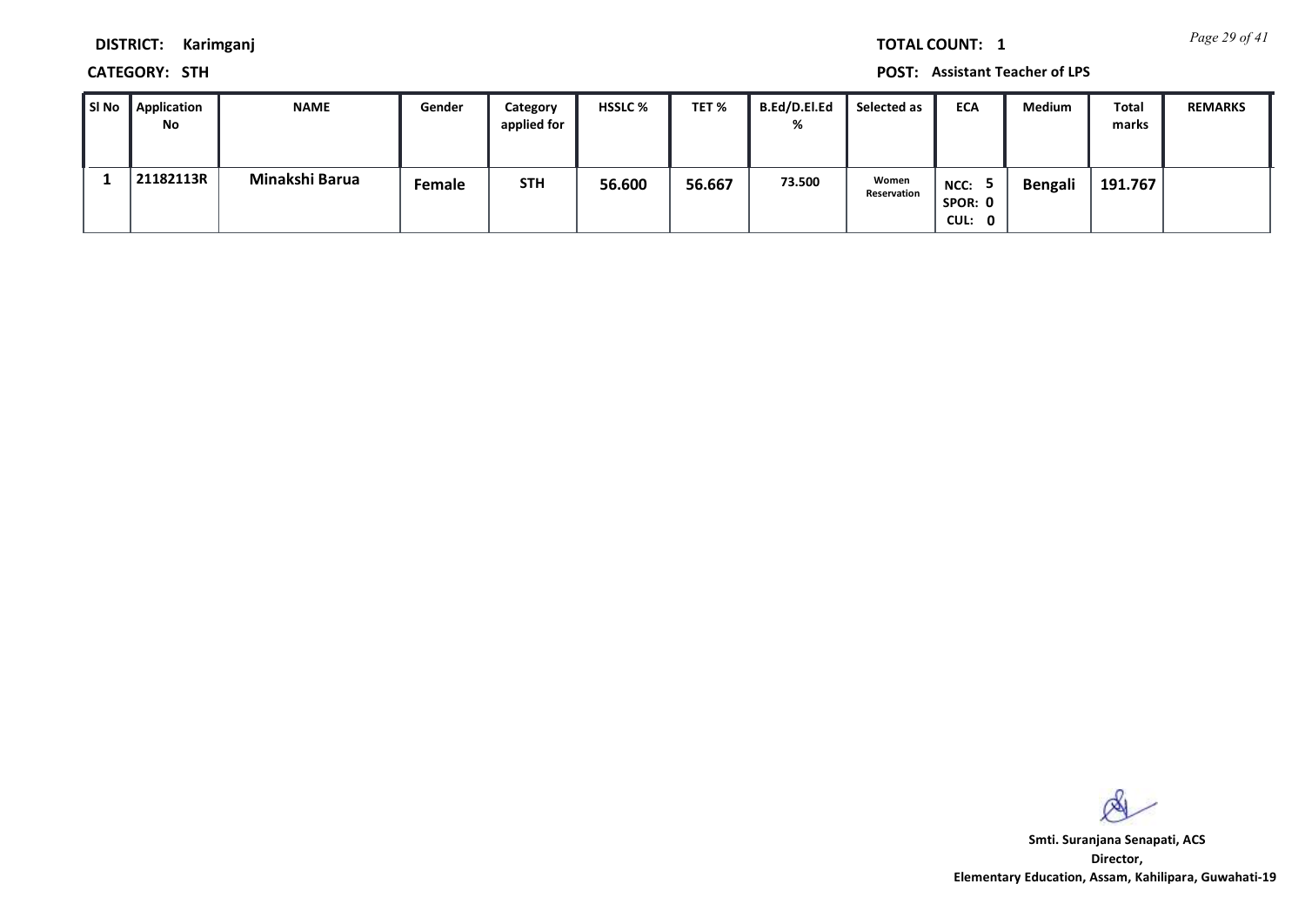|  | <b>DISTRICT:</b> | Karimganj |
|--|------------------|-----------|
|--|------------------|-----------|

*Page 30 of 41* **TOTAL COUNT: 106**

| SI No                   | <b>Application</b><br>No | <b>NAME</b>             | Gender      | Category<br>applied for | HSSLC % | TET%   | B.Ed/D.El.Ed<br>% | Selected as          | <b>ECA</b>                  | <b>Medium</b>  | <b>Total</b><br>marks | <b>REMARKS</b> |
|-------------------------|--------------------------|-------------------------|-------------|-------------------------|---------|--------|-------------------|----------------------|-----------------------------|----------------|-----------------------|----------------|
| $\mathbf{1}$            | 21103975                 | <b>Zaharul Alom</b>     | <b>Male</b> | <b>UR</b>               | 80.400  | 70.000 | 77.850            |                      | NCC: 0<br>SPOR: 0<br>CUL: 0 | <b>Bengali</b> | 228.250               |                |
| $\overline{2}$          | 21170873R                | <b>Debasish Rabidas</b> | <b>Male</b> | <b>SC</b>               | 87.200  | 62.000 | 76.550            |                      | NCC: 0<br>SPOR: 0<br>CUL: 0 | <b>Bengali</b> | 225.750               |                |
| $\overline{\mathbf{3}}$ | 21106385                 | Rupanjali Bhadra        | Female      | <b>UR</b>               | 82.800  | 60.000 | 82.100            | Women<br>Reservation | NCC: 0<br>SPOR: 0<br>CUL: 0 | <b>Bengali</b> | 224.900               |                |
| 4                       | 21116937                 | <b>Mousomi Bardhan</b>  | Female      | <b>SC</b>               | 81.400  | 60.667 | 82.200            | Women<br>Reservation | NCC: 0<br>SPOR: 0<br>CUL: 0 | <b>Bengali</b> | 224.267               |                |
| 5                       | 21182346R                | <b>Nazim Uddin</b>      | <b>Male</b> | <b>EWS</b>              | 87.800  | 64.667 | 71.000            |                      | NCC: 0<br>SPOR: 0<br>CUL: 0 | <b>Bengali</b> | 223.467               | Withheld       |
| 6                       | 21172298R                | <b>Kamrul Islam</b>     | <b>Male</b> | <b>EWS</b>              | 82.000  | 66.000 | 73.650            |                      | NCC: 0<br>SPOR: 0<br>CUL: 0 | <b>Bengali</b> | 221.650               |                |
| $\overline{\mathbf{z}}$ | 21106338                 | <b>Ashok Biswas</b>     | <b>Male</b> | OBC/MOBC                | 68.600  | 79.333 | 71.143            |                      | NCC: 0<br>SPOR: 0<br>CUL: 0 | <b>Bengali</b> | 219.076               |                |
| 8                       | 21199887R                | Sadequa Sultana         | Female      | <b>EWS</b>              | 78.600  | 67.333 | 70.857            | Women<br>Reservation | NCC: 0<br>SPOR: 0<br>CUL: 0 | <b>Bengali</b> | 216.790               |                |
| 9                       | 21176811R                | Joyashree Deb           | Female      | <b>UR</b>               | 75.200  | 62.000 | 79.300            | Women<br>Reservation | NCC: 0<br>SPOR: 0<br>CUL: 0 | <b>Bengali</b> | 216.500               |                |

 $\infty$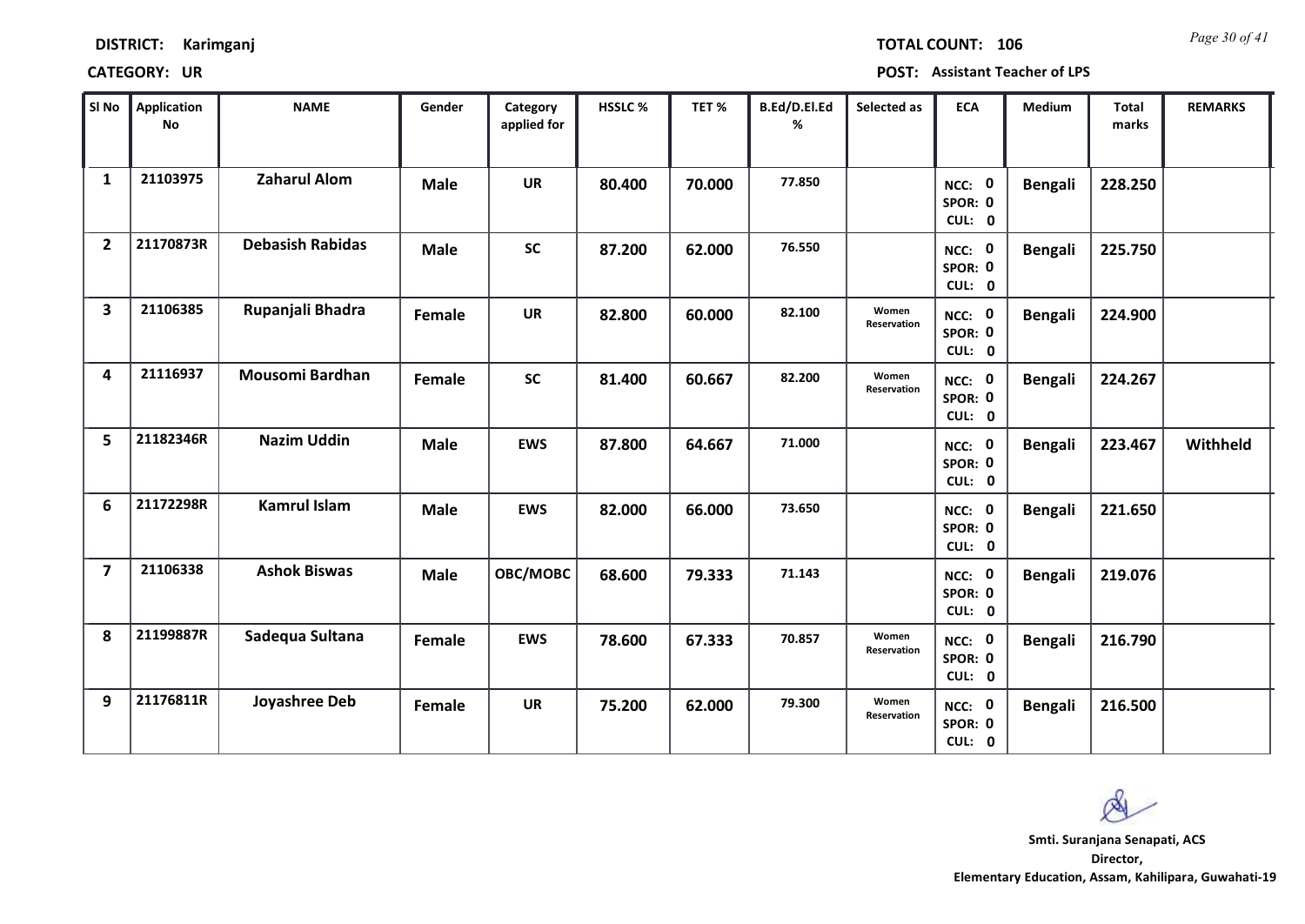| <b>DISTRICT:</b> | Karimganj |
|------------------|-----------|
|------------------|-----------|

*Page 31 of 41* **TOTAL COUNT: 106**

| SI No | <b>Application</b><br>No | <b>NAME</b>                 | Gender      | Category<br>applied for | HSSLC % | TET%   | B.Ed/D.El.Ed<br>% | Selected as          | <b>ECA</b>                  | Medium         | Total<br>marks | <b>REMARKS</b> |
|-------|--------------------------|-----------------------------|-------------|-------------------------|---------|--------|-------------------|----------------------|-----------------------------|----------------|----------------|----------------|
| 10    | 21112455                 | <b>Sadhik Ahmed</b>         | <b>Male</b> | <b>EWS</b>              | 70.400  | 66.000 | 79.000            |                      | NCC: 0<br>SPOR: 0<br>CUL: 0 | <b>Bengali</b> | 215.400        |                |
| 11    | 21169431R                | <b>Begom Subnoor Akter</b>  | Female      | <b>EWS</b>              | 78.600  | 60.000 | 76.750            | Women<br>Reservation | NCC: 0<br>SPOR: 0<br>CUL: 0 | <b>Bengali</b> | 215.350        |                |
| 12    | 21172984R                | <b>Farida Begum</b>         | Female      | <b>UR</b>               | 84.667  | 60.000 | 70.571            | Women<br>Reservation | NCC: 0<br>SPOR: 0<br>CUL: 0 | <b>Bengali</b> | 215.238        |                |
| 13    | 21176683R                | <b>Mamata Das</b>           | Female      | <b>SC</b>               | 76.800  | 62.667 | 74.650            | Women<br>Reservation | NCC: 0<br>SPOR: 0<br>CUL: 0 | <b>Bengali</b> | 214.117        |                |
| 14    | 21189692R                | <b>Debasish Chakraborty</b> | <b>Male</b> | <b>UR</b>               | 75.000  | 60.667 | 78.429            |                      | NCC: 0<br>SPOR: 0<br>CUL: 0 | <b>Bengali</b> | 214.095        |                |
| 15    | 21102524                 | <b>Saurabh Das</b>          | <b>Male</b> | <b>SC</b>               | 59.000  | 76.000 | 78.786            |                      | NCC: 0<br>SPOR: 0<br>CUL: 0 | <b>Bengali</b> | 213.786        |                |
| 16    | 21117086                 | Sabana Yasmin Khan          | Female      | <b>EWS</b>              | 70.400  | 64.000 | 79.300            | Women<br>Reservation | NCC: 0<br>SPOR: 0<br>CUL: 0 | <b>Bengali</b> | 213.700        |                |
| 17    | 21198969R                | <b>Shakira Aktar</b>        | Female      | <b>EWS</b>              | 75.200  | 60.000 | 78.450            | Women<br>Reservation | NCC: 0<br>SPOR: 0<br>CUL: 0 | <b>Bengali</b> | 213.650        |                |
| 18    | 21191245R                | <b>Taher Ahmed</b>          | <b>Male</b> | <b>EWS</b>              | 69.600  | 62.000 | 82.000            |                      | NCC: 0<br>SPOR: 0<br>CUL: 0 | <b>Bengali</b> | 213.600        | Withheld       |

 $\infty$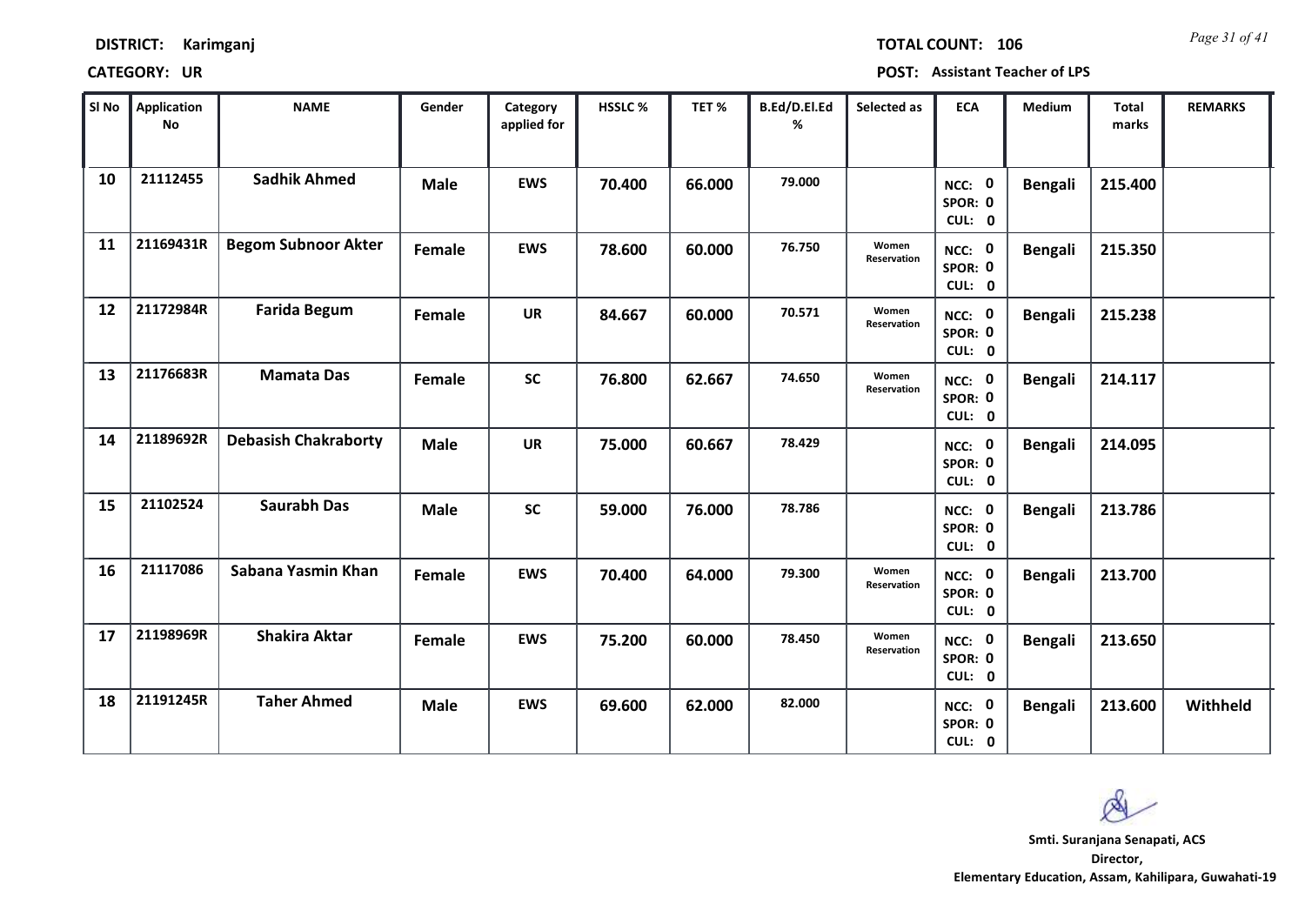*Page 32 of 41* **TOTAL COUNT: 106**

| SI No | Application<br>No | <b>NAME</b>                          | Gender      | Category<br>applied for | HSSLC % | TET%   | B.Ed/D.El.Ed<br>% | Selected as          | <b>ECA</b>                  | Medium         | Total<br>marks | <b>REMARKS</b> |
|-------|-------------------|--------------------------------------|-------------|-------------------------|---------|--------|-------------------|----------------------|-----------------------------|----------------|----------------|----------------|
| 19    | 21118854          | Shayla Shirin Sultana                | Female      | <b>UR</b>               | 70.200  | 68.667 | 74.714            | Women<br>Reservation | NCC: 0<br>SPOR: 0<br>CUL: 0 | <b>Bengali</b> | 213.581        |                |
| 20    | 21128129          | <b>Md Mustafa Habib</b><br>Choudhury | <b>Male</b> | <b>UR</b>               | 72.200  | 69.333 | 71.929            |                      | NCC: 0<br>SPOR: 0<br>CUL: 0 | <b>Bengali</b> | 213.462        |                |
| 21    | 21210221R         | <b>Atanuj Dey</b>                    | <b>Male</b> | <b>UR</b>               | 74.200  | 62.000 | 77.200            |                      | NCC: 0<br>SPOR: 0<br>CUL: 0 | <b>Bengali</b> | 213.400        |                |
| 22    | 21163413          | <b>Khayrul Hussain</b>               | <b>Male</b> | <b>EWS</b>              | 68.600  | 71.333 | 73.200            |                      | NCC: 0<br>SPOR: 0<br>CUL: 0 | <b>Bengali</b> | 213.133        |                |
| 23    | 21184392R         | Krishna Yadav                        | Female      | OBC/MOBC                | 78.200  | 62.667 | 71.900            | Women<br>Reservation | NCC: 0<br>SPOR: 0<br>CUL: 0 | <b>Bengali</b> | 212.767        |                |
| 24    | 21111974          | <b>Habibul Hoque</b>                 | <b>Male</b> | <b>UR</b>               | 68.800  | 74.000 | 69.886            |                      | NCC: 0<br>SPOR: 0<br>CUL: 0 | <b>Bengali</b> | 212.686        |                |
| 25    | 21201715R         | Khalida Ziya                         | Female      | <b>UR</b>               | 79.200  | 64.000 | 69.400            | Women<br>Reservation | NCC: 0<br>SPOR: 0<br>CUL: 0 | <b>Bengali</b> | 212.600        |                |
| 26    | 21112557          | <b>Bishal Roy</b>                    | <b>Male</b> | <b>SC</b>               | 66.400  | 69.333 | 76.850            |                      | NCC: 0<br>SPOR: 0<br>CUL: 0 | <b>Bengali</b> | 212.583        |                |
| 27    | 21101199          | <b>Nilanjan Choudhury</b>            | <b>Male</b> | <b>UR</b>               | 75.600  | 66.667 | 69.929            |                      | NCC: 0<br>SPOR: 0<br>CUL: 0 | <b>Bengali</b> | 212.195        |                |

 $\infty$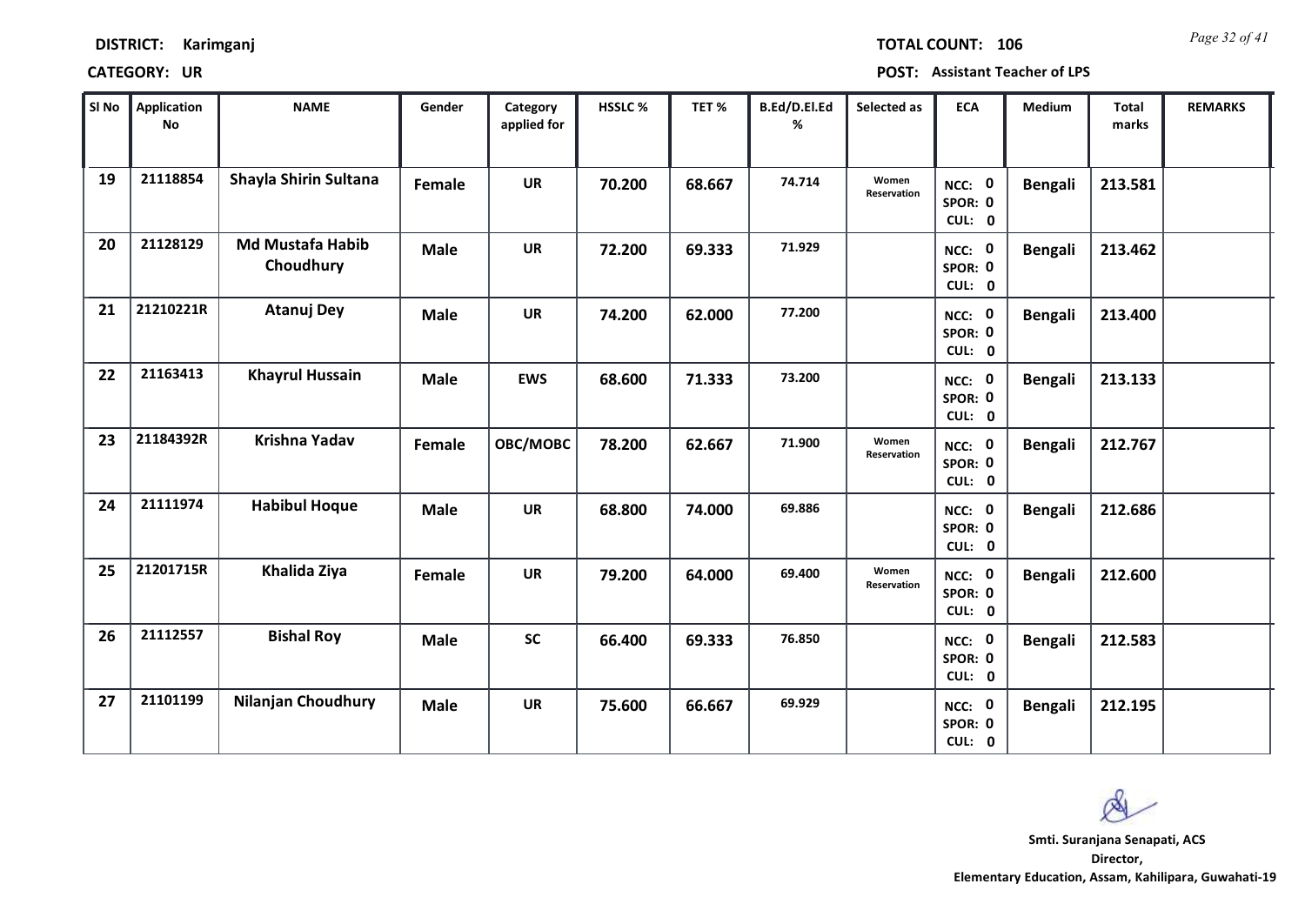| <b>DISTRICT:</b> | Karimganj |
|------------------|-----------|
|                  |           |

*Page 33 of 41* **TOTAL COUNT: 106**

| SI No | <b>Application</b><br>No | <b>NAME</b>                            | Gender      | Category<br>applied for | HSSLC % | TET%   | B.Ed/D.El.Ed<br>% | Selected as          | <b>ECA</b>                  | Medium         | Total<br>marks | <b>REMARKS</b> |
|-------|--------------------------|----------------------------------------|-------------|-------------------------|---------|--------|-------------------|----------------------|-----------------------------|----------------|----------------|----------------|
| 28    | 21112646                 | <b>Susmit Ranjan Paul</b>              | <b>Male</b> | OBC/MOBC                | 65.600  | 68.000 | 78.550            |                      | NCC: 0<br>SPOR: 0<br>CUL: 0 | <b>Bengali</b> | 212.150        |                |
| 29    | 21118837                 | <b>Rahul Debroy</b>                    | <b>Male</b> | <b>EWS</b>              | 59.400  | 75.333 | 77.286            |                      | NCC: 0<br>SPOR: 0<br>CUL: 0 | <b>Bengali</b> | 212.019        | Withheld       |
| 30    | 21107021                 | <b>Juhi Dey</b>                        | Female      | OBC/MOBC                | 72.600  | 61.333 | 78.000            | Women<br>Reservation | NCC: 0<br>SPOR: 0<br>CUL: 0 | <b>Bengali</b> | 211.933        |                |
| 31    | 21166011R                | <b>Md Abdul Hadi</b>                   | <b>Male</b> | <b>EWS</b>              | 79.200  | 61.333 | 71.250            |                      | NCC: 0<br>SPOR: 0<br>CUL: 0 | <b>Bengali</b> | 211.783        |                |
| 32    | 21142295                 | Antara Guha                            | Female      | <b>UR</b>               | 80.800  | 60.000 | 70.857            | Women<br>Reservation | NCC: 0<br>SPOR: 0<br>CUL: 0 | <b>Bengali</b> | 211.657        |                |
| 33    | 21170795R                | Taj Uddin                              | <b>Male</b> | OBC/MOBC                | 66.000  | 68.000 | 77.357            |                      | NCC: 0<br>SPOR: 0<br>CUL: 0 | <b>Bengali</b> | 211.357        |                |
| 34    | 21168691R                | <b>Saddam Hussain</b>                  | <b>Male</b> | <b>EWS</b>              | 58.800  | 68.000 | 84.500            |                      | NCC: 0<br>SPOR: 0<br>CUL: 0 | <b>Bengali</b> | 211.300        |                |
| 35    | 21171054R                | Rupsana Azmir                          | Female      | <b>EWS</b>              | 76.600  | 62.667 | 71.800            | Women<br>Reservation | NCC: 0<br>SPOR: 0<br>CUL: 0 | <b>Bengali</b> | 211.067        |                |
| 36    | 21196683R                | <b>Abdur Rahman</b><br><b>Talukdar</b> | <b>Male</b> | <b>EWS</b>              | 83.000  | 60.000 | 68.050            |                      | NCC: 0<br>SPOR: 0<br>CUL: 0 | <b>Bengali</b> | 211.050        |                |

 $\infty$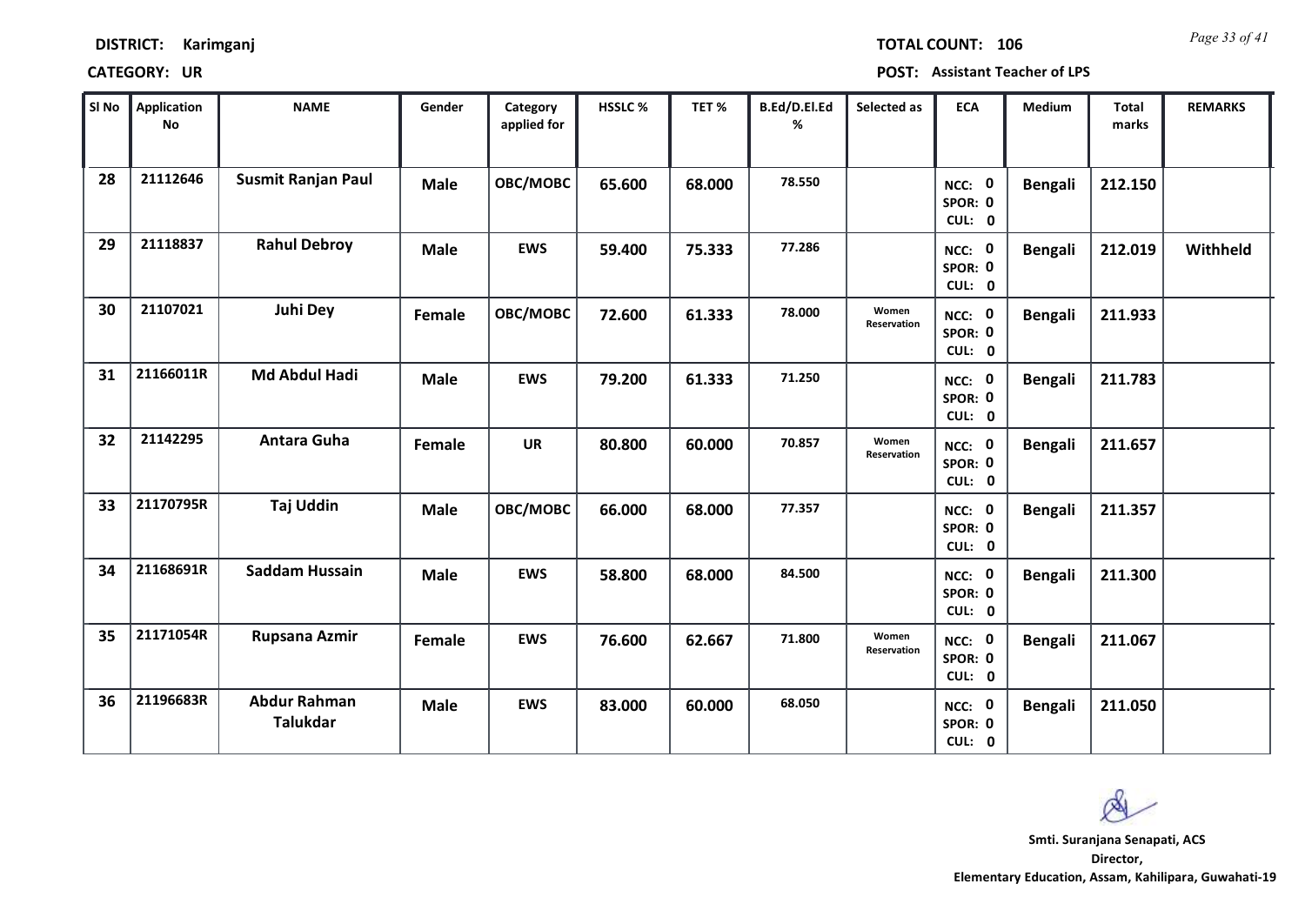| <b>DISTRICT:</b> | Karimganj |
|------------------|-----------|
|------------------|-----------|

*Page 34 of 41* **TOTAL COUNT: 106**

| SI No | <b>Application</b><br>No | <b>NAME</b>              | Gender      | Category<br>applied for | <b>HSSLC %</b> | TET%   | B.Ed/D.El.Ed<br>% | Selected as          | <b>ECA</b>                          | <b>Medium</b>  | <b>Total</b><br>marks | <b>REMARKS</b> |
|-------|--------------------------|--------------------------|-------------|-------------------------|----------------|--------|-------------------|----------------------|-------------------------------------|----------------|-----------------------|----------------|
| 37    | 21187377R                | <b>Md Saif Uddin</b>     | <b>Male</b> | <b>UR</b>               | 78.000         | 60.667 | 72.286            |                      | NCC: 0<br>SPOR: 0<br>CUL: 0         | <b>Bengali</b> | 210.952               |                |
| 38    | 21118338                 | <b>Tanuj Chakraborty</b> | <b>Male</b> | <b>EWS</b>              | 60.800         | 62.667 | 87.400            |                      | NCC: 0<br>SPOR: 0<br>CUL: 0         | <b>Bengali</b> | 210.867               | Withheld       |
| 39    | 21198221R                | Jakaria Ahmed            | <b>Male</b> | <b>EWS</b>              | 73.400         | 64.000 | 73.450            |                      | NCC: 0<br>SPOR: 0<br>CUL: 0         | <b>Bengali</b> | 210.850               |                |
| 40    | 21100409                 | Supriya Chanda           | Female      | <b>UR</b>               | 60.600         | 68.000 | 72.214            | Women<br>Reservation | NCC: 0<br>SPOR: 0<br><b>CUL: 10</b> | <b>Bengali</b> | 210.814               |                |
| 41    | 21198003R                | <b>Jahid Hassan</b>      | <b>Male</b> | <b>EWS</b>              | 70.250         | 60.000 | 80.450            |                      | NCC:<br>SPOR:<br>CUL:               | <b>Bengali</b> | 210.700               |                |
| 42    | 21124467                 | <b>Rekha Rani Deb</b>    | Female      | <b>UR</b>               | 67.400         | 67.333 | 75.929            | Women<br>Reservation | NCC: 0<br>SPOR: 0<br>CUL: 0         | <b>Bengali</b> | 210.662               |                |
| 43    | 21109879                 | <b>Md Sulaiman</b>       | <b>Male</b> | <b>EWS</b>              | 83.000         | 61.333 | 66.286            |                      | NCC: 0<br>SPOR: 0<br>CUL: 0         | <b>Bengali</b> | 210.619               |                |
| 44    | 21203979R                | <b>Indrani Sen</b>       | Female      | <b>EWS</b>              | 65.600         | 63.333 | 81.600            | Women<br>Reservation | NCC: 0<br>SPOR: 0<br>CUL: 0         | <b>Bengali</b> | 210.533               |                |
| 45    | 21111191                 | <b>Tarique Ahmed</b>     | <b>Male</b> | <b>UR</b>               | 65.800         | 66.667 | 78.000            |                      | NCC: 0<br>SPOR: 0<br>CUL: 0         | <b>Bengali</b> | 210.467               |                |

 $\infty$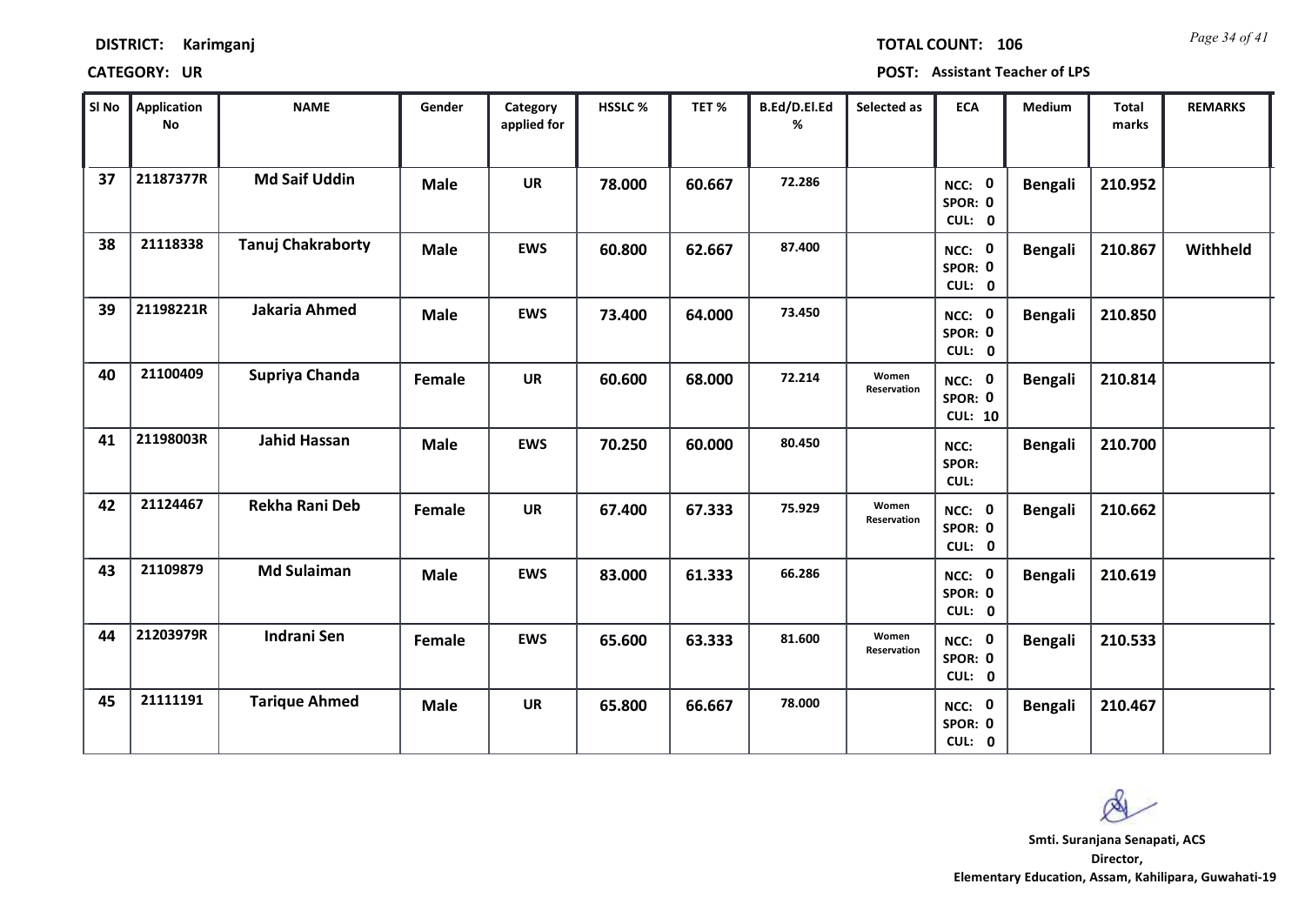*Page 35 of 41* **TOTAL COUNT: 106**

| SI No | <b>Application</b><br><b>No</b> | <b>NAME</b>                             | Gender      | Category<br>applied for | HSSLC% | TET%   | B.Ed/D.El.Ed<br>% | Selected as          | <b>ECA</b>                  | Medium         | <b>Total</b><br>marks | <b>REMARKS</b> |
|-------|---------------------------------|-----------------------------------------|-------------|-------------------------|--------|--------|-------------------|----------------------|-----------------------------|----------------|-----------------------|----------------|
| 46    | 21104270                        | <b>Prosenjit Das</b>                    | <b>Male</b> | <b>SC</b>               | 64.000 | 73.333 | 73.100            |                      | NCC: 0<br>SPOR: 0<br>CUL: 0 | <b>Bengali</b> | 210.433               |                |
| 47    | 21169502R                       | <b>Ahmed Hussain</b>                    | <b>Male</b> | <b>UR</b>               | 73.600 | 60.000 | 76.786            |                      | NCC: 0<br>SPOR: 0<br>CUL: 0 | <b>Bengali</b> | 210.386               | Withheld       |
| 48    | 21174369R                       | Jahanara Begam                          | Female      | <b>EWS</b>              | 72.800 | 62.000 | 75.550            | Women<br>Reservation | NCC: 0<br>SPOR: 0<br>CUL: 0 | <b>Bengali</b> | 210.350               |                |
| 49    | 21199026R                       | <b>Tamanna Ferdousi</b>                 | Female      | <b>UR</b>               | 75.000 | 60.000 | 74.800            | Women<br>Reservation | NCC: 0<br>SPOR: 0<br>CUL: 0 | <b>Bengali</b> | 209.800               |                |
| 50    | 21166134R                       | <b>Md Joynal Abedin</b>                 | <b>Male</b> | <b>EWS</b>              | 71.600 | 66.667 | 71.500            |                      | NCC: 0<br>SPOR: 0<br>CUL: 0 | <b>Bengali</b> | 209.767               |                |
| 51    | 21120038                        | <b>Shahid Ahmed</b>                     | <b>Male</b> | <b>EWS</b>              | 75.000 | 64.000 | 70.643            |                      | NCC: 0<br>SPOR: 0<br>CUL: 0 | <b>Bengali</b> | 209.643               |                |
| 52    | 21175390R                       | <b>Md Ajhar Uddin</b>                   | <b>Male</b> | <b>EWS</b>              | 74.600 | 61.333 | 73.700            |                      | NCC: 0<br>SPOR: 0<br>CUL: 0 | <b>Bengali</b> | 209.633               | Withheld       |
| 53    | 21126285                        | Minnatullah Rahmani<br><b>Barbhuiya</b> | <b>Male</b> | <b>EWS</b>              | 65.000 | 67.333 | 77.286            |                      | NCC: 0<br>SPOR: 0<br>CUL: 0 | <b>Bengali</b> | 209.619               |                |
| 54    | 21165424R                       | <b>Ripana Parvin</b>                    | Female      | <b>UR</b>               | 72.400 | 66.000 | 70.929            | Women<br>Reservation | NCC: 0<br>SPOR: 0<br>CUL: 0 | <b>Bengali</b> | 209.329               |                |

 $\infty$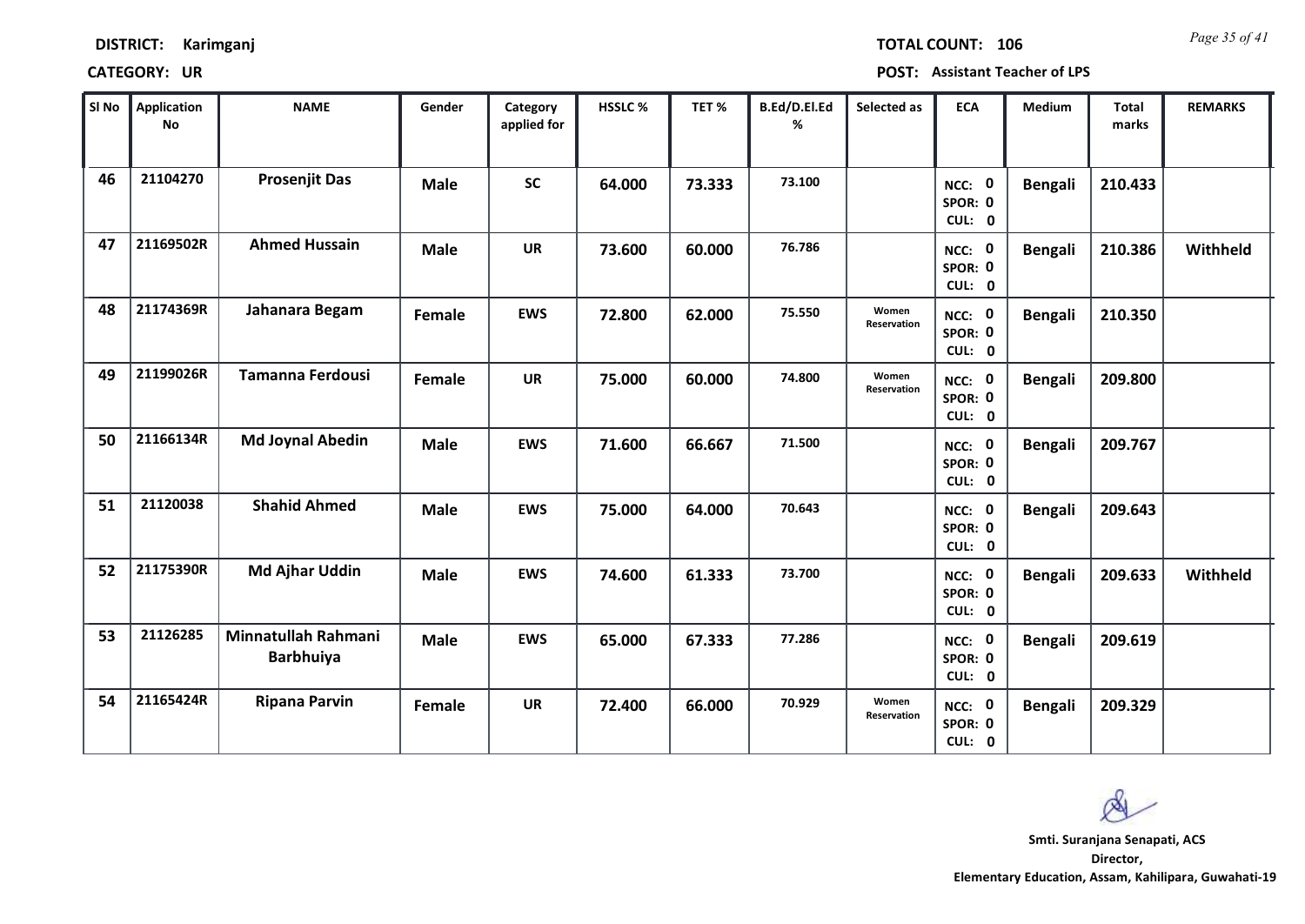| <b>DISTRICT:</b> | Karimganj |
|------------------|-----------|
|------------------|-----------|

*Page 36 of 41* **TOTAL COUNT: 106**

| SI No | <b>Application</b><br>No | <b>NAME</b>                   | Gender      | Category<br>applied for | HSSLC % | TET%   | B.Ed/D.El.Ed<br>% | Selected as          | <b>ECA</b>                  | Medium         | Total<br>marks | <b>REMARKS</b> |
|-------|--------------------------|-------------------------------|-------------|-------------------------|---------|--------|-------------------|----------------------|-----------------------------|----------------|----------------|----------------|
| 55    | 21118228                 | <b>Hasan Ahmed</b>            | <b>Male</b> | <b>EWS</b>              | 74.000  | 60.000 | 75.250            |                      | NCC: 0<br>SPOR: 0<br>CUL: 0 | <b>Bengali</b> | 209.250        |                |
| 56    | 21168273R                | Humara Khanam                 | Female      | <b>EWS</b>              | 76.600  | 60.000 | 72.650            | Women<br>Reservation | NCC: 0<br>SPOR: 0<br>CUL: 0 | <b>Bengali</b> | 209.250        |                |
| 57    | 21195049R                | <b>Md Mushfiqur</b><br>Rahman | <b>Male</b> | <b>EWS</b>              | 75.400  | 60.000 | 73.786            |                      | NCC: 0<br>SPOR: 0<br>CUL: 0 | <b>Bengali</b> | 209.186        |                |
| 58    | 21171139R                | Shamima Begum                 | Female      | <b>EWS</b>              | 69.400  | 61.333 | 78.300            | Women<br>Reservation | NCC: 0<br>SPOR: 0<br>CUL: 0 | <b>Bengali</b> | 209.033        |                |
| 59    | 21212452R                | <b>Khasruz Zaman</b>          | <b>Male</b> | <b>EWS</b>              | 73.400  | 66.000 | 69.571            |                      | NCC: 0<br>SPOR: 0<br>CUL: 0 | <b>Bengali</b> | 208.971        |                |
| 60    | 21115165                 | <b>Eman Uddin</b>             | <b>Male</b> | <b>UR</b>               | 64.000  | 68.667 | 76.304            |                      | NCC: 0<br>SPOR: 0<br>CUL: 0 | <b>Bengali</b> | 208.970        |                |
| 61    | 21191880R                | <b>Ripa Sarma</b>             | Female      | <b>EWS</b>              | 75.200  | 60.000 | 73.700            | Women<br>Reservation | NCC: 0<br>SPOR: 0<br>CUL: 0 | <b>Bengali</b> | 208.900        | Withheld       |
| 62    | 21104271                 | <b>Pronoy Chakraborty</b>     | <b>Male</b> | <b>UR</b>               | 71.600  | 72.667 | 64.171            |                      | NCC: 0<br>SPOR: 0<br>CUL: 0 | <b>Bengali</b> | 208.438        |                |
| 63    | 21195316R                | <b>Sandipan Roy</b>           | <b>Male</b> | <b>EWS</b>              | 69.800  | 65.333 | 73.286            |                      | NCC: 0<br>SPOR: 0<br>CUL: 0 | <b>Bengali</b> | 208.419        |                |

 $\infty$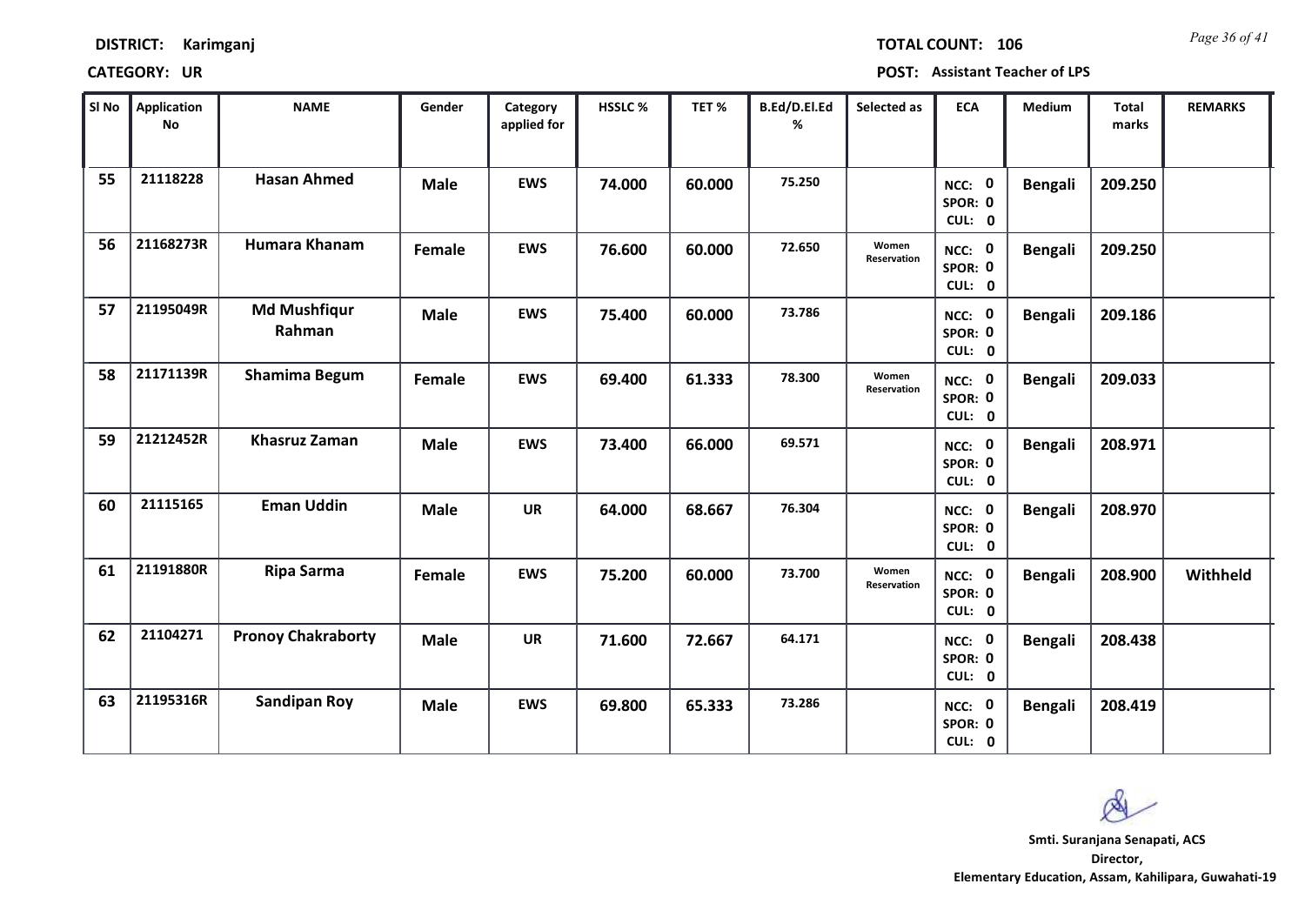*Page 37 of 41* **TOTAL COUNT: 106**

| SI <sub>No</sub> | <b>Application</b><br>No | <b>NAME</b>                      | Gender      | Category<br>applied for | HSSLC % | TET%   | B.Ed/D.El.Ed<br>% | Selected as          | <b>ECA</b>                         | <b>Medium</b>  | <b>Total</b><br>marks | <b>REMARKS</b> |
|------------------|--------------------------|----------------------------------|-------------|-------------------------|---------|--------|-------------------|----------------------|------------------------------------|----------------|-----------------------|----------------|
| 64               | 21109386                 | <b>Fatima Haque</b><br>Choudhury | Female      | <b>UR</b>               | 78.400  | 63.333 | 66.571            | Women<br>Reservation | NCC: 0<br>SPOR: 0<br>CUL: 0        | <b>Bengali</b> | 208.305               |                |
| 65               | 21172392R                | <b>Mozir Uddin</b>               | <b>Male</b> | OBC/MOBC                | 67.400  | 60.667 | 80.150            |                      | NCC: 0<br>SPOR: 0<br>CUL: 0        | <b>Bengali</b> | 208.217               |                |
| 66               | 21174010R                | <b>Badar Uddin</b>               | <b>Male</b> | <b>EWS</b>              | 64.800  | 64.000 | 74.357            |                      | <b>NCC: 5</b><br>SPOR: 0<br>CUL: 0 | <b>Bengali</b> | 208.157               |                |
| 67               | 21119470                 | <b>Rahul Sen</b>                 | <b>Male</b> | <b>UR</b>               | 59.200  | 70.000 | 78.900            |                      | NCC: 0<br>SPOR: 0<br>CUL: 0        | <b>Bengali</b> | 208.100               |                |
| 68               | 21205422R                | <b>Pallab Das</b>                | <b>Male</b> | <b>SC</b>               | 74.800  | 60.667 | 72.600            |                      | NCC: 0<br>SPOR: 0<br>CUL: 0        | <b>Bengali</b> | 208.067               |                |
| 69               | 21178504R                | <b>Bappan Das</b>                | <b>Male</b> | $\mathsf{SC}$           | 74.200  | 61.333 | 72.450            |                      | NCC: 0<br>SPOR: 0<br>CUL: 0        | <b>Bengali</b> | 207.983               |                |
| 70               | 21108547                 | <b>Sabbir Ahmed</b>              | <b>Male</b> | <b>EWS</b>              | 61.600  | 66.000 | 80.350            |                      | NCC: 0<br>SPOR: 0<br>CUL: 0        | <b>Bengali</b> | 207.950               |                |
| 71               | 21112536                 | <b>Mitan Paul</b>                | <b>Male</b> | OBC/MOBC                | 69.800  | 60.000 | 78.076            |                      | NCC: 0<br>SPOR: 0<br>CUL: 0        | <b>Bengali</b> | 207.876               |                |
| 72               | 21203354R                | <b>Md Sadique Ahmed</b>          | <b>Male</b> | <b>UR</b>               | 71.400  | 65.333 | 71.100            |                      | NCC: 0<br>SPOR: 0<br>CUL: 0        | <b>Bengali</b> | 207.833               |                |

Ø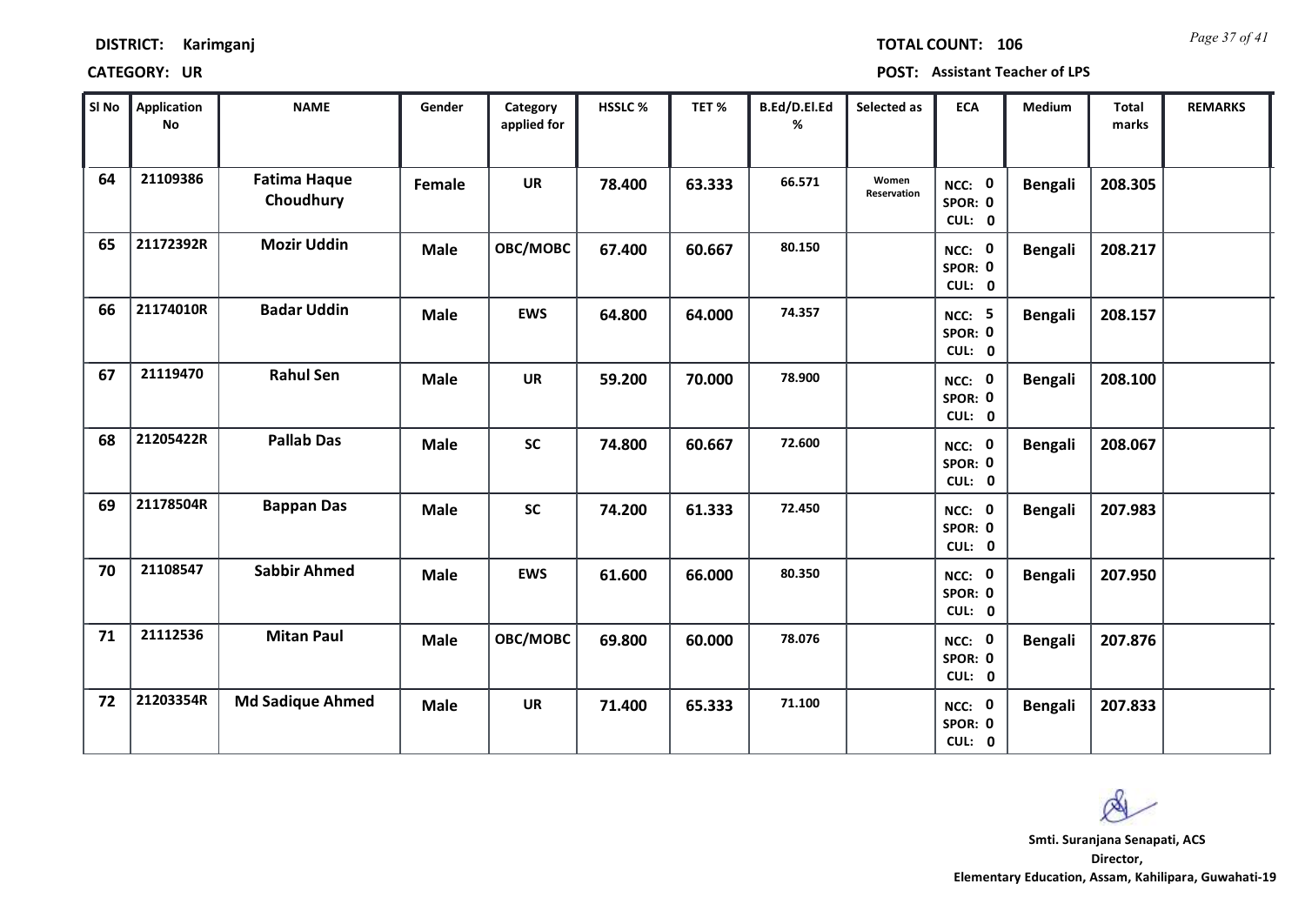| <b>DISTRICT:</b> | Karimganj |
|------------------|-----------|
|------------------|-----------|

*Page 38 of 41* **TOTAL COUNT: 106**

| SI No | Application<br>No | <b>NAME</b>                            | Gender        | Category<br>applied for | <b>HSSLC%</b> | TET %  | B.Ed/D.El.Ed<br>% | Selected as          | <b>ECA</b>                  | <b>Medium</b>  | <b>Total</b><br>marks | <b>REMARKS</b> |
|-------|-------------------|----------------------------------------|---------------|-------------------------|---------------|--------|-------------------|----------------------|-----------------------------|----------------|-----------------------|----------------|
| 73    | 21116983          | Arjan Kumar Nath                       | <b>Male</b>   | OBC/MOBC                | 65.800        | 62.000 | 79.950            |                      | NCC: 0<br>SPOR: 0<br>CUL: 0 | <b>Bengali</b> | 207.750               |                |
| 74    | 21101878          | <b>Nabanita Das</b>                    | <b>Female</b> | <b>UR</b>               | 60.200        | 70.667 | 76.857            | Women<br>Reservation | NCC: 0<br>SPOR: 0<br>CUL: 0 | <b>Bengali</b> | 207.724               |                |
| 75    | 21111885          | <b>Surojit Das</b>                     | <b>Male</b>   | <b>SC</b>               | 68.600        | 64.667 | 74.400            |                      | NCC: 0<br>SPOR: 0<br>CUL: 0 | <b>Bengali</b> | 207.667               |                |
| 76    | 21118424          | <b>Fatima Jahara</b><br><b>Tapader</b> | Female        | <b>EWS</b>              | 59.000        | 66.000 | 82.650            | Women<br>Reservation | NCC: 0<br>SPOR: 0<br>CUL: 0 | <b>Bengali</b> | 207.650               |                |
| 77    | 21176176R         | Ayesha Siddika<br><b>Talukdar</b>      | Female        | <b>EWS</b>              | 75.400        | 62.000 | 70.214            | Women<br>Reservation | NCC: 0<br>SPOR: 0<br>CUL: 0 | <b>Bengali</b> | 207.614               |                |
| 78    | 21123736          | <b>Nazrul Islam</b><br>Choudhury       | <b>Male</b>   | <b>UR</b>               | 51.400        | 67.333 | 88.750            |                      | NCC: 0<br>SPOR: 0<br>CUL: 0 | <b>Bengali</b> | 207.483               |                |
| 79    | 21198939R         | <b>Swarnov Das</b>                     | <b>Male</b>   | <b>UR</b>               | 73.200        | 63.333 | 70.800            |                      | NCC: 0<br>SPOR: 0<br>CUL: 0 | <b>Bengali</b> | 207.333               |                |
| 80    | 21201959R         | Sahena Begum                           | Female        | <b>EWS</b>              | 73.000        | 63.333 | 70.857            | Women<br>Reservation | NCC: 0<br>SPOR: 0<br>CUL: 0 | <b>Bengali</b> | 207.190               |                |
| 81    | 21187530R         | <b>Alima Begum</b><br>Choudhury        | Female        | <b>UR</b>               | 70.400        | 63.333 | 73.214            | Women<br>Reservation | NCC: 0<br>SPOR: 0<br>CUL: 0 | <b>Bengali</b> | 206.948               |                |

 $\infty$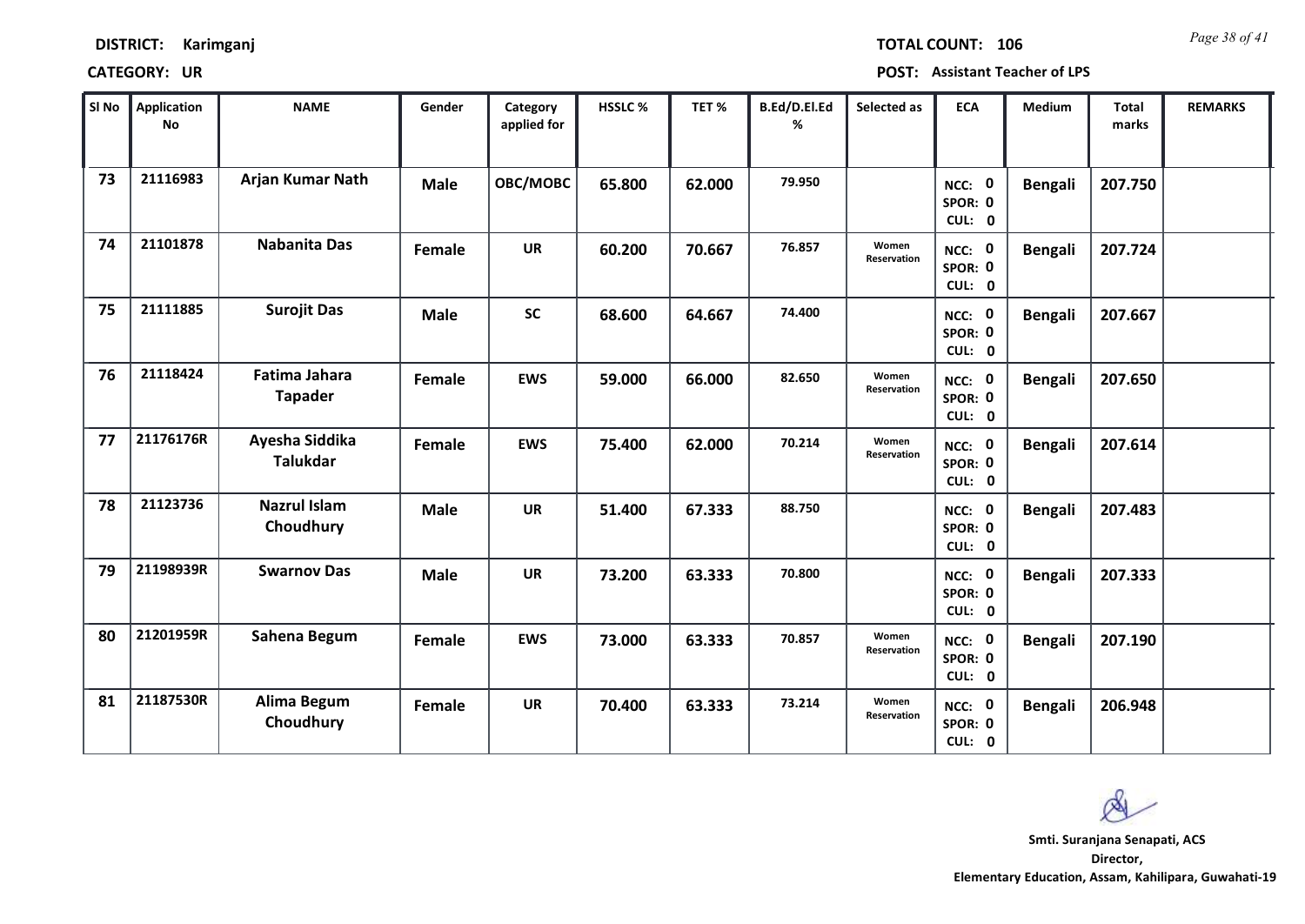| DISTRICT: | Karimganj |
|-----------|-----------|
|-----------|-----------|

*Page 39 of 41* **TOTAL COUNT: 106**

| SI No | <b>Application</b><br><b>No</b> | <b>NAME</b>                     | Gender      | Category<br>applied for | HSSLC% | TET%   | B.Ed/D.El.Ed<br>% | Selected as          | <b>ECA</b>                  | Medium         | <b>Total</b><br>marks | <b>REMARKS</b> |
|-------|---------------------------------|---------------------------------|-------------|-------------------------|--------|--------|-------------------|----------------------|-----------------------------|----------------|-----------------------|----------------|
| 82    | 21120907                        | <b>Abdullah Tapadar</b>         | <b>Male</b> | <b>UR</b>               | 74.000 | 61.333 | 71.500            |                      | NCC: 0<br>SPOR: 0<br>CUL: 0 | <b>Bengali</b> | 206.833               |                |
| 83    | 21205781R                       | Md Abdul Waqil<br>Choudhury     | <b>Male</b> | <b>EWS</b>              | 63.400 | 60.667 | 82.750            |                      | NCC: 0<br>SPOR: 0<br>CUL: 0 | <b>Bengali</b> | 206.817               |                |
| 84    | 21196837R                       | <b>Ruhul Amin</b>               | <b>Male</b> | <b>EWS</b>              | 70.200 | 61.333 | 75.250            |                      | NCC: 0<br>SPOR: 0<br>CUL: 0 | <b>Bengali</b> | 206.783               |                |
| 85    | 21178460R                       | Dilruba Khan                    | Female      | <b>EWS</b>              | 73.600 | 60.000 | 73.143            | Women<br>Reservation | NCC: 0<br>SPOR: 0<br>CUL: 0 | <b>Bengali</b> | 206.743               |                |
| 86    | 21193720R                       | <b>Tahir Ahmed</b>              | <b>Male</b> | <b>EWS</b>              | 79.200 | 63.333 | 64.200            |                      | NCC: 0<br>SPOR: 0<br>CUL: 0 | <b>Bengali</b> | 206.733               | Withheld       |
| 87    | 21188654R                       | <b>Ismatara Sabnam</b>          | Female      | <b>EWS</b>              | 77.200 | 60.000 | 69.429            | Women<br>Reservation | NCC: 0<br>SPOR: 0<br>CUL: 0 | <b>Bengali</b> | 206.629               |                |
| 88    | 21101000                        | <b>Subhrajeet Acharjee</b>      | <b>Male</b> | UR                      | 60.800 | 64.667 | 80.750            |                      | NCC: 0<br>SPOR: 0<br>CUL: 0 | Bengali        | 206.217               |                |
| 89    | 21125957                        | <b>Hason Ahmed</b><br>Choudhury | <b>Male</b> | <b>EWS</b>              | 75.400 | 62.667 | 68.143            |                      | NCC: 0<br>SPOR: 0<br>CUL: 0 | <b>Bengali</b> | 206.210               |                |
| 90    | 21122107                        | Jhimi Bardhan                   | Female      | <b>UR</b>               | 62.600 | 66.000 | 77.571            |                      | NCC: 0<br>SPOR: 0<br>CUL: 0 | <b>Bengali</b> | 206.171               |                |

 $\infty$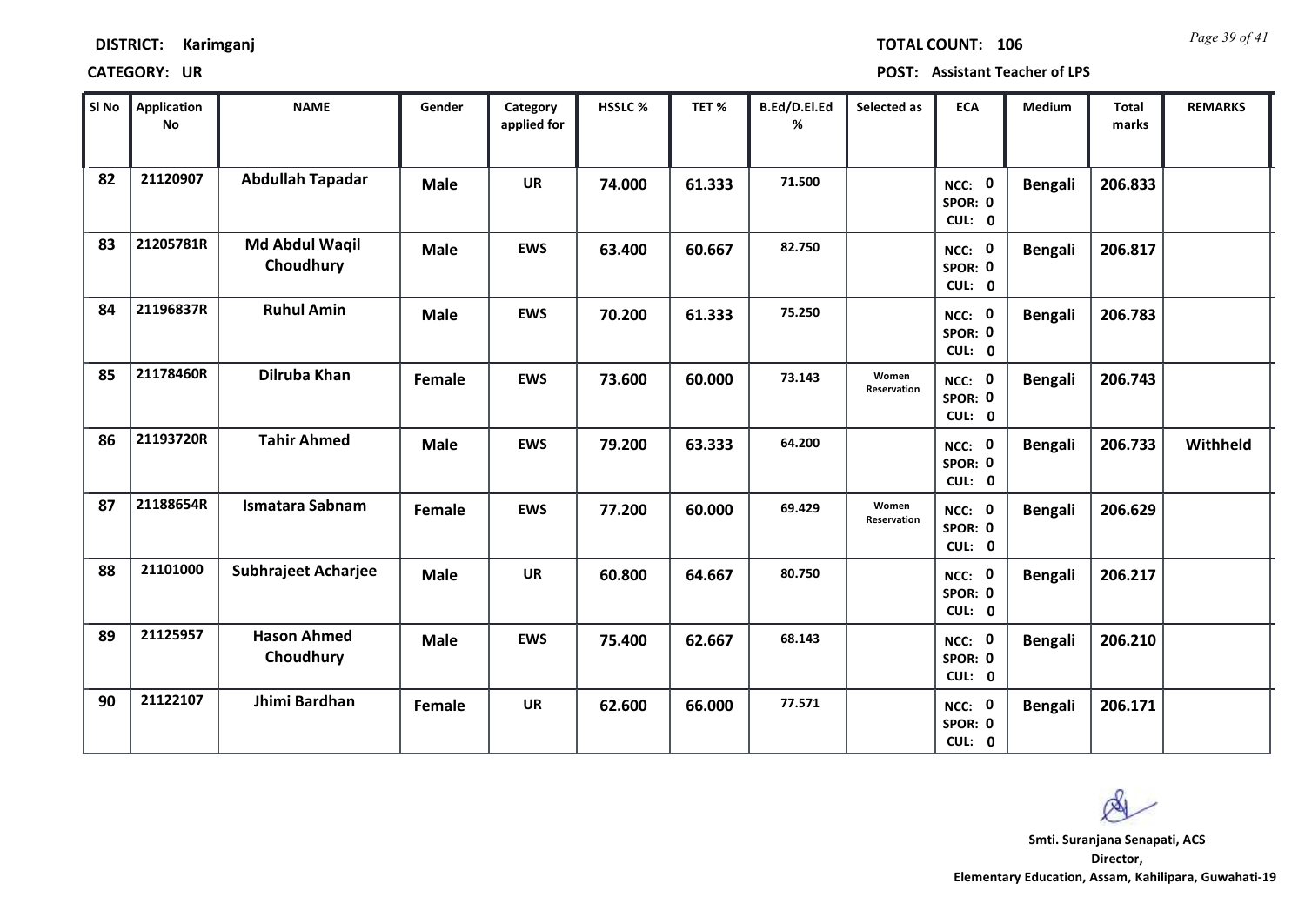| <b>DISTRICT:</b> | Karimganj |
|------------------|-----------|
|------------------|-----------|

*Page 40 of 41* **TOTAL COUNT: 106**

| SI No | <b>Application</b><br>$\mathsf{No}$ | <b>NAME</b>             | Gender      | Category<br>applied for | HSSLC % | TET%   | B.Ed/D.El.Ed<br>% | Selected as | <b>ECA</b>                         | <b>Medium</b>  | <b>Total</b><br>marks | <b>REMARKS</b> |
|-------|-------------------------------------|-------------------------|-------------|-------------------------|---------|--------|-------------------|-------------|------------------------------------|----------------|-----------------------|----------------|
| 91    | 21182654R                           | <b>Shekhar Roy</b>      | <b>Male</b> | <b>EWS</b>              | 67.200  | 60.000 | 73.900            |             | <b>NCC: 5</b><br>SPOR: 0<br>CUL: 0 | <b>Bengali</b> | 206.100               |                |
| 92    | 21203112R                           | <b>Mosrur Alom</b>      | <b>Male</b> | <b>UR</b>               | 68.800  | 68.000 | 69.300            |             | NCC: 0<br>SPOR: 0<br>CUL: 0        | <b>Bengali</b> | 206.100               |                |
| 93    | 21182211R                           | Mahamaya Deb            | Female      | <b>EWS</b>              | 69.000  | 60.667 | 76.200            |             | NCC: 0<br>SPOR: 0<br>CUL: 0        | <b>Bengali</b> | 205.867               |                |
| 94    | 21123180                            | Sukla Rani Mazumdar     | Female      | <b>UR</b>               | 64.200  | 64.000 | 77.643            |             | NCC: 0<br>SPOR: 0<br>CUL: 0        | <b>Bengali</b> | 205.843               |                |
| 95    | 21181964R                           | <b>Noyeem Uddin</b>     | <b>Male</b> | <b>EWS</b>              | 73.000  | 61.333 | 71.500            |             | NCC: 0<br>SPOR: 0<br>CUL: 0        | <b>Bengali</b> | 205.833               |                |
| 96    | 21206390R                           | Habiba Rumana<br>Parvin | Female      | <b>EWS</b>              | 72.600  | 60.000 | 73.200            |             | NCC: 0<br>SPOR: 0<br>CUL: 0        | <b>Bengali</b> | 205.800               |                |
| 97    | 21106730                            | <b>Arindam Das</b>      | <b>Male</b> | <b>UR</b>               | 53.800  | 72.000 | 80.000            |             | NCC: 0<br>SPOR: 0<br>CUL: 0        | <b>Bengali</b> | 205.800               |                |
| 98    | 21169987R                           | <b>Tanveer Ahmed</b>    | <b>Male</b> | <b>EWS</b>              | 72.200  | 60.667 | 72.850            |             | NCC: 0<br>SPOR: 0<br>CUL: 0        | <b>Bengali</b> | 205.717               |                |
| 99    | 21195267R                           | <b>Rezaul Bari</b>      | <b>Male</b> | <b>EWS</b>              | 69.400  | 60.667 | 75.643            |             | NCC: 0<br>SPOR: 0<br>CUL: 0        | <b>Bengali</b> | 205.710               |                |

 $\infty$